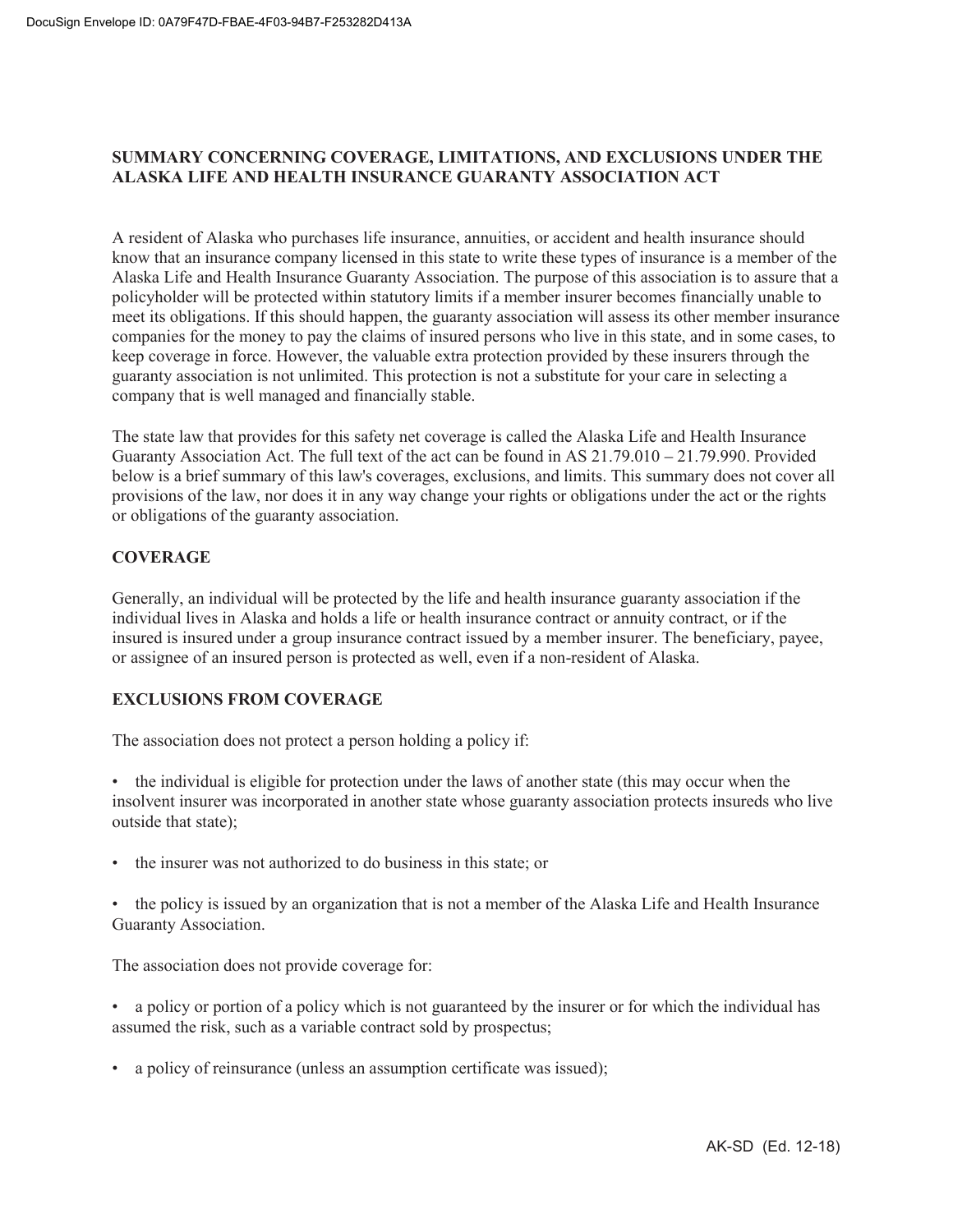- an interest rate yield that exceeds an average rate;
- a dividend;
- a credit given in connection with the administration of a policy by a group contract holder;

• an employer's plan to the extent that it is self-funded (that is, not insured by an insurance company, even if an insurance company administers the plan);

• an unallocated annuity contract issued to an employee benefit plan protected under the United States Pension Benefit Guaranty Corporation;

• that part of an unallocated annuity contract not issued to a specific employee, union, association of natural persons benefit plan, or a government lottery;

• any portion of a policy or contract to the extent that the required assessments are preempted by federal or state law;

• an obligation that does not arise under the express written terms of the policy or contract issued by the insurer;

• certain obligations to provide a book value accounting guaranty for defined contribution benefit plan participants; or

• that part of a policy or contract that provides for interest or other changes in value to be determined by the use of an index or other external reference stated in the policy or contract.

# **LIMITS ON AMOUNT OF COVERAGE**

The act also limits the amount the association is obligated to pay. The association cannot pay more than what the insurance company would owe under a policy or contract. Also, for any one insured life, no matter how many policies or contracts were issued by the same company, even if such contracts provided different types of coverages, the association will pay a maximum of:

• \$300,000 in net life insurance death benefits and no more than \$100,000 in net cash surrender and net cash withdrawal values for life insurance;

• for health insurance benefits, \$100,000 for coverages not defined as disability income, health benefit plans or long-term care insurance, including any net cash surrender and net cash withdrawal values;

- \$300,000 for disability income insurance and long-term care insurance;
- \$500,000 for health benefit plans;

• \$250,000 in the present value of annuity benefits, including net cash surrender and net cash withdrawal value;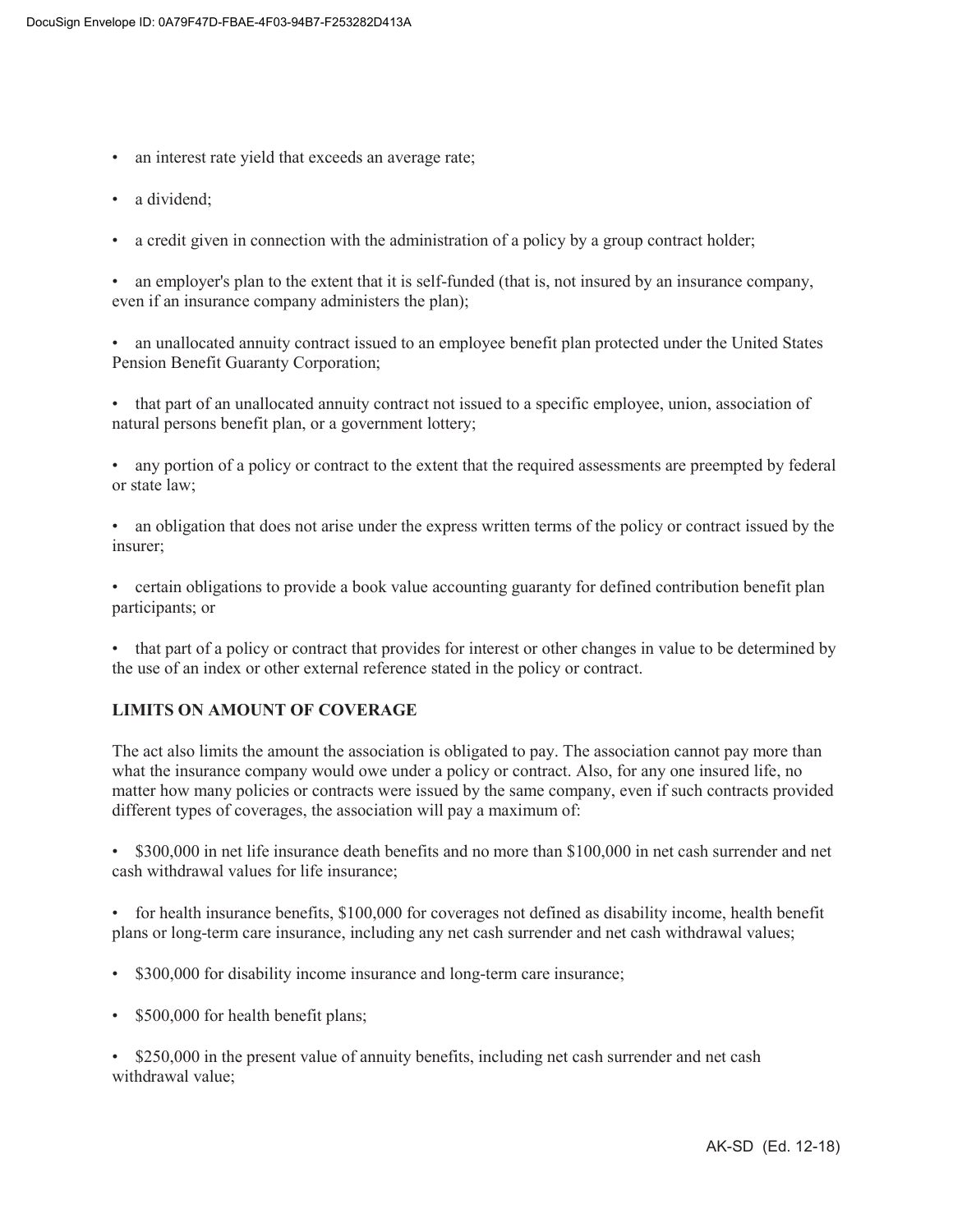- with respect to a structured settlement annuity, \$250,000 in present value annuity benefits, in the aggregate, including net cash surrender and net cash withdrawal values;
- \$250,000 in the aggregate, of present-value annuity benefits, including net cash surrender and net cash withdrawal values with respect to an individual participating in a governmental retirement plan established under 26 U.S.C. 401, 26 U.S.C. 403(b), or 26 U.S.C. 457 and covered by an unallocated annuity contract, or to a beneficiary of the individual if the individual is deceased; or
- \$5,000,000 in unallocated annuity contract benefits, irrespective of the number of contracts held by that contract holder, with respect to any one contract holder or plan sponsor whose plan owns, directly or in trust, one or more unallocated annuity contracts.

*Note to benefit plan trustees or other holders of unallocated annuities (GICs, DA Cs, etc.) covered by the act:* for unallocated annuities that fund governmental retirement plans under sections 401 (k), 403(b), or 457 of the Internal Revenue Code, the limit is \$250,000 in present value of annuity benefits including net cash surrender and net cash withdrawal per participating individual. In no event shall the association be liable to spend more than \$300,000 in the aggregate per individual. For covered unallocated annuities that fund other plans, a special limit of \$5,000,000 applies to each contract holder, regardless of the number of contracts held with the same company or number of persons covered. In all cases the contract limits also apply.

# **COMPLAINTS AND COMPANY FINANCIAL INFORMATION**

A written complaint to allege violation of any provision of the Alaska Life and Health Insurance Guaranty Association Act must be filed with the Division of Insurance, 550 West Seventh Avenue, Suite 1560, Anchorage, Alaska, 99501-3567; telephone (907) 269-7900. Financial information for an insurance company, if the insurance information is not proprietary, is available at the same address and telephone number. The guaranty association should not be contacted regarding the financial information of an insurance company.

The association is not an agency of the State of Alaska nor are there any guarantees by the State of Alaska regarding the payment of claims by the association. The guaranty association is not your insurance company.

**Alaska Life and Health Insurance Guaranty Association P.O. Box 220207 Anchorage, Alaska 99522-0207 (907) 243-2311 Division of Insurance 550 West Seventh Avenue, Suite 1560 Anchorage, Alaska 99501-3567 (907) 269-7900**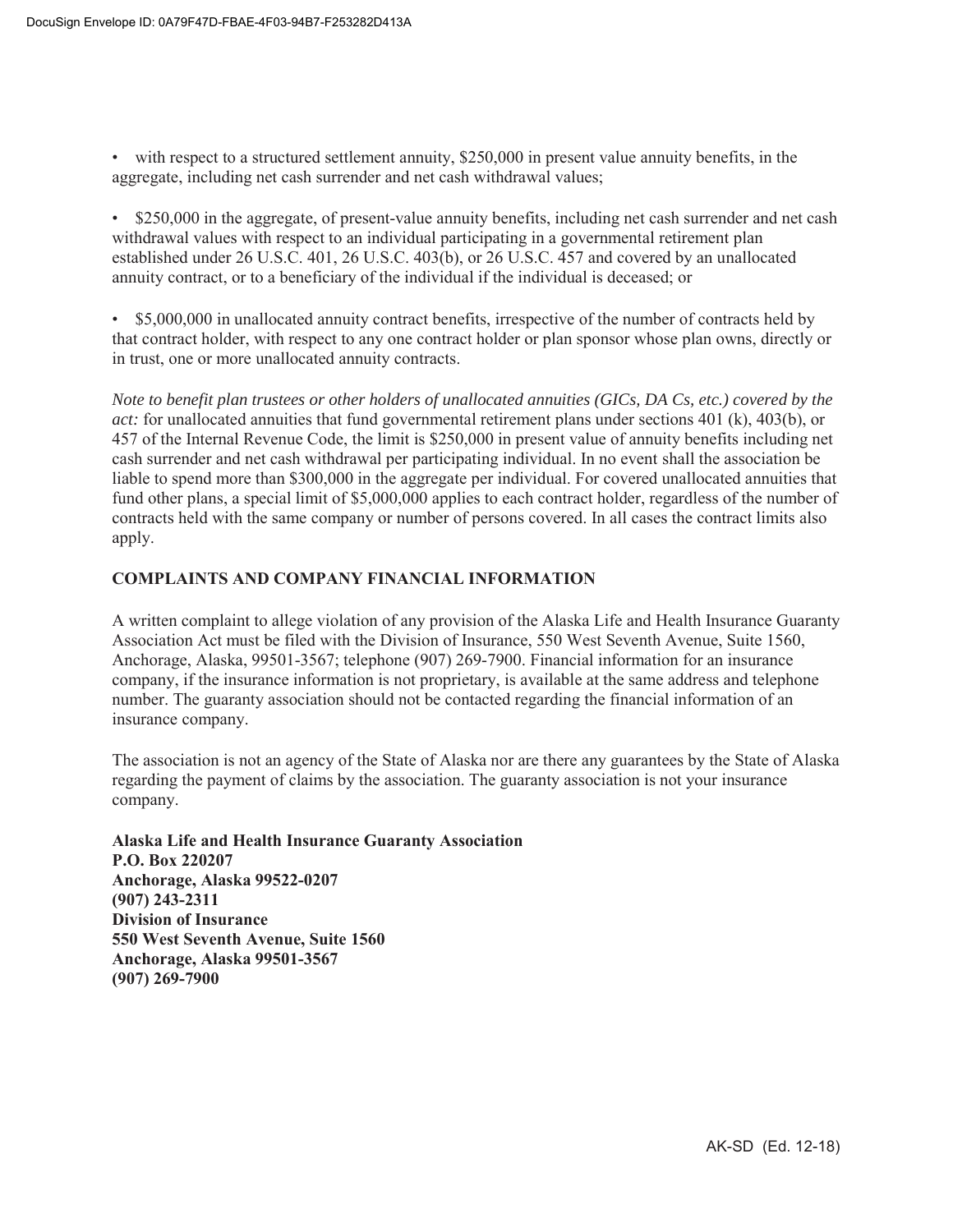## **LIMITATIONS AND EXCLUSIONS UNDER THE ARKANSAS LIFE AND HEALTH INSURANCE GUARANTY ASSOCIATION ACT**

Residents of this state who purchase life insurance, annuities or health and accident insurance should know that the insurance companies licensed in this state to write these types of insurance are members of the Arkansas Life and Health Insurance Guaranty Association ("Guaranty Association"). The purpose of the Guaranty Association is to assure that policy and contract owners will be protected, within certain limits, in the unlikely event that a member insurer becomes financially unable to meet its obligations. If this should happen, the Guaranty Association will assess its other member insurance companies for the money to pay the claims of policy owners who live in this state and, in some cases, to keep coverage in force. The valuable extra protection provided by the member insurers through the Guaranty Association is not unlimited, however. And, as noted in the box below, this protection is not a substitute for consumers' care in selecting insurance companies that are well managed and financially stable.

# **DISCLAIMER**

The Arkansas Life and Health Insurance Guaranty Association ("Guaranty Association") may not provide coverage for this policy. If coverage is provided, it may be subject to substantial limitations or exclusions and require continued residency in this state. You should not rely on coverage by the Guaranty Association in purchasing an insurance policy or contract.

Coverage is NOT provided for your policy or contract or any portion of it that is not guaranteed by the insurer or for which you have assumed the risk, such as non-guaranteed amounts held in a separate account under a variable life or variable annuity contract.

Insurance companies or their agents are required by law to provide you with this notice. However, insurance companies and their agents are prohibited by law from using the existence of the Guaranty Association to induce you to purchase any kind of insurance policy.

> Arkansas Life and Health Insurance Guaranty Association c/o The Liquidation Division 1023 West Capitol Little Rock, Arkansas 72201

> > Arkansas Insurance Department 1200 West Third Street Little Rock, Arkansas 72201-1904

The state law that provides for this safety-net is called the Arkansas Life and Health Insurance Guaranty Association Act ("Act"). Below is a brief summary of the Act's coverages, exclusions and limits. This summary does not cover all provisions of the Act; nor does it in any way change anyone's rights or obligations under the Act or the rights or obligations of the Guaranty Association.

# **COVERAGE**

Generally, individuals will be protected by the Guaranty Association if they live in this state and hold a life, annuity or health insurance contract or policy, or if they are insured under a group insurance contract issued by a member insurer. The beneficiaries, payees or assignees of policy or contract owners are protected as well, even if they live in another state.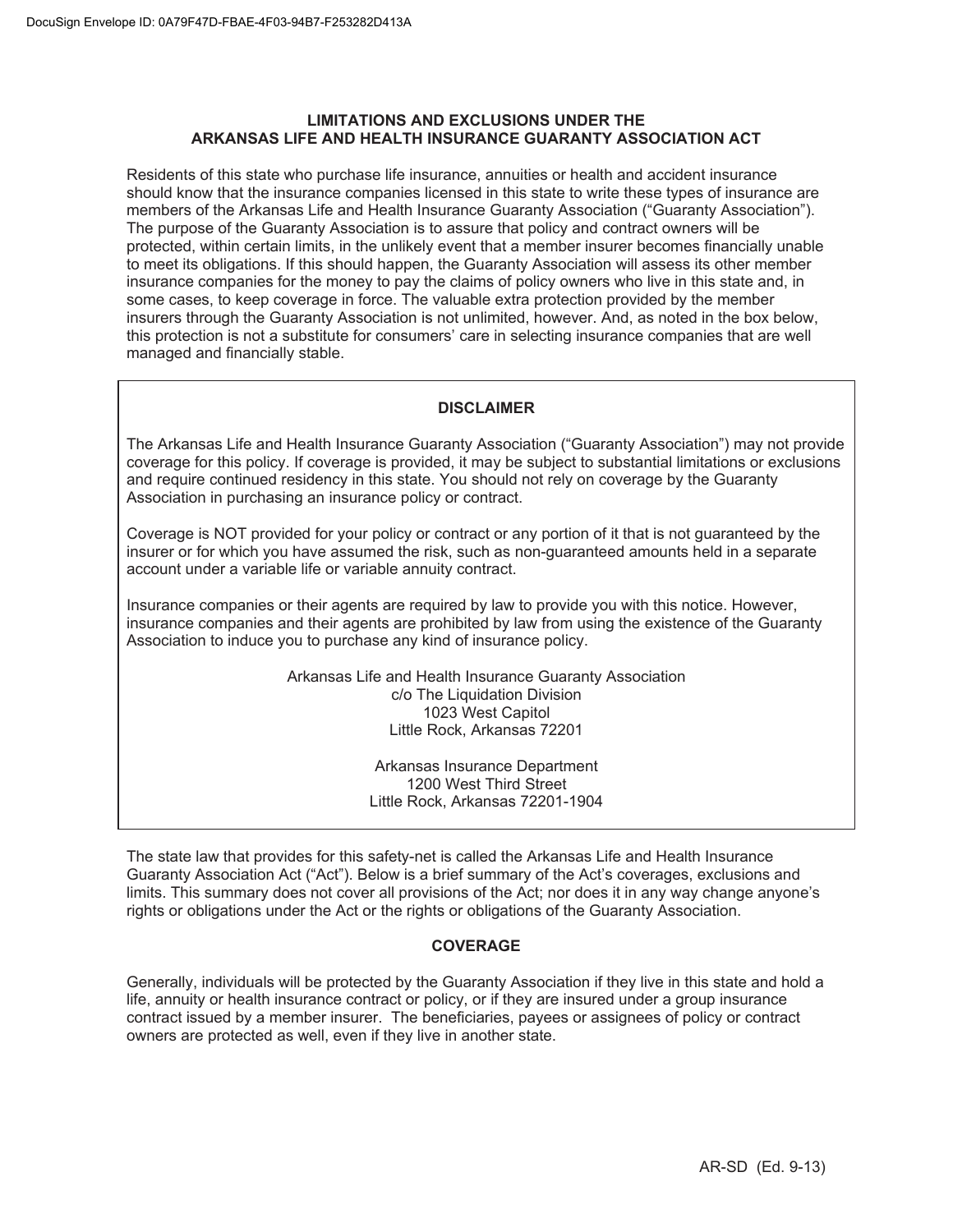## **EXCLUSIONS FROM COVERAGE**

However, persons owning such policies are NOT protected by the Guaranty Association if:

- They are eligible for protection under the laws of another state (this may occur when the insolvent insurer was incorporated in another state whose guaranty association protects insureds who live outside that state);
- The insurer was not authorized to do business in this state;
- Their policy or contract was issued by a nonprofit hospital or medical service organization, an HMO, a fraternal benefit society, a mandatory state pooling plan, a mutual assessment company or similar plan in which the policy or contract owner is subject to future assessments, or by an insurance exchange.

The Guaranty Association also does NOT provide coverage for:

- Any policy or contract or portion thereof which is not guaranteed by the insurer or for which the owner has assumed the risk, such as a non-guaranteed amounts held in a separate account under a variable life or variable annuity contract;
- Any policy of reinsurance (unless an assumption certificate was issued);
- Interest rate vields that exceed an average rate;
- Dividends and voting rights and experience rating credits;
- Credits given in connection with the administration of a policy by a group contract holder;
- Employers' plans to the extent they are self-funded (that is, not insured by an insurance company, even if an insurance company administers them);
- Unallocated annuity contracts (which give rights to group contractholders, not individuals);
- Unallocated annuity contracts issued to/in connection with benefit plans protected under Federal Pension Benefit Corporation ("FPBC") (whether the FPBC is yet liable or not);
- Portions of an unallocated annuity contract not owned by a benefit plan or a government lottery (unless the owner is a resident) or issued to a collective investment trust or similar pooled fund offered by a bank or other financial institution);
- Portions of a policy or contract to the extent assessments required by law for the Guaranty Association are preempted by State or Federal law;
- Obligations that do not arise under the policy or contract, including claims based on marketing materials or side letters, riders, or other documents which do not meet filing requirements, or claims for policy misrepresentations, or extra-contractual or penalty claims;
- Contractual agreements establishing the member insurer's obligations to provide book value accounting guarantees for defined contribution benefit plan participants (by reference to a portfolio of assets owned by a nonaffiliate benefit plan or its trustees).

# **LIMITS ON AMOUNTS OF COVERAGE**

The Act also limits the amount the Guaranty Association is obligated to cover: The Guaranty Association cannot pay more than what the insurance company would owe under a policy or contract. Also, for any one insured life, the Guaranty Association will pay a maximum of \$300,000 in life and annuity benefits and \$500,000 in health insurance benefits– no matter how many policies and contracts there were with the same company, even if they provided different types of coverages. Within these overall limits, the Association will not pay more than \$300,000 in disability and long term care benefits, \$500,000 in health insurance benefits, \$300,000 in present value of annuity benefits, or \$300,000 in life insurance death benefits or net cash surrender values – again, no matter how many policies and contracts there were with the same company, and no matter how many different types of coverages. There is a \$1,000,000 limit with respect to any contract holder for unallocated annuity benefits, irrespective of the number of contracts held by the contract holder. These are limitations for which the Guaranty Association is obligated before taking into account either its subrogation and assignment rights or the extent to which those benefits could be provided out of the assets of the impaired or insolvent insurer.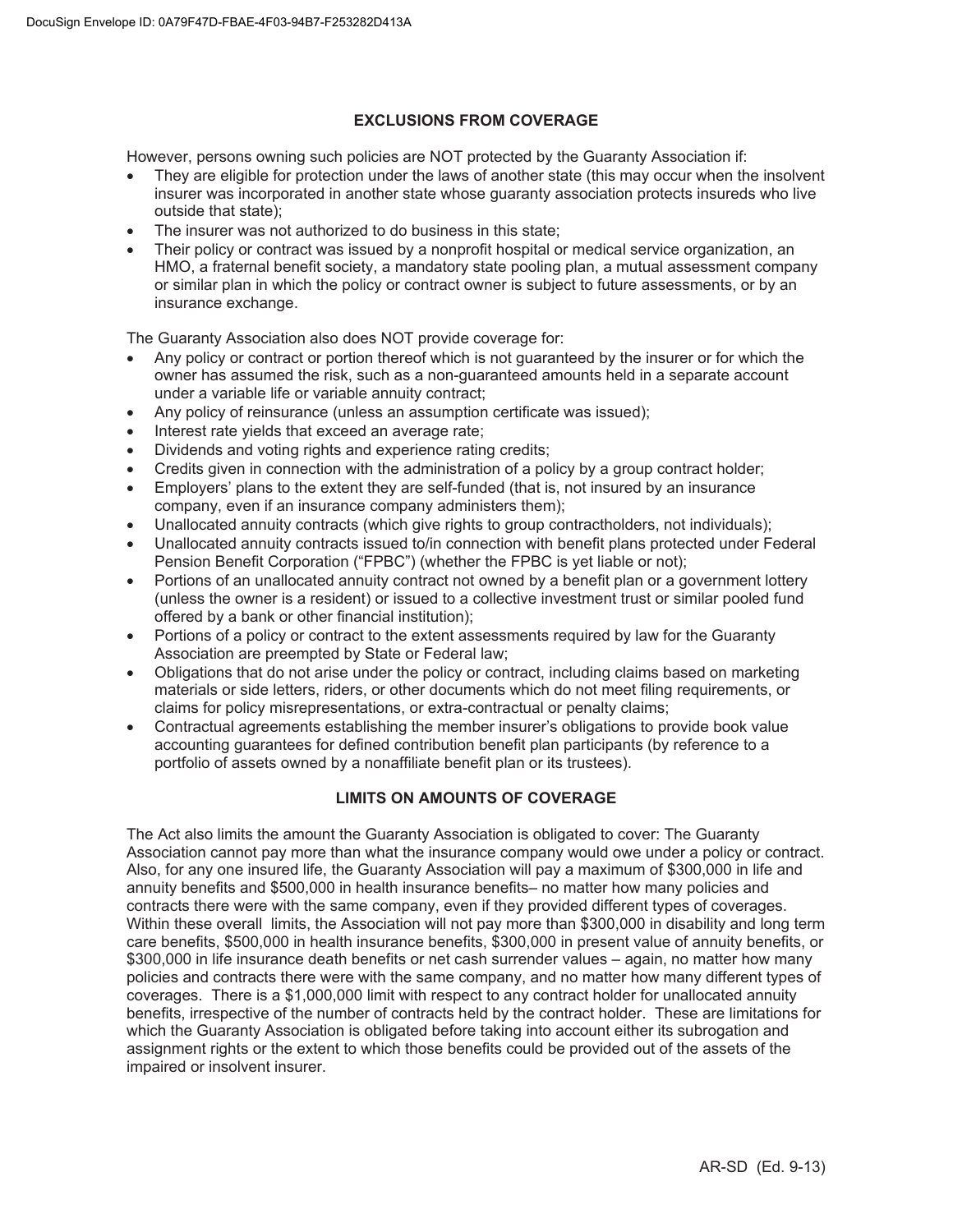#### **NOTICE OF PROTECTION PROVIDED BY CALIFORNIA LIFE AND HEALTH INSURANCE GUARANTEE ASSOCIATION**

This notice provides a brief summary regarding the protections provided to policyholders by the California Life and Health Insurance Guarantee Association ("the Association"). The purpose of the Association is to assure that policyholders will be protected, within certain limits, in the unlikely event that a member insurer of the Association becomes financially unable to meet its obligations. Insurance companies licensed in California to sell life insurance, health insurance, annuities and structured settlement annuities are members of the Association. The protection provided by the Association is not unlimited and is not a substitute for consumers' care in selecting insurers. This protection was created under California law, which determines who and what is covered and the amounts of coverage.

Below is a brief summary of the coverages, exclusions and limits provided by the Association. This summary does not cover all provisions of the law; nor does it in any way change anyone's rights or obligations or the rights or obligations of the Association.

#### **COVERAGE**

## **ƔPersons Covered**

Generally, an individual is covered by the Association if the insurer was a member of the Association *and* the individual lives in California at the time the insurer is determined by a court to be insolvent. Coverage is also provided to policy beneficiaries, payees or assignees, whether or not they live in California.

## **ƔAmounts of Coverage**

The basic coverage protections provided by the Association are as follows.

#### **ƔLife Insurance, Annuities and Structured Settlement Annuities**

For life insurance policies, annuities and structured settlement annuities, the Association will provide the following:

#### **Ɣ**Life Insurance

80% of death benefits but not to exceed \$300,000 80% of cash surrender or withdrawal values but not to exceed \$100,000

**Ɣ**Annuities and Structured Settlement Annuities

80% of the present value of annuity benefits, including net cash withdrawal and net cash surrender values but not to exceed \$250,000

The maximum amount of protection provided by the Association to an individual, for *all* life insurance, annuities and structured settlement annuities is \$300,000, regardless of the number of policies or contracts covering the individual.

#### **ƔHealth Insurance**

The maximum amount of protection provided by the Association to an individual, as of July 1, 2016, is \$546,741. This amount will increase or decrease based upon changes in the health care cost component of the consumer price index to the date on which an insurer becomes an insolvent insurer. Changes to this amount will be posted on the Association's website www.califega.org.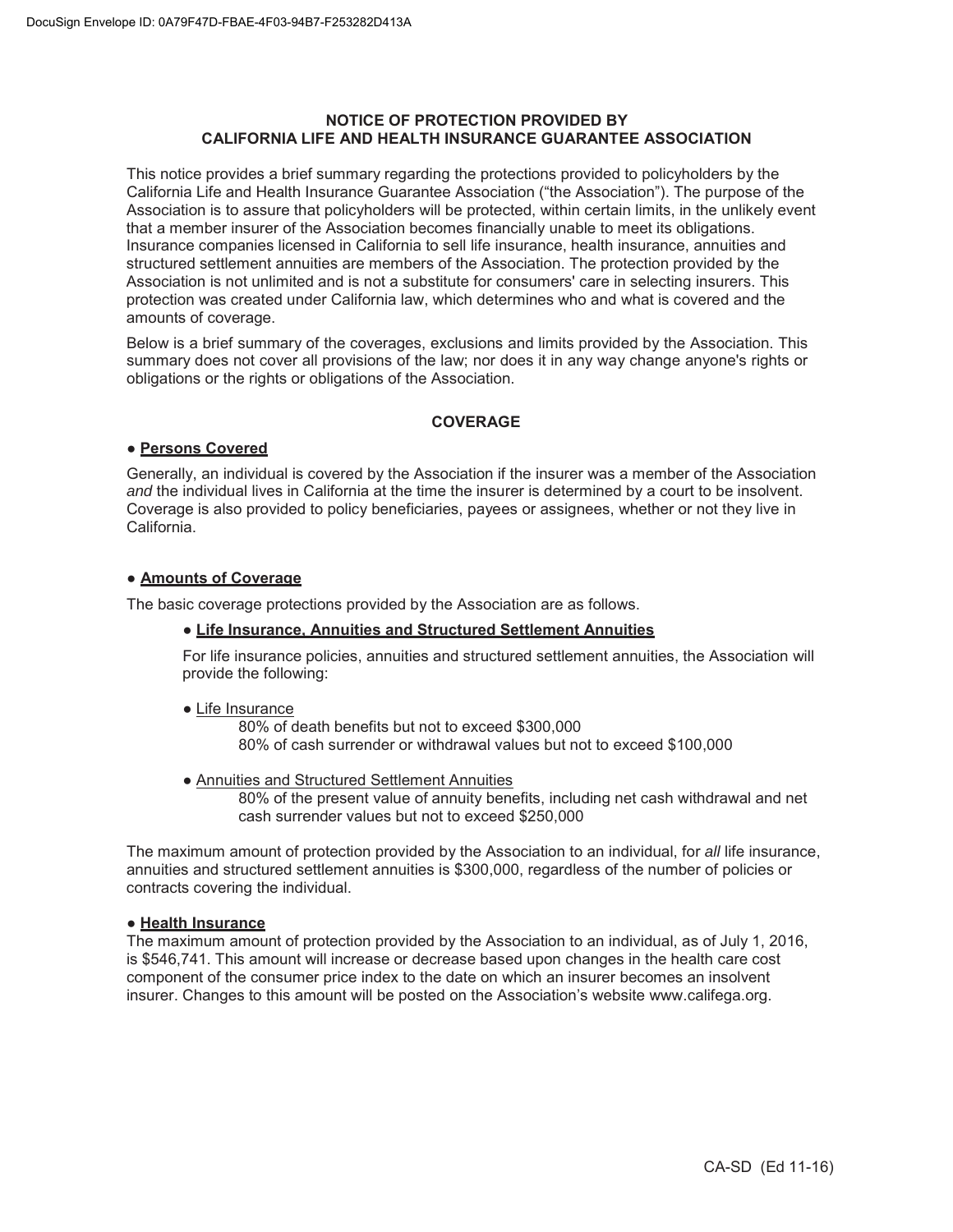# **COVERAGE LIMITATIONS AND EXCLUSIONS FROM COVERAGE**

The Association may not provide coverage for this policy. Coverage by the Association generally requires residency in California. You should not rely on coverage by the Association in selecting an insurance company or in selecting an insurance policy.

The following policies and persons are among those that are excluded from Association coverage:

• A policy or contract issued by an insurer that was not authorized to do business in California when it issued the policy or contract

• A policy issued by a health care service plan (HMO), a hospital or medical service organization, a charitable organization, a fraternal benefit society, a mandatory state pooling plan, a mutual assessment company, an insurance exchange, or a grants and annuities society

• If the person is provided coverage by the guaranty association of another state.

• Unallocated annuity contracts; that is, contracts which are not issued to and owned by an individual and which do not guaranty annuity benefits to an individual

- Employer and association plans, to the extent they are self-funded or uninsured
- A policy or contract providing any health care benefits under Medicare Part C or Part D
- An annuity issued by an organization that is only licensed to issue charitable gift annuities

• Any policy or portion of a policy which is not guaranteed by the insurer or for which the individual has assumed the risk, such as certain investment elements of a variable life insurance policy or a variable annuity contract

• Any policy of reinsurance unless an assumption certificate was issued

 $\bullet$  Interest rate yields (including implied yields) that exceed limits that are specified in Insurance Code Section 1607.02(b)(2)(C).

# **NOTICES**

Insurance companies or their agents are required by law to give or send you this notice. Policyholders with additional questions should first contact their insurer or agent. To learn more about coverages provided by the Association, please visit the Association's website at www.califega.org, or contact either of the following:

California Life and Health Insurance Guarantee Association P.O Box 16860 Beverly Hills, CA 90209-3319 (323) 782-0182

California Department of Insurance Consumer Communications Bureau 300 South Spring Street Los Angeles, CA 90013 (800) 927- 4357

**Insurance companies and agents are not allowed by California law to use the existence of the Association or its coverage to solicit, induce or encourage you to purchase any form of insurance. When selecting an insurance company, you should not rely on Association coverage. If there is any inconsistency between this notice and California law, then California law will control.**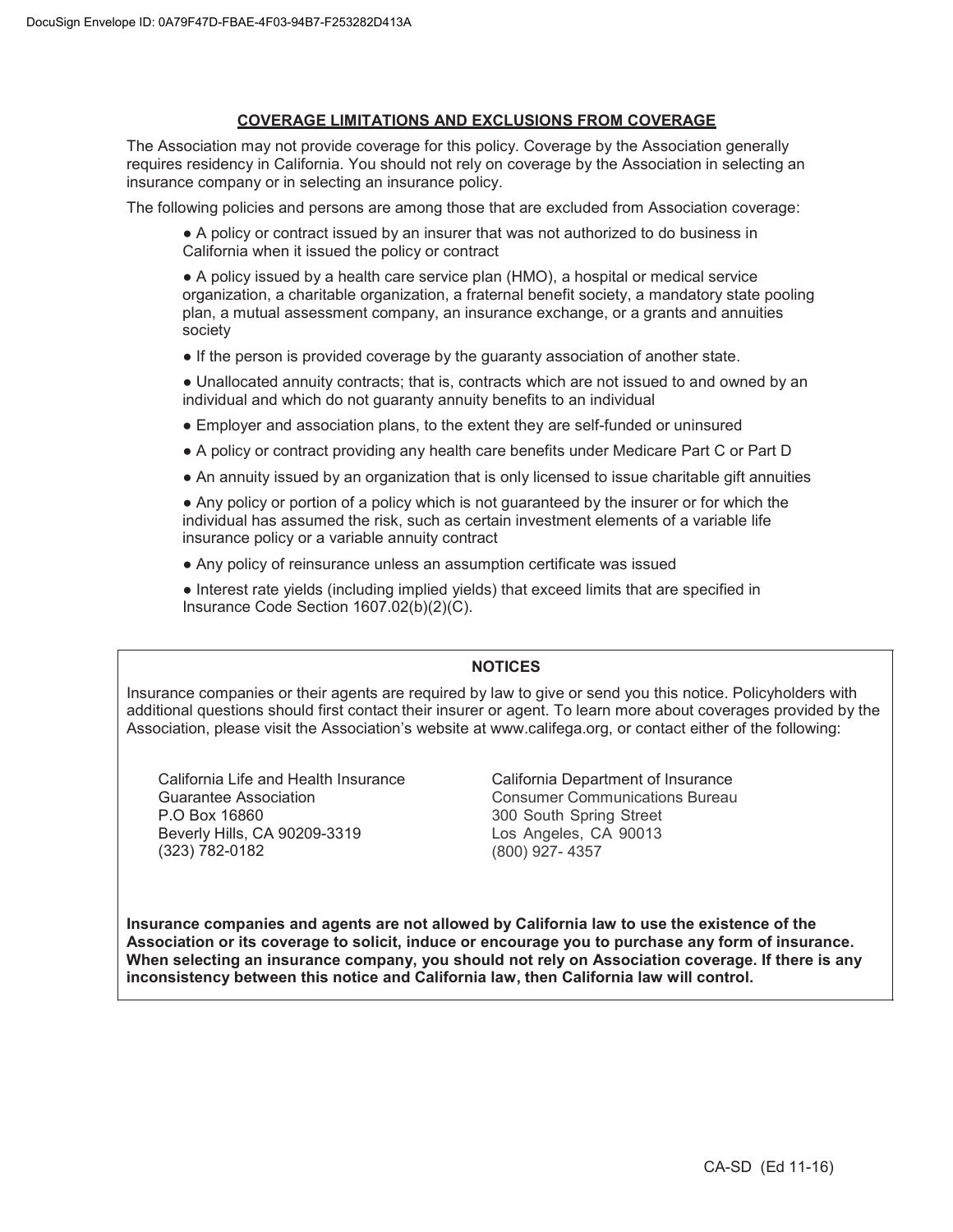# **NOTICE OF PROTECTION PROVIDED BY LIFE AND HEALTH INSURANCE PROTECTION ASSOCIATION**

This notice provides a **brief summary** of the Life and Health Insurance Protection Association ("the Association") and the protection it provides for policyholders. This safety net was created under Colorado law, which determines who and what is covered and the amounts of coverage.

The Association was established to provide protection in the unlikely event that your life, annuity or health insurance company becomes financially unable to meet its obligations and is taken over by its Insurance Department. If this should happen, the Association will typically arrange to continue coverage and pay claims, in accordance with Colorado law, with funding from assessments paid by other insurance companies.

The basic protections provided by the Association are:

- Life Insurance
	- o \$300,000 in death benefits
	- o \$100,000 in cash surrender or withdrawal values
- Health Insurance
	- o \$500,000 in hospital, medical and surgical insurance benefits
	- o \$300,000 in disability insurance benefits
	- o \$300,000 in long-term care insurance benefits
	- o \$100,000 in other types of health insurance benefits
- Annuities
	- o \$250,000 in withdrawal and cash values

The maximum amount of protection for each individual, regardless of the number of policies or contracts, is \$300,000. Special rules may apply with regard to hospital, medical and surgical insurance benefits.

**Note: Certain policies and contracts may not be covered or fully covered.** For example, coverage does not extend to any portion(s) of a policy or contract that the insurer does not guarantee, such as certain investment additions to the account value of a variable life insurance policy or a variable annuity contract. There are also various residency requirements and other limitations under Colorado law.

To learn more about the above protections, as well as protections relating to group contracts or retirement plans, please visit the Association's website http://colorado.lhiga.com, email jkelldorf@gmail.com or contact:

| Colorado Life and Health                       | Colorado Division of Insurance |
|------------------------------------------------|--------------------------------|
| <i><b>Insurance Protection Association</b></i> | 1650 Broadway, Suite 850       |
| P. O. Box 36009                                | Denver, CO 80202               |
| Denver, CO 80236                               |                                |
| $(303)$ 292-5022                               | $(303) 894 - 7499$             |

**Insurance companies and agents are not allowed by Colorado law to use the existence of the Association or its coverage to encourage you to purchase any form of insurance. When selecting an insurance company, you should not rely on Association coverage. If there is any inconsistency between this notice and Colorado law, then Colorado law will control.**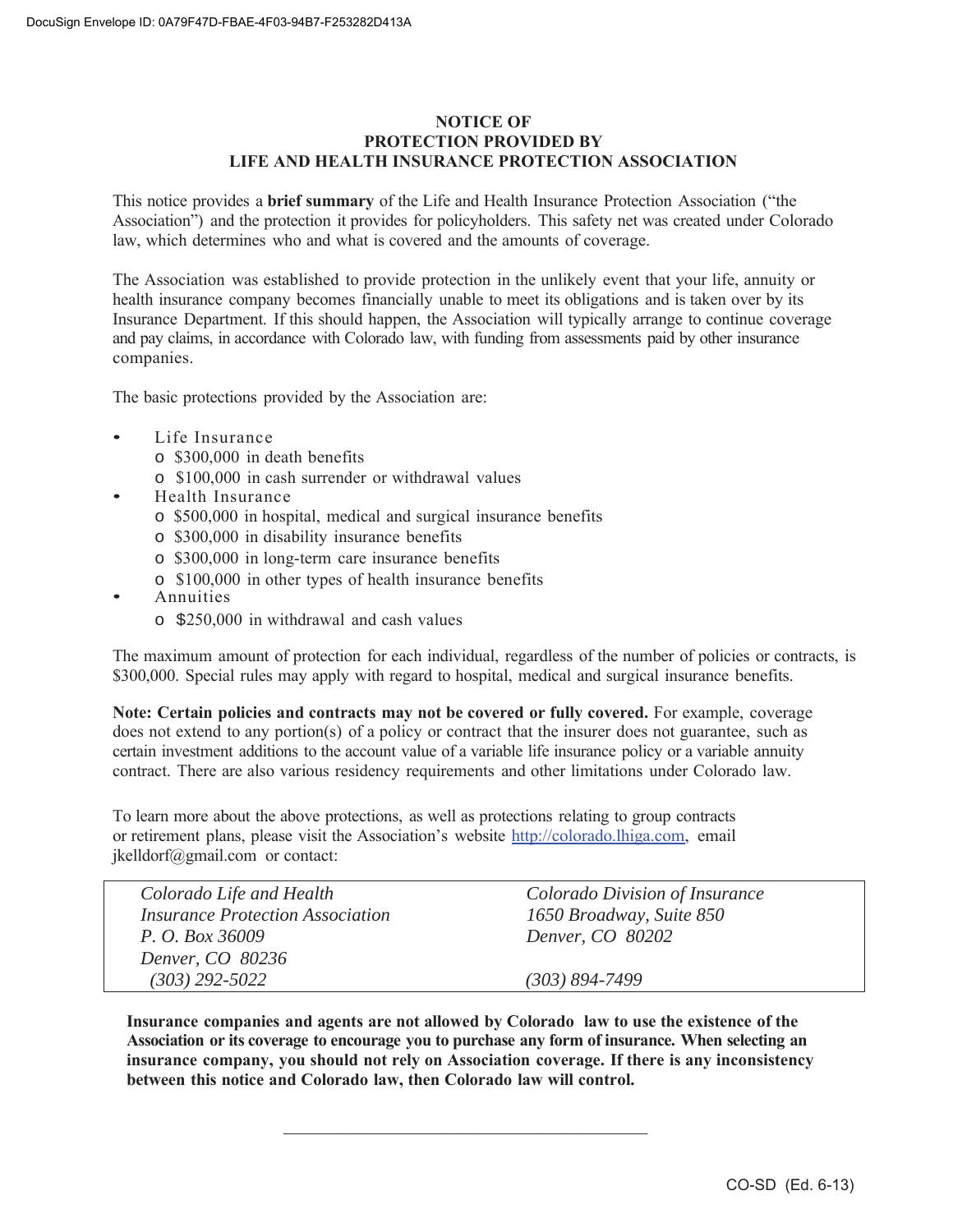# **SUMMARY OF GENERAL PURPOSES, CURRENT LIMITATIONS AND CONSUMER PROTECTION**

# **General Purposes**

Residents of the District of Columbia should know that licensed insurers who sell health insurance, life insurance, and annuities in the District of Columbia are members of the District of Columbia Life and Health Insurance Guaranty Association ("Guaranty Association").

The purpose of the Guaranty Association is to provide statutorily-determined benefits associated with covered policies and contracts in the unlikely event that a member insurer is unable to meet its financial obligations and is found by a court of law to be insolvent. When a member insurer is found by a court to be insolvent, the Guaranty Association will assess the other member insurers to satisfy the benefits associated with any outstanding covered claims of persons residing in the District of Columbia. However, the protection provided through the Guaranty Association is subjected to certain statutory limits explained under "Coverage Limitations" section, below. In some cases, the Guaranty Association may facilitate the reassignment of policies or contracts to other licensed insurance companies to keep the coverage in-force, with no change in contractual rights or benefits.

# **Coverage**

The Guaranty Association, established pursuant to the Life and Health Guaranty Association Act of 1992 ("Act"), effective July 22, 1992 (D.C. Law 9-129; D.C. Official Code § 31-5401 *et seq*.), provides insolvency protection for certain types of insurance policies and contracts.

The insolvency protections provided by the Guaranty Association is generally conditioned on a person being 1) a resident of the District of Columbia and 2) the individual insured or owner under a health insurance, life insurance, or annuity contract issued by a member insurer, or insured under a group policy insurance contract issued by a member insurer. Beneficiaries, payees, or assignees of District insureds are also covered under the Act, even if they reside in another state.

# **Coverage Limitations**

The Act also limits the amount the Guaranty Association is obligated to pay. The benefits for which the Guaranty Association may become liable shall be limited to the lesser of:

- The contractual obligations for which the insurer is liable or for which the insurer would have been liable if it were not an impaired or insolvent insurer; or
- With respect to any one life, regardless of the number of policies, contracts, or certificates:
	- $\geq$  \$300,000 in life insurance death benefits for any one life; including net cash surrender or net cash withdrawal values;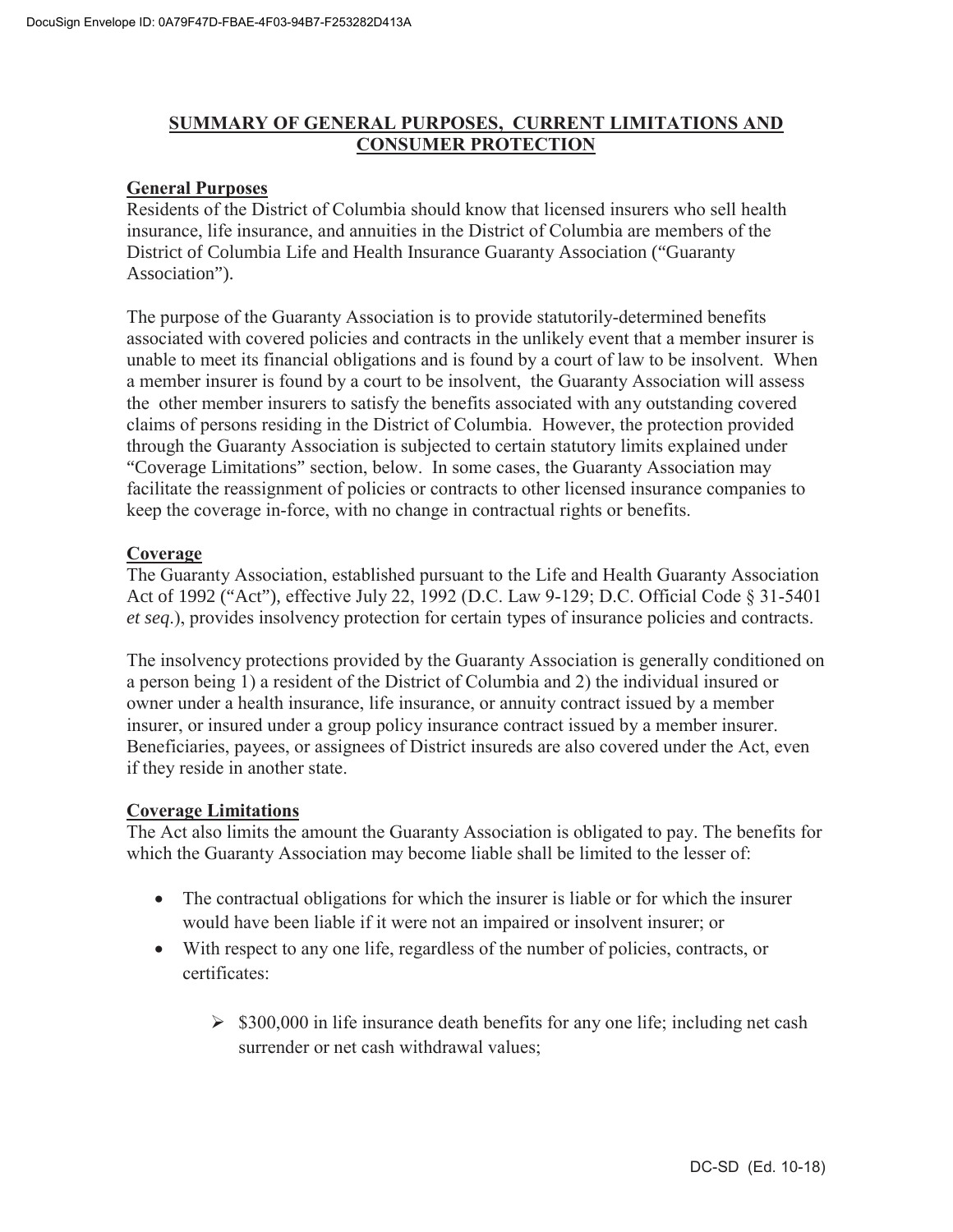- $\geq$  \$300,000 in the present value of annuity benefits, including net cash surrender or net cash withdrawal values;
- $\triangleright$  \$300,000 in the present value of structured settlement annuity benefits, including net cash surrender or net cash withdrawal values;
- $\geq$  \$300,000 for long-term care insurance benefits;
- $\triangleright$  \$300,000 for disability insurance benefits;
- $\geq$  \$500,000 for basic hospital, medical, and surgical insurance, or major medical insurance benefits;
- $\triangleright$  \$100,000 for coverage not defined as disability insurance or basic hospital, medical and surgical insurance or major medical insurance or long term care insurance including any net cash surrender and net cash withdrawal values.

In no event is the Guaranty Association liable for more than \$300,000 in benefits with respect to any one life (\$500,000 in the event of basic hospital, medical and surgical insurance or major medical insurance).

Additionally, the Guaranty Association is not obligated to cover more than \$5,000,000 for multiple non-group policies of life insurance with one owner of regardless of the number of policies owned.

# **Exclusions Examples**

Policy or contract holders are not protected by the Guaranty Association if:

- They are eligible for protection under the laws of another state (this may occur when the insolvent insurer was domiciled in a state whose guaranty association law protects insureds that live outside of that state);
- Their insurer was not authorized to do business in the District of Columbia; or
- $\bullet$  Their policy was issued by a charitable organization, a fraternal benefit society, a mandatory state pooling plan, a mutual assessment company, an insurance exchange, a non-profit hospital or medical service organization, a health maintenance organization, or a risk retention group.

The Guaranty Association also does not cover:

- Any policy or portion of a policy which is not guaranteed by the insurer or for which the individual has assumed the risk;
- Any policy of reinsurance (unless an assumption certificate was issued);
- Any plan or program of an employer or association that provides life, health, or annuity benefits to its employees or members and is self-funded;
- Interest rate guarantees which exceed certain statutory limitations;
- $\bullet$  Dividends, experience rating credits or fees for services in connection with a policy;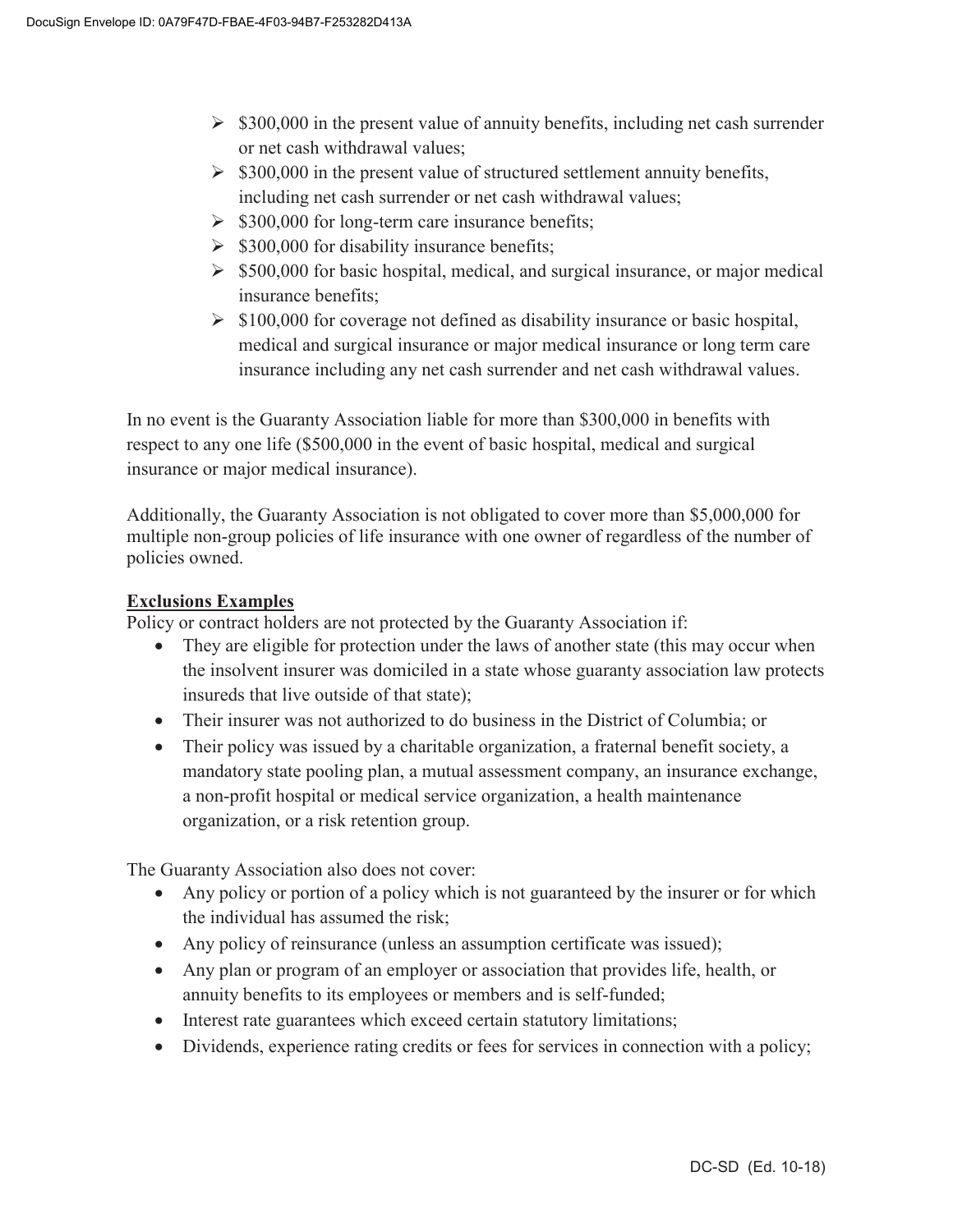- Credits given in connection with the administration of a policy by a group contract holder; or
- Unallocated annuity contacts.

# **Consumer Protection**

To learn more about the above referenced protections, please visit the Guaranty Association's website at www.dclifega.org. Additional questions may be directed to the District of Columbia Department of Insurance, Securities and Banking (DISB) and they will respond to questions not specifically addressed in this disclosure document.

Policy or contract holders with additional questions may contact either:

| <b>District of Columbia</b>                | <b>District of Columbia</b>     |
|--------------------------------------------|---------------------------------|
| <b>Department of Insurance, Securities</b> | <b>Life and Health Guaranty</b> |
| and Banking                                | <b>Association</b>              |
| 1050 First Street, N.E., Suite 801         | 1200 G Street, N.W.             |
| Washington, DC 20002                       | Washington, DC 20005            |
| $(202)$ 727-8000                           | $(202)$ 434-8771                |

Pursuant to the Act (D.C. Official Code § 31-5416), insurers are required to provide notice to policy and contract holders of the existence of the Guaranty Association and the amounts of coverage provided under the Act. Your insurer and agent are prohibited by law from using the existence of the Guaranty Association and the protection it provides to market insurance products. You should not rely on the insolvency protection provided under the Act when selecting an insurer or insurance product. If you have obtained this document from an agent in connection with the purchase of a policy or contract, you should be aware that such delivery does not guarantee that the Guaranty Association would cover your policy or contract. Any determination of whether a policy or contract will be covered will be determined solely by the coverage provisions of the Act.

This disclosure is intended to summarize the general purpose of the Act and does not address all the provisions of the Act. Moreover, the disclosure is not intended and should not be relied upon to alter any rights established in any policy or contract or under the Act.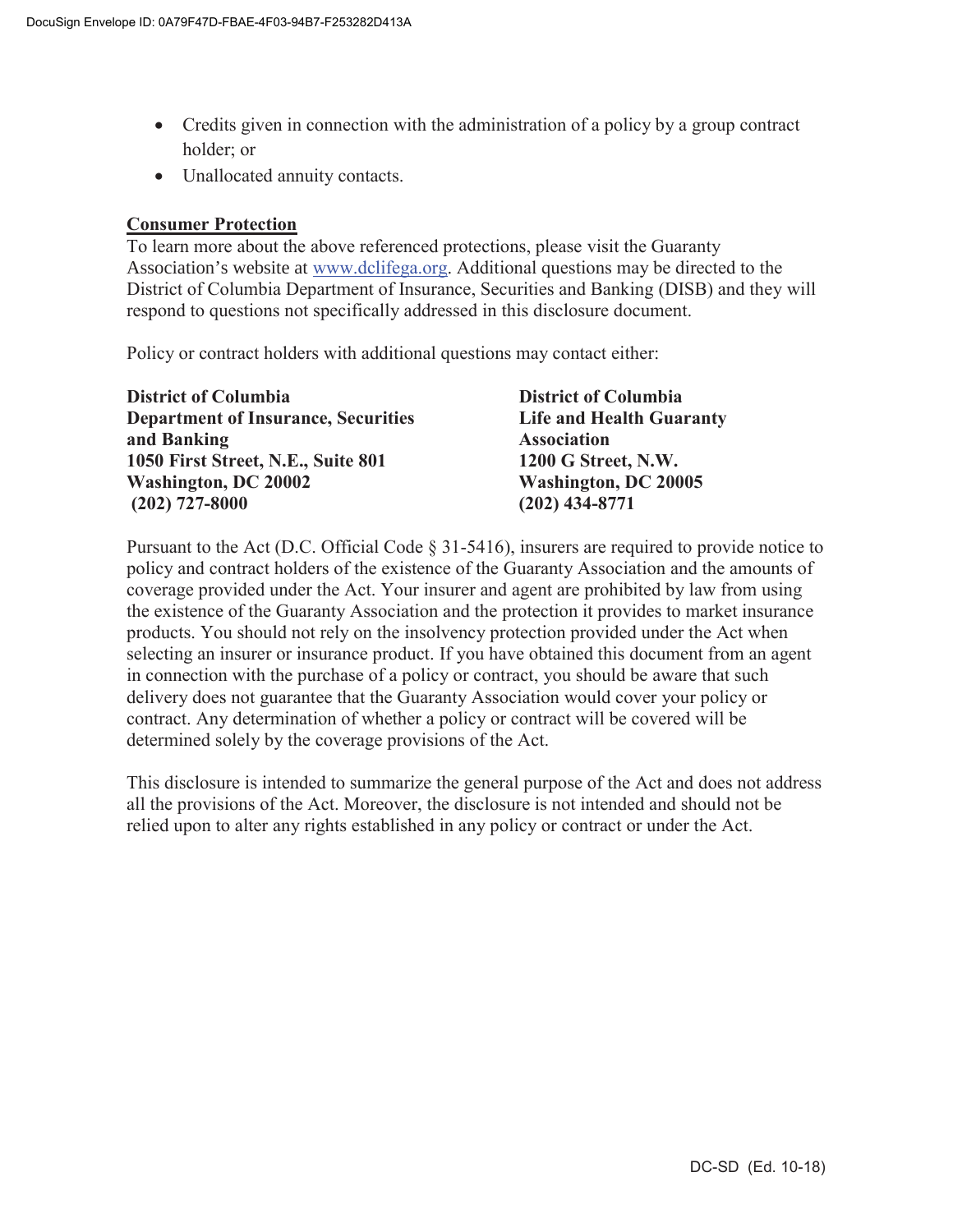# **NOTICE CONCERNING COVERAGE LIMITATIONS AND EXCLUSIONS UNDER THE HAWAII LIFE AND DISABILITY INSURANCE GUARANTY ASSOCIATION ACT**

Residents of Hawaii who purchase life insurance, annuities or disability insurance should know that the insurance companies licensed in this state to write these types of insurance are members of the Hawaii Life and Disability Insurance Guaranty Association. The purpose of this association is to assure that policyholders will be protected, within limits, in the unlikely event that a member insurer becomes financially unable to meet its obligations. If this should happen, the Guaranty Association will assess its other member insurance companies for the money to pay the claims of insured persons who live in this state and, in some cases, to keep coverage in force. The valuable extra protection provided by these insurers through the Guaranty Association is not unlimited, however. And, as noted in the box below, this protection is not a substitute for consumers' care in selecting companies that are well-managed and financially stable.

# DISCLAIMER

The Hawaii Life and Disability Insurance Guaranty Association may not provide coverage for this policy. If coverage is provided, it may be subject to substantial limitations or exclusions, and require continued residency in Hawaii. You should not rely on coverage by the Hawaii Life and Disability Insurance Guaranty Association in selecting an insurance company or in selecting an insurance policy.

Coverage is NOT provided for your policy or any portion of it that is not guaranteed by the insurer or for which you have assumed the risk, such as a variable contract sold by prospectus.

Insurance companies or their agents are required by law to give or send you this notice. However, insurance companies and their agents are prohibited by law from using the existence of the guaranty association to induce you to purchase any kind of insurance policy.

> The Hawaii Life and Disability Insurance Guaranty Association 1132 Bishop Street, Suite 1590 Honolulu, HI 96813

> > Department of Commerce & Consumer Affairs Insurance Division P. O. Box 3614 Honolulu, Hawaii 96811

The state law that provides for this safety-net coverage is called the Hawaii Life and Disability Insurance Guaranty Association Act. On the back of this page is a brief summary of this law's coverages, exclusions and limits. This summary does not cover all provisions of the law; nor does it in any way change anyone's rights or obligations under the act or the rights or obligations of the Guaranty Association.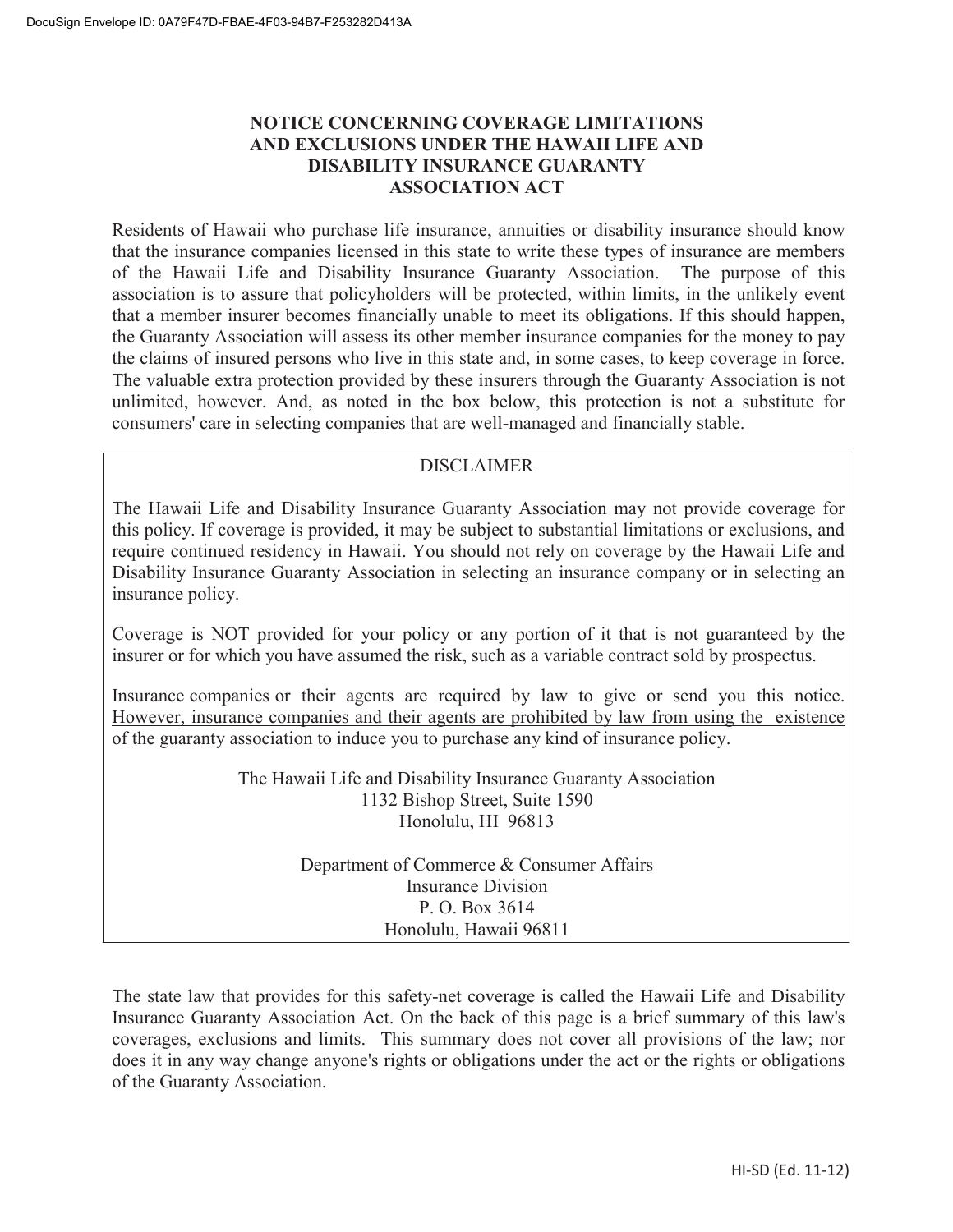# **COVERAGE**

Generally, individuals will be protected by the Hawaii Life and Disability Insurance Guaranty Association if they live in this state and hold a life or Disability insurance contract, or an annuity, or if they are insured under a group insurance contract, issued by a member insurer. The beneficiaries, payees or assignees of insured persons are protected as well, even if they live in another state.

# **EXCLUSIONS FROM COVERAGE**

However, persons holding such policies are not protected by the Guaranty Association if:

- they are eligible for protection under the laws of another state (this may occur when the insolvent insurer was incorporated in another state whose guaranty association protects insureds who live outside that state); or
- the insurer was not a member of the Guaranty Association. A nonprofit hospital or medical service organization (the "Blues"), an HMO, a fraternal benefit society, a mandatory state pooling plan, a mutual assessment company or similar plan in which the policy-holder is subject to future assessments, or an insurance exchange are examples of nonmember insurers.

The Guaranty Association also does not provide coverage for:

- any policy or portion of a policy which is not guaranteed by the insurer or for which the individual has assumed the risk, such as a variable contract sold by prospectus;
- any policy of reinsurance (unless an assumption certificate was issued);
- interest rate yields that exceed an average rate;
- dividends;
- credits given in connection with the administration of a policy by a group contractholder;
- employers' plans to the extent they are self-funded (that is, not insured by an insurance company, even if an insurance company administers them);
- unallocated annuity contracts (which give rights to group contractholders, not individuals).

# **LIMITS ON AMOUNT OF COVERAGE**

The act also limits the amount the Guaranty Association is obligated to pay out. The basic protections provided by the Association are:

Life Insurance

- o \$300,000 in death benefits
- o \$100,000 in cash surrender or withdrawal values

Health Insurance

- o \$500,000 in hospital, medical and surgical insurance benefits
- o \$300,000 in disability insurance benefits
- o \$300,000 in long-term care insurance benefits
- o \$100,000 in other types of health insurance benefits

Annuities

o \$250,000 in withdrawal and cash values

The maximum amount of protection for each individual, regardless of the number of policies or contracts, is \$300,000. Special rules may apply with regard to hospital, medical and surgical insurance benefits and with regard to one owner or multiple non-group policies of life insurance.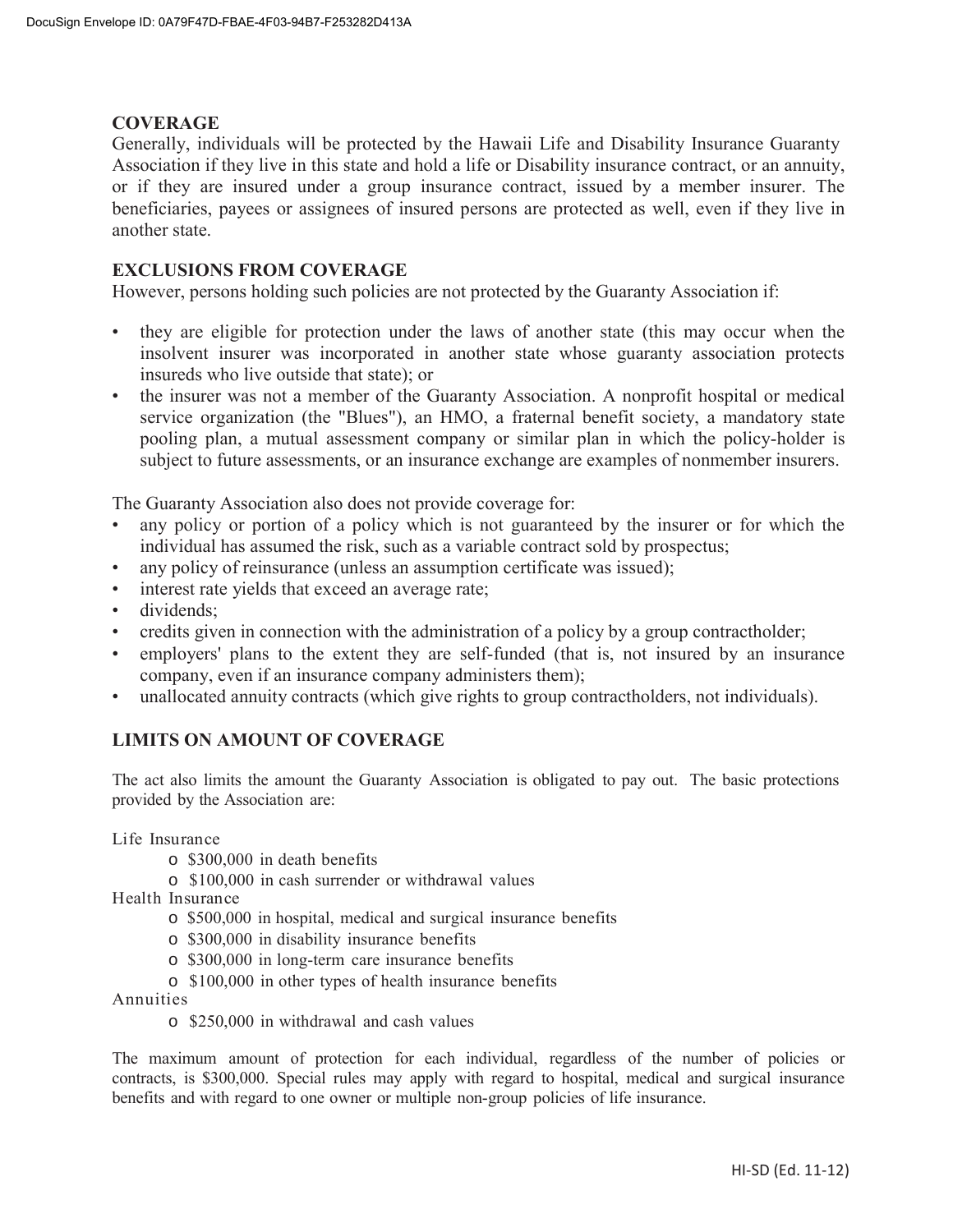# **NOTICE OF PROTECTION PROVIDED BY IOWA LIFE AND HEALTH INSURANCE GUARANTY ASSOCIATION**

This notice provides a brief summary of the Iowa Life and Health Insurance Guaranty Association (the "Association") and the protection it provides for policyholders. This safety net was created under Iowa law, which determines who and what is covered and the amounts of coverage.

The Association was established to provide protection in the unlikely event that your life, annuity or health insurance company becomes financially unable to meet its obligations and is taken over by its Insurance Department. If this should happen, the Association will typically arrange to continue coverage and pay claims, in accordance with Iowa law, with funding from assessments paid by other insurance companies.

The basic protections provided by the Association are:

Life Insurance

- $\bullet$  \$300,000 in death benefits
- $\bullet$  \$100,000 in cash surrender and withdrawal values

Health Insurance

- $\bullet$  \$500,000 in basic hospital, medical-surgical or major medical insurance benefits
- \$300,000 in disability income protection insurance benefits
- $\bullet$  \$300,000 in long-term care insurance benefits
- $\bullet$  \$100,000 in other types of health insurance benefits

Annuities

 $\bullet$  \$250,000 in annuity benefits, cash surrender and withdrawal values

The maximum amount of protection for each individual, regardless of the number of policies or contracts, is \$350,000. Special rules may apply with regard to hospital, medical-surgical and major medical insurance benefits.

**Note: Certain policies and contracts may not be covered or fully covered.** If coverage is available, it will be subject to substantial limitations and exclusions. For example, coverage does not extend to any portion(s) of a policy or contract that the insurer does not guarantee, such as certain investment additions to the account value of a variable life insurance policy or a variable annuity contract. There are also various residency requirements under Iowa law.

To learn more about the Association and the protections it provides, as well as those relating to group contracts or retirement plans, please visit the Association's website at www.ialifega.org, or contact:

Iowa Life and Health Insurance Iowa Insurance Division Guaranty Association 330 Maple Street 700 Walnut Street, Suite 1600 Des Moines, IA 50319 Des Moines, IA 50309 (515) 281-5705 (515) 248-5712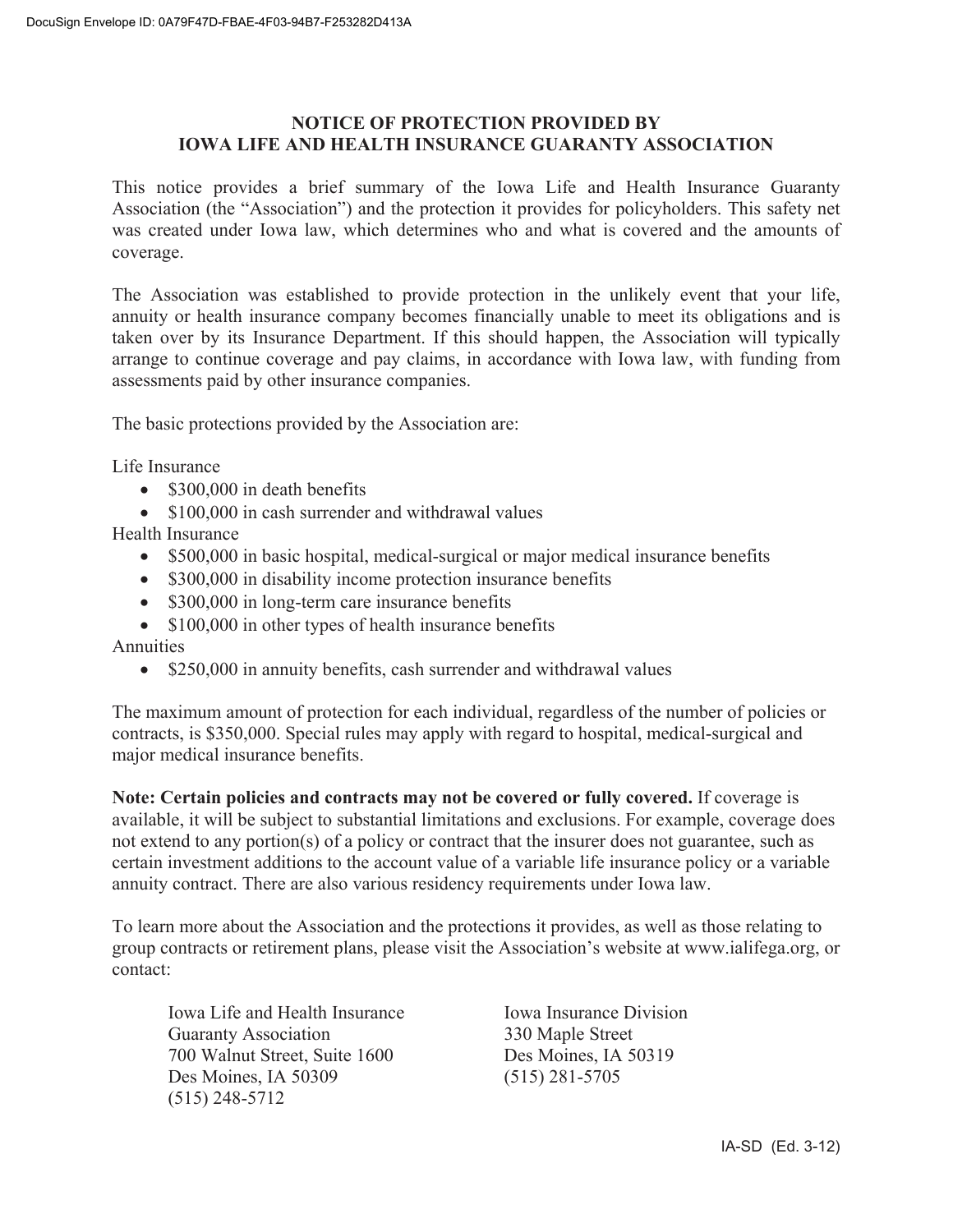Information about the financial condition of insurers is available from a variety of sources, including financial rating agencies such as AM Best Company, Fitch Inc., Moody's Investors Service, Inc., and Standard & Poor's. That information may be accessed from the "Helpful Links & Information" page located on the website of the Iowa Insurance Division at www.iid.state.ia.us.

The Association is subject to supervision and regulation by the Commissioner of the Iowa Insurance Division. Persons who desire to file a complaint to allege a violation of the laws governing the Association may contact the Iowa Insurance Division. State law provides that any suit against the Association shall be brought in the Iowa District Court in Polk County, Iowa.

**Insurance companies and agents are not allowed by Iowa law to use the existence of the Association or its coverage to encourage you to purchase any form of insurance. When selecting an insurance company, you should not rely on Association coverage. If there is any inconsistency between this notice and Iowa law, then Iowa law will control.**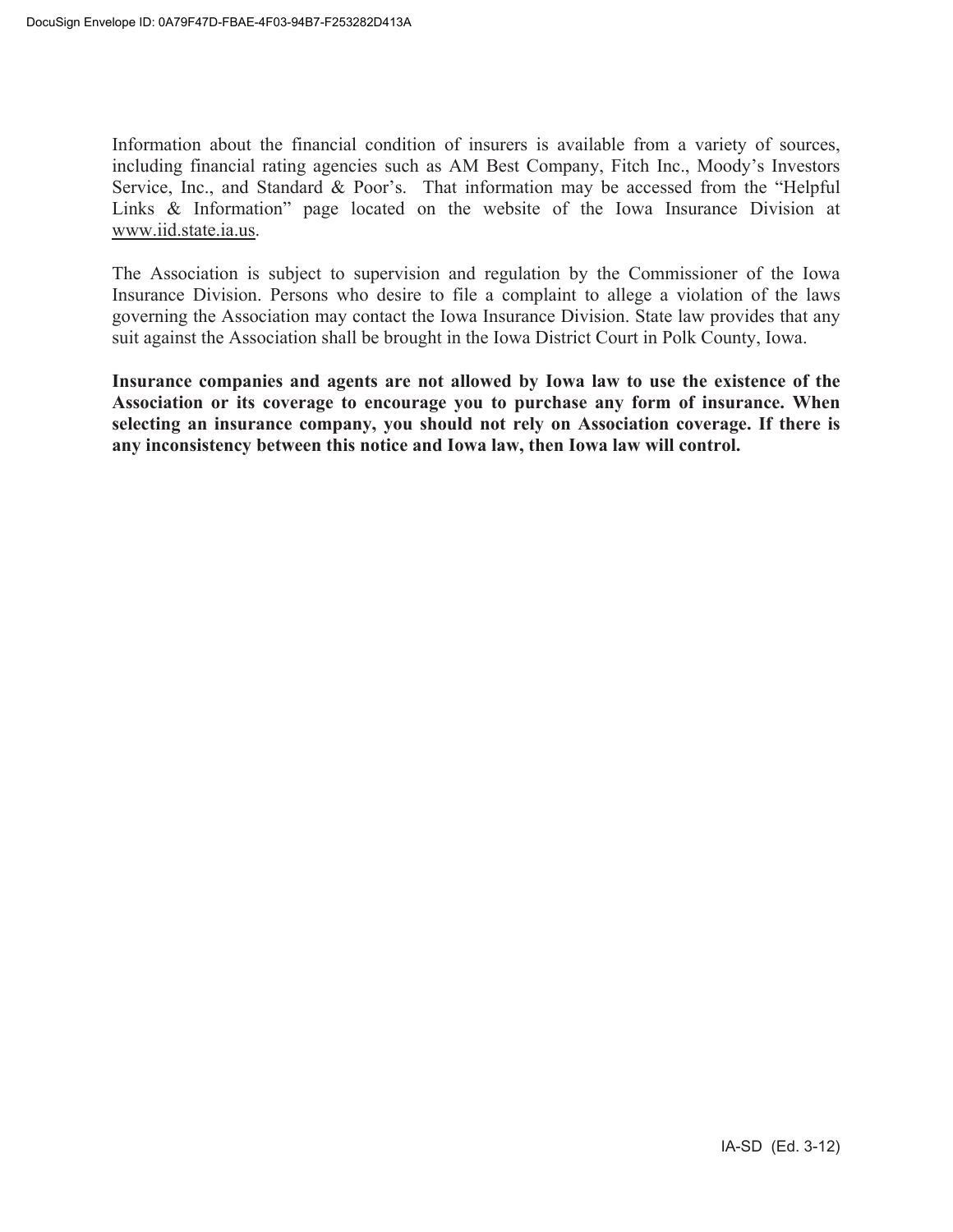# NOTICE CONCERNING COVERAGE LIMITATIONS AND EXCLUSIONS UNDER THE IDAHO LIFE AND HEALTH INSURANCE GUARANTY ASSOCIATION ACT

Residents of Idaho who purchase life insurance, annuities or health/disability insurance should know that the insurance companies licensed in this state to write these types of insurance are members of the Idaho Life and Health Insurance Guaranty Association. The purpose of the Association is to assure that policyholders will be protected, within limits, in the unlikely event that a member insurer becomes financially unable to meet its obligations. If this should happen, the Association will assess its other member insurance companies for money to pay the claims of insured persons who reside in Idaho, and, in some cases, to keep coverage in force. The valuable extra protection provided by these insurers through the Association is not unlimited, however, and is not a substitute for consumers' care in selecting insurance companies that are well managed and financially stable.

The Idaho Life and Health Insurance Guaranty Association may not provide coverage for your policy. If coverage is provided, it may be subject to substantial limitations or exclusions, and require continued residency in Idaho. You should not rely on coverage by the Idaho Life and Health Insurance Guaranty Association in selecting an insurance company or in selecting an insurance policy.

**Insurance companies and their agents are prohibited by law from using the existence of the Association for the purpose of sales, solicitation or inducement to purchase any kind of insurance policy.** 

This information is provided by:

Idaho Life & Health Insurance Guaranty Association 3355 N Five Mile Rd #210 Boise, Idaho 83713 208-378-9510 www.idlifega.org

> Idaho Department of Insurance 700 West State Street P O Box 83720 Boise, Idaho 83720-0043 208-334-4250 1-800-721-3272 www.doi.idaho.gov

(continued on next page)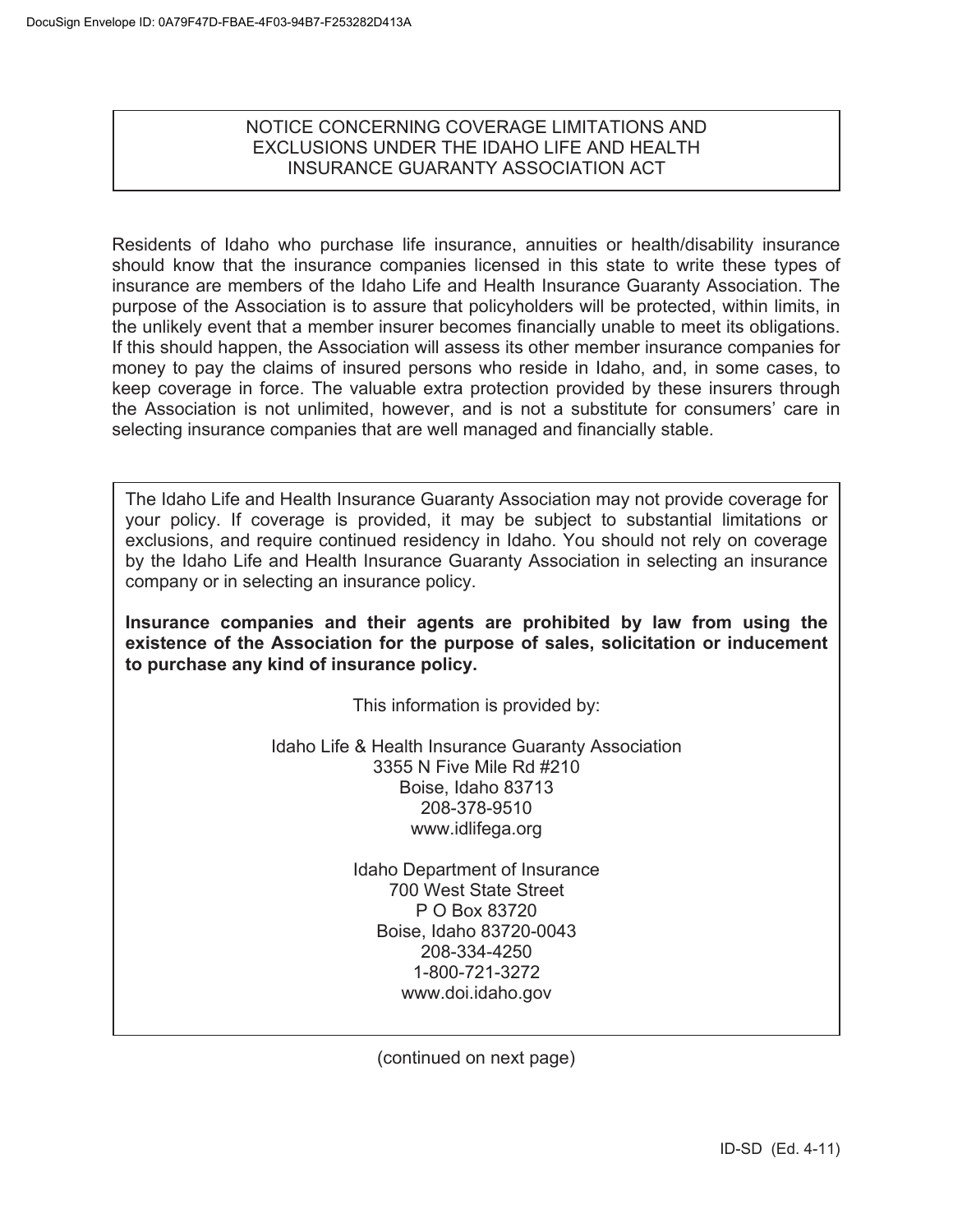The state law that provides for this safety-net coverage is called the Idaho Life and Health Insurance Guaranty Association Act. Below is a brief summary of this law's coverages, exclusions and limits. **This summary does not cover all provisions of the law, nor does it in any way change your legal rights or obligations or the Association's legal rights or obligations which are defined by and set forth under the Act.** 

# **COVERAGE:**

Generally, individuals will be protected by the Association if they live in Idaho and own a life or health/disability insurance policy, an annuity contract, or if they are an insured certificateholder under a group insurance contract issued by a member insurer. The beneficiaries, payees or assignees of insured persons may be protected as well, even if they live in another state.

# **EXCLUSIONS FROM COVERAGE:**

However, persons holding such policies are **not** protected by the Association if:

- they are eligible for protection under the laws of another state
- the insurer was not authorized to do business in Idaho
- the policy was issued by a reciprocal insurer, mutual benefit association, fraternal benefit society, hospital and medical service corporation, limited managed care plan, or self-funded health care plan

The Association also does not provide coverage for:

- any policy or contract or any portion of any policy or contract which is not guaranteed by the insurer or under which the risk is borne by the policyholder
- any policy of reinsurance
- interest rate yields that exceed an average rate
- unallocated annuity contracts (any annuity not issued to and owned by an individual) except to the extent benefits are guaranteed to an individual under the contract or certificate
- Medicare Part C and Part D plans

# **LIMITS ON AMOUNT OF COVERAGE:**

The Act also limits the amount the Association is obligated to pay out. The Association cannot pay out more than what the insurance company would owe under a policy or contract. Also, the aggregate liability per policy shall not exceed \$100,000 in cash surrender values, \$500,000 in major medical insurance benefits, \$300,000 in health/disability insurance benefits other than major medical, \$250,000 in present value of annuity benefits, or \$300,000 in life insurance death benefits.

**However, in no event will the Association be obligated to cover more than \$300,000 in the aggregate for all benefits for any one life, except for major medical benefits which are subject to a limit of \$500,000 for any one life.** 

----------------------------------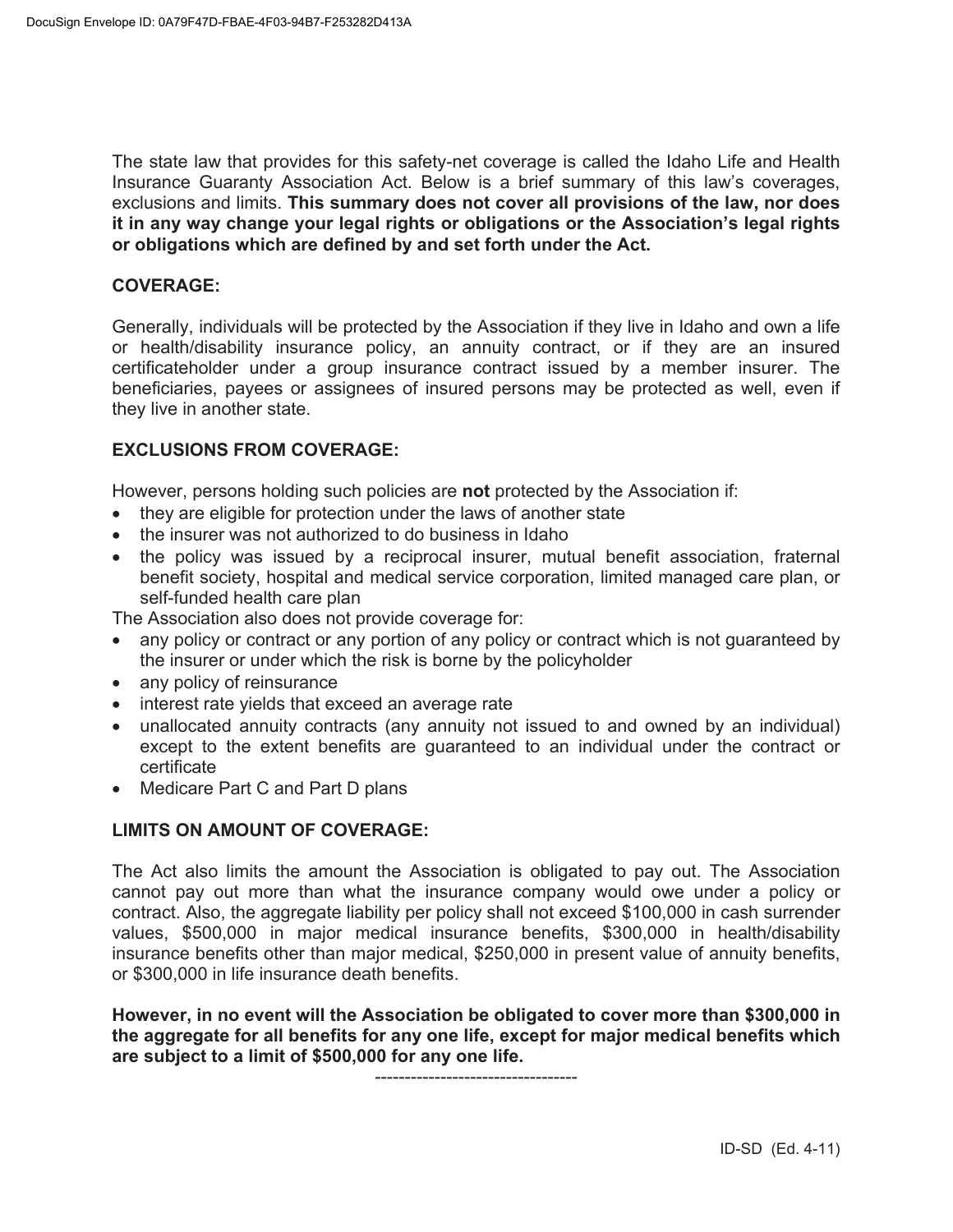#### **NOTICE OF PROTECTION PROVIDED BY ILLINOIS LIFE AND HEALTH INSURANCE GUARANTY ASSOCIATION**

This notice provides a **brief summary** description of the Illinois Life and Health Insurance Guaranty Association ("the Association") and the protection it provides for policyholders. This safety net was created under Illinois law that determines who and what is covered and the amounts of coverage.

The Association was established to provide protection in the unlikely event that your member life, Annuity, health maintenance organization or health insurance company becomes financially unable to meet its obligations and is placed into Receivership by its Insurance Department of the state in which the company is domiciled. If this should happen, the Association will typically arrange to continue coverage and pay claims, or otherwise provide protection in accordance with Illinois law, with funding from assessments paid by other insurance companies and health maintenance organizations.

The basic protections provided by the Association per insured in each insolvency are:

- Life Insurance
	- o \$300,000 for death benefits
	- o \$100,000 for cash surrender or withdrawal values
- Health Insurance
	- o \$500,000 for health benefit plans\*
	- o \$300,000 for disability insurance benefits
	- o \$300,000 for long-term care insurance benefits
	- o \$100,000 for other types of health insurance benefits
- **Annuities** 
	- o \$250,000 for withdrawal and cash values

\*The maximum amount of protection for each individual, regardless of the number of policies or contracts, is \$300,000, except special rules apply with regard to health benefit plan benefits for which the maximum amount of protection is \$500,000.

**Note: Certain policies and contracts may not be covered or fully covered.** For example, coverage does not extend to any portion of a policy or contract that the insurer does not guarantee, such as certain investment additions to the account value of a variable life insurance policy or a variable annuity contract. There are also residency requirements and other limitations under Illinois law.

To learn more about these protections, as well as protections relating to group contracts or retirement plans, please visit the Association's website at www.ilhiga.org or contact:

| Illinois Life and Health Insurance Guaranty Association<br>901 Warrenville Road, Suite 400 | Illinois Department of Insurance<br>4 <sup>th</sup> Floor |
|--------------------------------------------------------------------------------------------|-----------------------------------------------------------|
| Lisle, Illinois 60523-4324                                                                 | 320 West Washington Street                                |
| (773) 714-8050                                                                             | Springfield, Illinois 62727                               |
|                                                                                            | $(217) 782 - 4515$                                        |

**Insurance companies, health maintenance organizations and agents are not allowed by Illinois law to use the existence of the Association or its coverage to encourage you to purchase any form of insurance. When selecting an insurance company, you should not rely on Association coverage. If there is any inconsistency between this notice and Illinois law, then Illinois law will control.**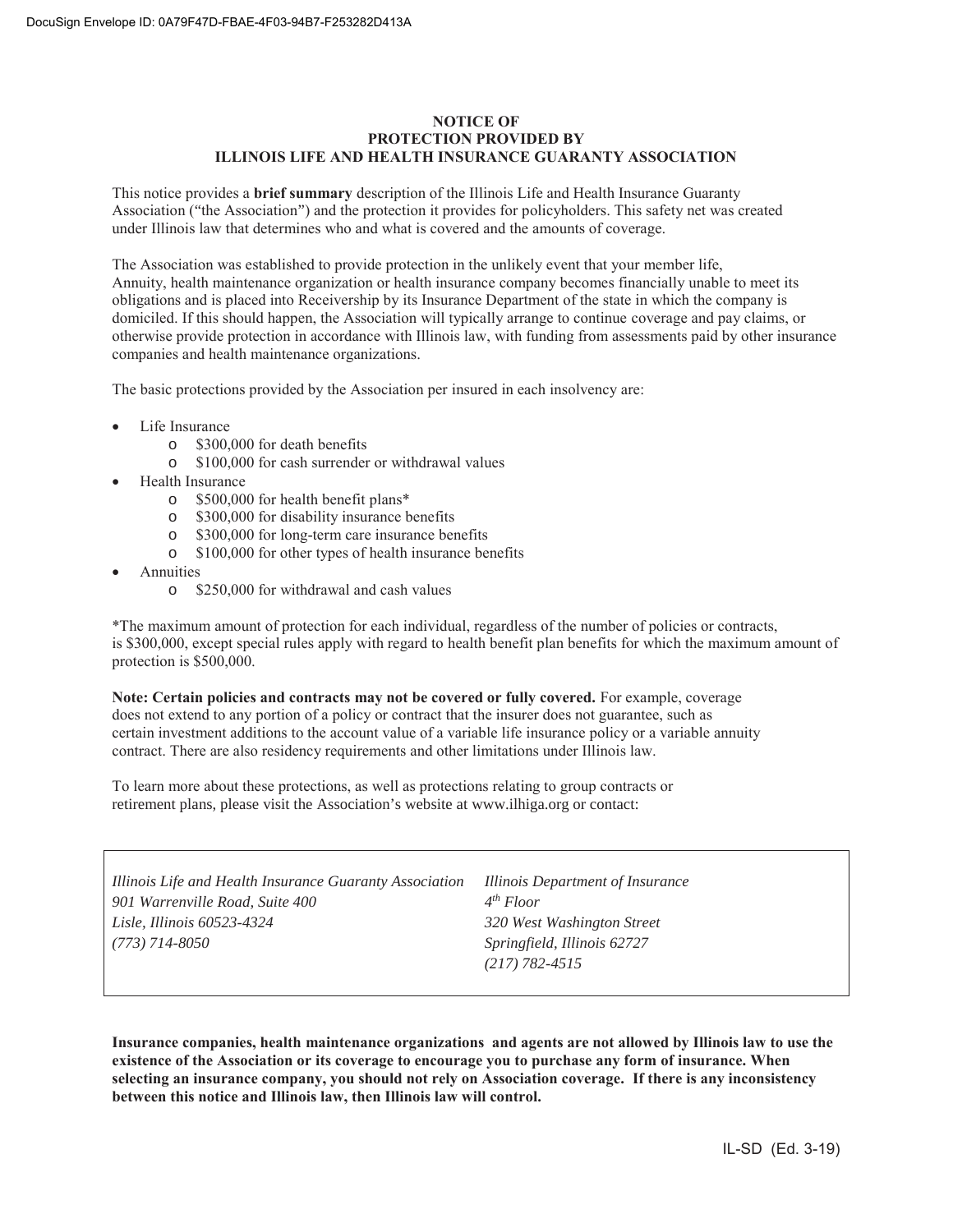**The Association is not an insurance company or health maintenance organization. If you wish to contact your insurance company or health maintenance organization, please use the phone number in your policy or contact the Illinois Department of Insurance at DOI.InfoDesk@illinois.gov.**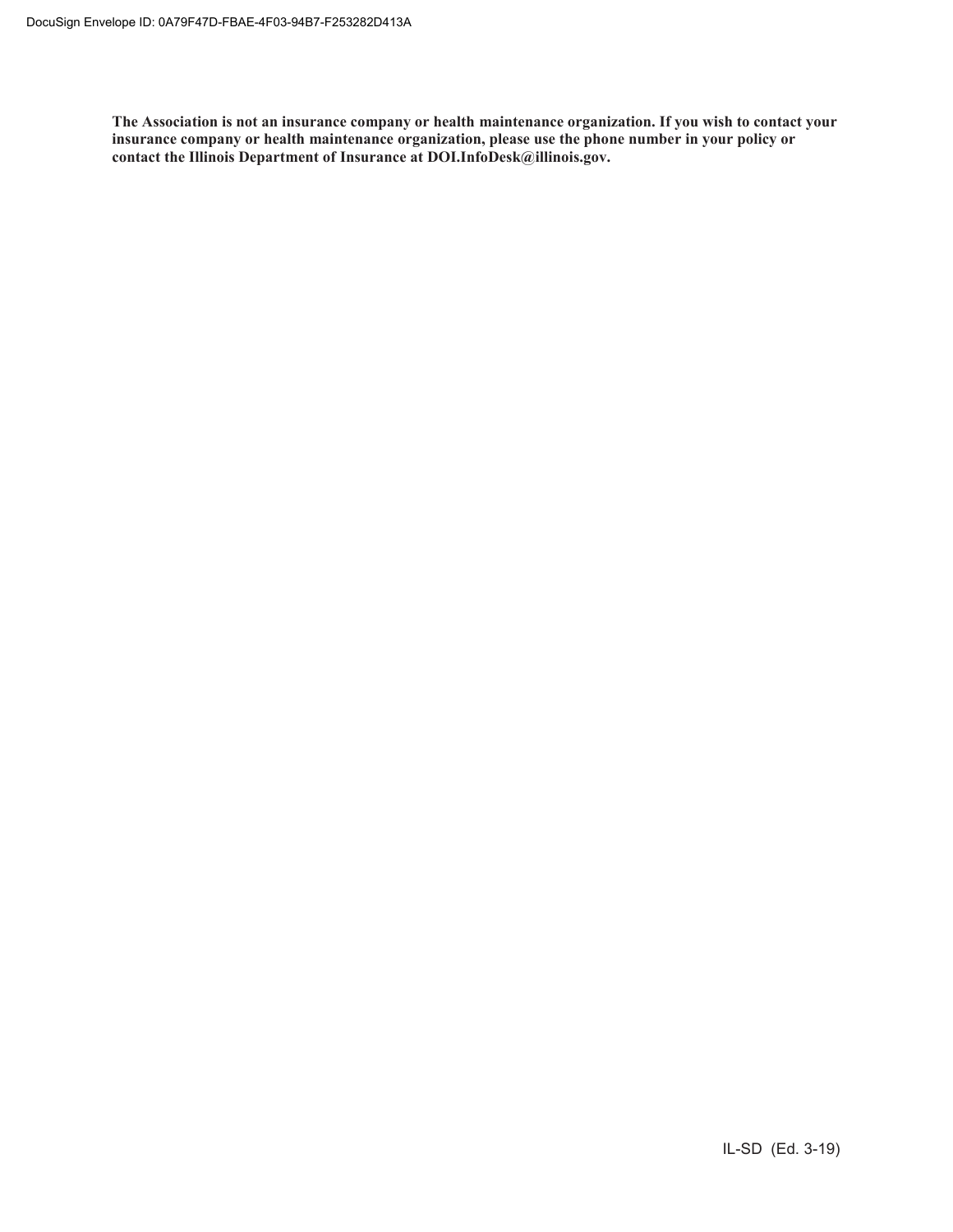## **NOTICE OF PROTECTION PROVIDED BY THE INDIANA LIFE AND HEALTH INSURANCE GUARANTY ASSOCIATION**

This notice provides a brief summary of the Indiana Life and Health Insurance Guaranty Association ("ILHIGA") and the protection it provides for policyholders. This safety net was created under Indiana law, which determines who and what is covered and the amounts of coverage.

ILHIGA was established to provide protection to policyholders in the unlikely event that your life, annuity or health insurance company becomes financially unable to meet its obligations and is taken over by its insurance department. If this should happen, ILHIGA will typically arrange to continue coverage and pay claims, in accordance with Indiana law, with funding from assessments paid by other insurance companies. (For the purposes of this Notice, the terms "insurance company" and "insurer" mean and include health maintenance organizations ("HMOs")).

## **Basic Protections Currently Provided by ILHIGA**

Generally, an individual is covered by ILHIGA if the insurer was a member of ILHIGA and the individual lives in Indiana at the time the insurer is ordered into liquidation with a finding of insolvency. The coverage limits below apply only to for companies placed in rehabilitation or liquidation on or after July 1, 2018. The benefits that ILHIGA is obligated to cover are not to exceed the lesser of (a) the contractual obligations for which the member insurer is liable or would have been liable if the member insurer were not an insolvent insurer, or (b) the limits indicated below:

#### **Life Insurance**

- \$300,000 in death benefits
- \$100,000 in net cash surrender or net cash withdrawal values

#### **Health Insurance**

- \$500,000 for health plan benefits (see definition below)
- \$300,000 in disability and long term care insurance benefits
- \$100,000 in other types of health insurance benefits

#### **Annuities**

• \$250,000 in present value of annuity benefits (including net cash surrender and net cash withdrawal values)

The maximum amount of protection for each individual, regardless of the number of policies or contracts, is \$300,000. Special rules may apply with regard to health benefit plans and covered unallocated annuities.

"Health benefit plan" is defined in IC 27-8-8-2(o), and generally includes hospital or medical expense policies, certificates, HMO subscriber contracts or certificates or other similar health contracts that provide comprehensive forms of coverage for hospitalization or medical services, but excludes policies that provide coverages for limited benefits (such as accident-only, credit, dental-only or vision-only insurance), Medicare Supplement insurance, disability income insurance and long-term care insurance.

The protections listed above apply only to the extent that benefits are payable under covered policy(s). In no event will ILHIGA provide benefits greater than those given in the life, annuity, or health insurance policy or contract. The statutory limits on ILHIGA coverage have changed over the years and coverage in prior years may not be the same as that set forth in this notice.

**Note: Certain policies and contracts may not be covered or fully covered.** For example, coverage does not extend to any portion(s) of the policy or contract that the insurer does not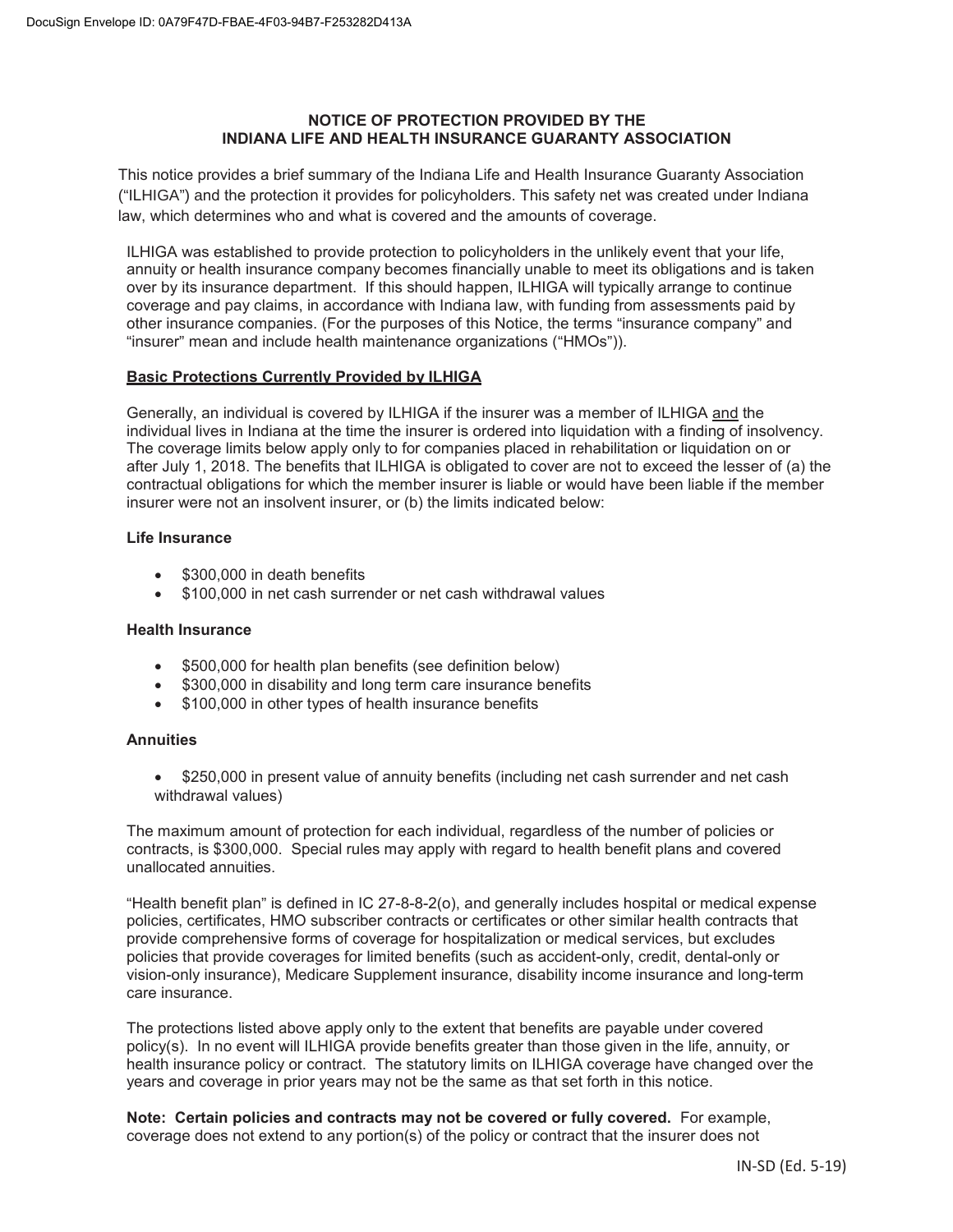guarantee, such as certain investment additions to the account value of a variable life insurance policy or variable annuity contract.

Benefits provided by a long-term care (LTC) rider to a life insurance policy or annuity contract shall be considered the same type of benefits as the base life insurance policy or annuity to which it relates.

To learn more about the protections provided by ILHIGA, please visit the ILHIGA website at www.inlifega.org or contact:

Indiana Life & Health Insurance Indiana Department of Insurance 3502 Woodview Trace, Suite100 Indianapolis, IN 46204 Indianapolis, IN 46268 317-636-8204

Guaranty Association 311 West Washington Street, Suite 103

**The policy or contract that this notice accompanies might not be fully covered by ILHIGA and even if coverage is currently provided, coverage is (a) subject to substantial limitations and exclusions (some of which are described above), (b) generally conditioned on continued residence in Indiana, and (c) subject to possible change as a result of future amendments to Indiana law and court decisions.**

**Complaints to allege a violation of any provision of the Indiana Life and Health Insurance Guaranty Association Act must be filed with the Indiana Department of Insurance, 311 W. Washington Street, Suite 103, Indianapolis, IN 46204; (telephone) 317-232-2385.**

**Insurance companies and agents are not allowed by Indiana law to use the existence of ILHIGA or its coverage to encourage you to purchase any form of insurance or HMO coverage. (IC 27-8-8-18(a)). When selecting an insurance company, you should not rely on ILHIGA coverage. If there is any inconsistency between this notice and Indiana law, Indiana law will control.**

**Questions regarding the financial condition of a company or your life, health insurance policy or annuity should be directed to your insurance company or agent.**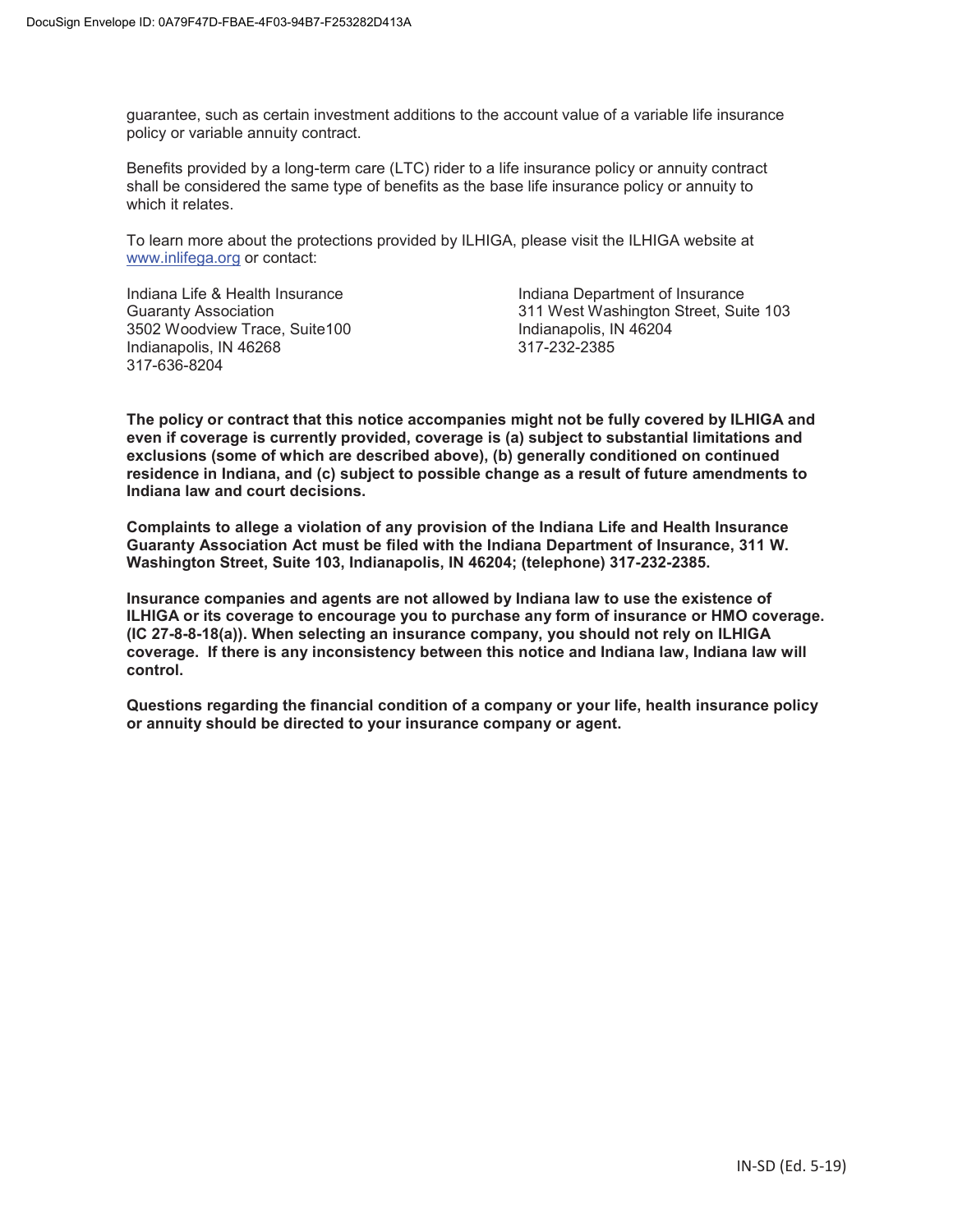# GENERAL PURPOSES AND LIMITATIONS OF THE KANSAS LIFE AND HEALTH INSURANCE GUARANTY ASSOCIATION K.S.A. 40-3001, et. seq.

# **DISCLAIMER**

THE KANSAS LIFE AND HEALTH INSURANCE GUARANTY ASSOCIATION MAY NOT PROVIDE COVERAGE FOR ALL OR A PORTION OF THIS POLICY. IF COVERAGE IS PROVIDED, IT MAY BE SUBJECT TO SUBSTANTIAL LIMITATIONS AND EXCLUSIONS, AND IS CONDITIONED UPON RESIDENCY IN THIS STATE. THEREFORE, YOU SHOULD NOT RELY UPON COVERAGE BY THE KANSAS LIFE AND HEALTH INSURANCE GUARANTY ASSOCIATION IN SELECTING AN INSURANCE COMPANY OR IN SELECTING AN INSURANCE POLICY. INSURANCE COMPANIES AND THEIR AGENTS ARE PROHIBITED BY LAW FROM USING THE EXISTENCE OF THE KANSAS LIFE AND HEALTH INSURANCE GUARANTY ASSOCIATION IN SELLING YOU ANY FORM OF AN INSURANCE POLICY, OR TO INDUCE YOU TO PURCHASE ANY FORM OF AN INSURANCE POLICY. EITHER THE KANSAS LIFE AND HEALTH INSURANCE GUARANTY ASSOCIATION OR THE KANSAS INSURANCE DEPARTMENT WILL RESPOND TO ANY QUESTIONS YOU HAVE REGARDING THIS DOCUMENT.

Kansas Life and Health Insurance Guaranty Association Kansas Insurance Department 2909 SW Maupin Lane 420 SW 9th Street Topeka, KS 66614 Topeka, KS 66612

This is a brief summary of the Kansas Life and Health Insurance Guaranty Association ("the Association") and the protection it provides for policyholders. If there is any inconsistency between this notice and Kansas law, then Kansas law will control.

The Association was established to provide protection in the unlikely event that your life, annuity or health insurance company becomes financially unable to meet its obligations and is taken over by its Insurance Department. If this should happen, the Association will typically arrange to continue coverage and pay claims, in accordance with Kansas law, with funding from assessments paid by other insurance companies. This safety net was created under Kansas law, which determines who and what is covered and the amounts of coverage. The basic protections provided by the Association are:

• Life Insurance \$300,000 in death benefits \$100,000 in cash surrender or withdrawal values • Health Insurance \$500,000 in hospital, medical and surgical insurance benefits \$300,000 in disability insurance benefits \$300,000 in long-term care insurance benefits \$100,000 in other types of health insurance benefits • Annuities \$250,000 in withdrawal and cash values

The maximum amount of protection for each individual, regardless of the number of policies or contracts, is \$300,000. Special rules may apply with regard to hospital, medical and surgical insurance benefits, as well as certain aggregate limits.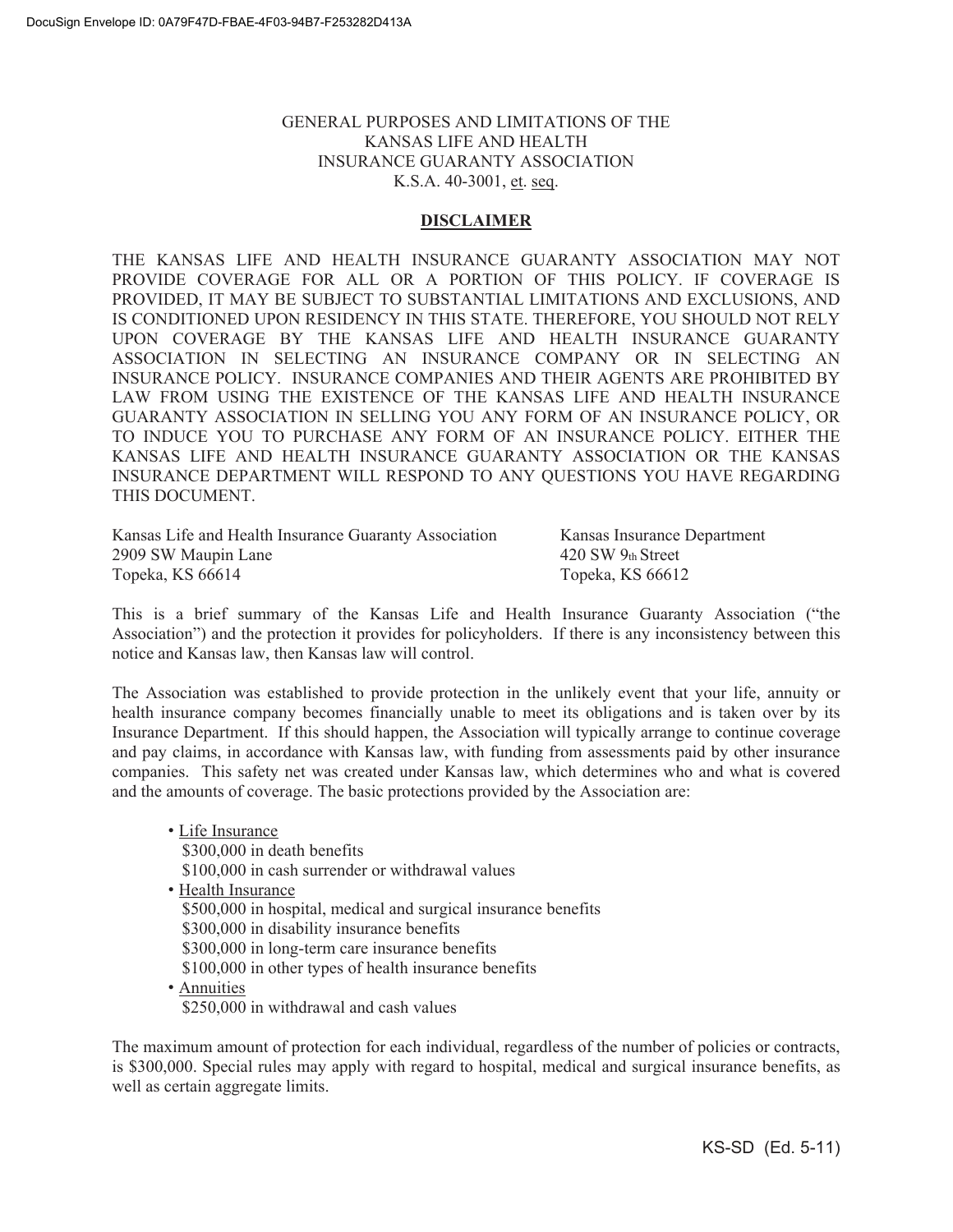#### **SUMMARY OF THE LOUISIANA LIFE AND HEALTH INSURANCE GUARANTY ASSOCIATION ACT AND NOTICE CONCERNING COVERAGE LIMITATIONS AND EXCLUSIONS**

Residents of Louisiana who purchase life insurance, annuities or health insurance should know that the insurance companies licensed in this state to write these types of insurance are members of the Louisiana Life and Health Insurance Guaranty Association. The purpose of this association is to assure that policyholders will be protected, within limits, in the unlikely event that a member insurer becomes financially unable to meet its obligations. If this should happen, the Guaranty Association will assess its other member insurance companies for the money to pay the claims of insured persons who live in this state and, in some cases, to keep coverage in force. However, the valuable extra protection provided by these insurers through the Guaranty Association is limited. As noted in the box below, this protection is not a substitute for consumers' care in selecting companies that are well-managed and financially stable.

## **DISCLAIMER**

The Louisiana Life and Health Insurance Guaranty Association provides coverage of certain claims under some types of policies if the insurer becomes impaired or insolvent. *COVERAGE MAY NOT BE AVAILABLE FOR YOUR POLICY*. Even if coverage is provided, there are significant limits and exclusions. Coverage is always conditioned upon residence in this state. Other conditions may also preclude coverage.

Insurance companies and insurance agents are prohibited by law from using the existence of the Association or its coverage to sell you an insurance policy.

You should not rely on the availability of coverage under the Louisiana Life and Health Insurance Guaranty Association when selecting an insurer.

The Louisiana Life and Health Insurance Guaranty Association or the Department of Insurance will respond to any questions you may have which are not answered by this document.

**LLHIGA**  P.O. Drawer 442126 Baton Rouge, Louisiana 70804 **Department of Insurance** P.O. Box 94214 Baton Rouge, Louisiana 70804-9214

The state law that provides for this safety-net coverage is called the Louisiana Life and Health Insurance Guaranty Association Law. The following is a brief summary of this law's coverages, exclusions, and limits. This summary does not cover all provisions of the law; nor does it in any way change any person's rights or obligations under the Act or the rights or obligations of the Association.

#### **COVERAGE**

Generally, individuals will be protected by the Life and Health Insurance Guaranty Association if they live in this state and hold a life or health insurance contract, or an annuity, or if they are insured under a group insurance contract, issued by an insurer authorized to conduct business in Louisiana. The beneficiaries, payees or assignees of insured persons are protected as well, even if they live in another state.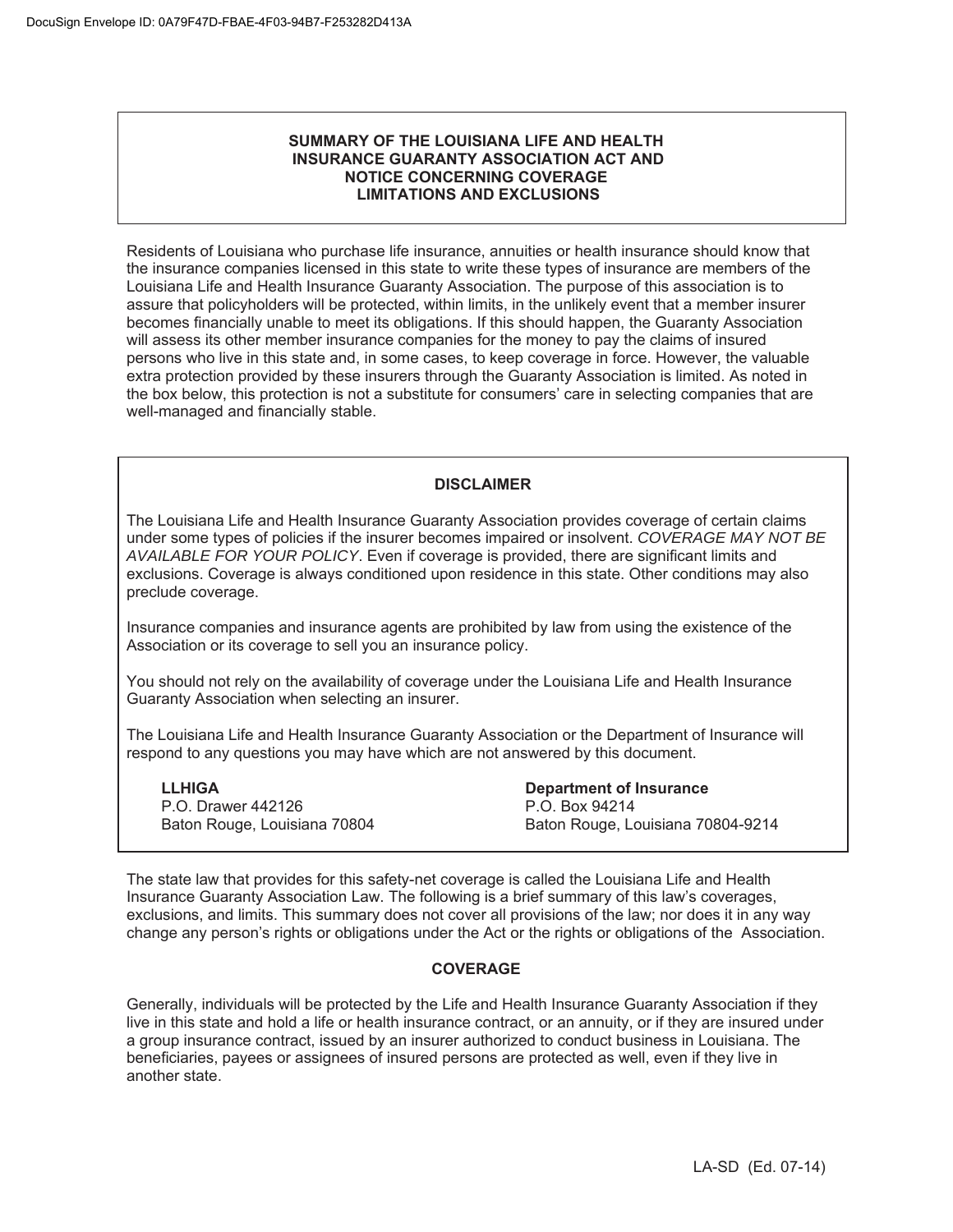## **EXCLUSIONS FROM COVERAGE**

However, persons holding such policies are not protected by this Association, if:

- (1) they are eligible for protection under the laws of another state (this may occur when the insolvent insurer was incorporated in another state whose guaranty association protects insureds who live outside that state.);
- (2) the insurer was not authorized to do business in this state;
- (3) their policy was issued by a nonprofit hospital or medical service organization, an HMO, a fraternal benefit society, a mandatory state pooling plan, a mutual assessment company or similar plan in which the policyholder is subject to future assessments, or by an insurance exchange.

The Association also does not provide coverage for:

- (1) any policy or portion of a policy which is not guaranteed by the insurer or for which the individual has assumed the risk, such as a variable contract sold by prospectus;
- (2) any policy of reinsurance (unless an assumption certificate was issued);
- (3) interest rate yields that exceed an average rate;
- (4) dividends;
- (5) credits given in connection with the administration of a policy by a group contract holder;
- (6) employers' plans to the extent they are self-funded (that is, not insured by an insurance company, even if an insurance company administers them);
- (7) Medicare Part C benefits or Medicare Part D benefits;
- (8) certain unallocated annuity contracts (which give rights to group contract holders, not individuals), and certain structured settlement annuity contracts;
- *(9)* Other exceptions and exclusions may also be applicable depending upon the insurer, the policy itself, the policyholder or policy owner, or other factors. For more information, see the Louisiana Life and Health Guaranty Association Law, Louisiana Revised Statutes R.S. 22:2081 *et seq.*

#### **LIMITS ON AMOUNTS OF COVERAGE**

The act also limits the amount the Association is obligated to pay out. The Association cannot pay more than what the insurance company would owe under a policy or contract. Also, for any one insured life, the Association will pay a maximum of \$500,000 no matter how many policies and contracts there were with the same company, even if they provided different types of coverage. Within this overall \$500,000 limit, the Association will not pay more than \$500,000 in health insurance benefits; \$250,000 in present value of annuities (including cash surrender and cash withdrawal values); or \$300,000 in life insurance death benefits (but not more than \$100,000 in cash surrender and cash withdrawal values) – again, no matter how many policies and contracts there were with the same company, and no matter how many different types of coverage. Other conditions, requirements or exclusions may apply.

*Effective Date: August 1, 2014*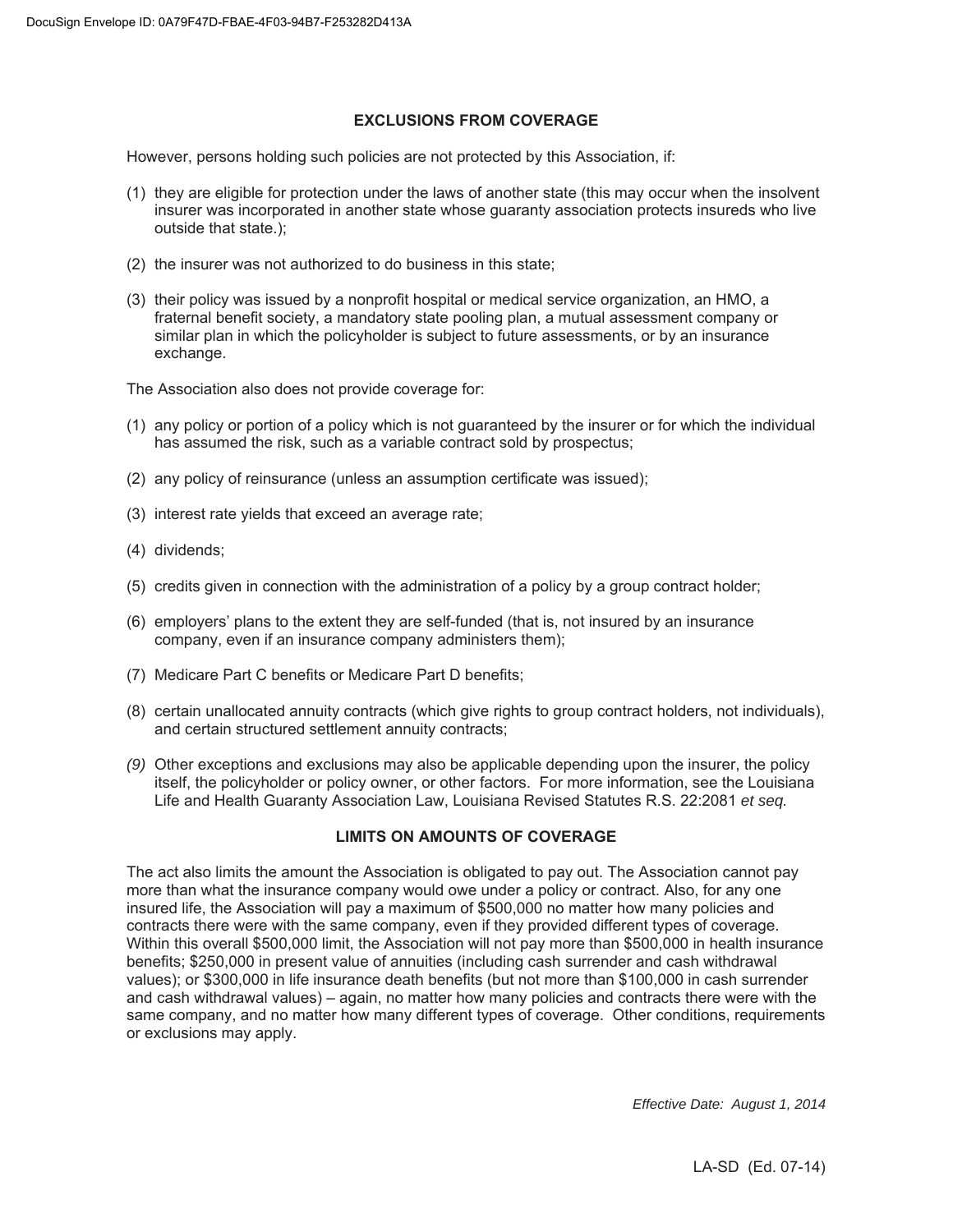# **NOTICE OF PROTECTION PROVIDED BY MARYLAND LIFE AND HEALTH INSURANCE GUARANTY CORPORATION**

This notice provides a brief summary of the Maryland Life and Health Insurance Guaranty Corporation (the Corporation) and the protection it provides for policyholders. This safety net was created under Maryland law, which determines who and what is covered and the amounts of coverage.

The Corporation is not a department or unit of the State of Maryland and the liabilities or debts of the Life and Health Insurance Guaranty Corporation are not liabilities or debts of the State of Maryland.

The Corporation was established to provide protection in the unlikely event that your life, annuity, or health insurance company becomes financially unable to meet its obligations and is taken over by its Insurance Department. If this should happen, the Corporation will typically arrange to continue coverage and pay claims, in accordance with Maryland law, with funding from assessments paid by other insurance companies.

The basic protections provided by the Corporation are:

 $\bullet$  Life Insurance

\$300,000 in death benefits

\$100,000 in cash surrender or withdrawal values

Health Insurance

[\$300,000 in health insurance benefits, including net cash surrenders and net cash withdrawal values]

- x \$500,000 for basic hospital, medical, and surgical insurance or major medical insurance provided by health benefit plans
- \$300,000 for disability insurance
- \$300,000 for long-term care insurance
- \$100,000 for a type of health insurance not listed above, including any net cash surrender and net cash withdrawal values under the types of health insurance listed above
- Annuities
- \$250,000 in the present value of annuity benefits, including net cash withdrawal values and net cash surrender values
- With respect to each payee under a structured settlement annuity, or beneficiary of the payee, \$250,000 in present value annuity benefits, in the aggregate, including any net cash surrender and net cash withdrawal values

The maximum amount of protection for each individual, regardless of the number of policies or contracts, [are the amounts listed above] is.

- \$300,000 in aggregate for all types of coverage listed above, with the exception of basic hospital, medical, and surgical insurance or major medical insurance
- \$500,000 in aggregate for basic hospital, medical, and surgical insurance or major medical insurance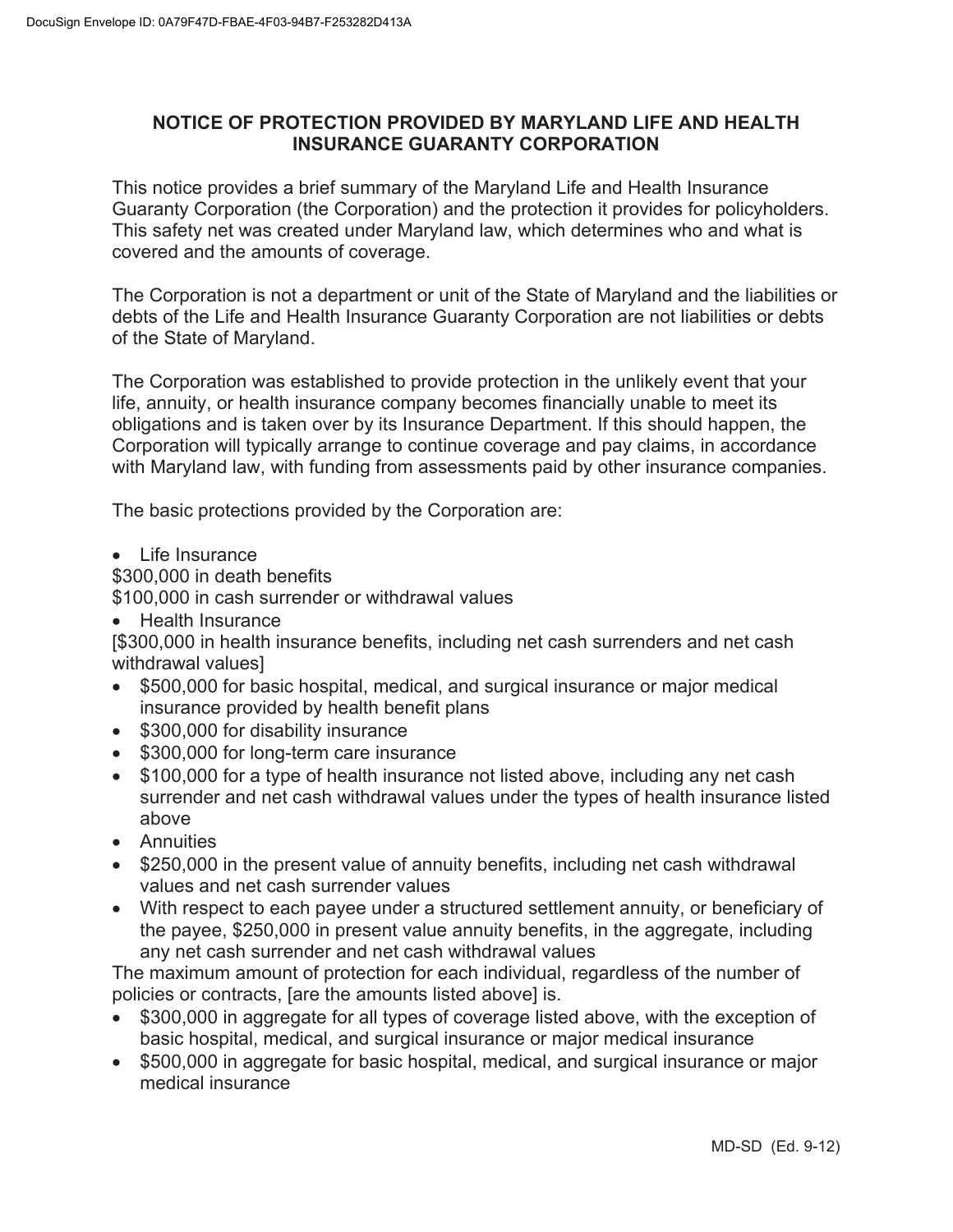**NOTE: Certain policies and contracts may not be covered or fully covered.** For example, coverage does not extend to any portion(s) of a policy or contract that the insurer does not guarantee, such as certain investment additions to the account value of a variable life insurance policy or a variable annuity contract. There are also various residency requirements and other limitations under Maryland law.

To learn more about the above protections, please visit the Corporation's website at *www.mdlifega.org*, or contact:

Maryland Life and Health Insurance Guaranty Corporation 9199 Reisterstown Road P.O. Box 671—Suite 216C Owings Mills, Maryland 21117 410-998-3907

Maryland Insurance Administration 200 St. Paul Place, Suite 2700 Baltimore, Maryland.21202 1-800-492-6116, ext. 2170

**Insurance companies and agents are not allowed by Maryland law to use the existence of the Corporation or its coverage to encourage you to purchase any form of insurance. When selecting an insurance company, you should not rely on Corporation coverage. If there is any inconsistency between this notice and Maryland law, then Maryland law will control.**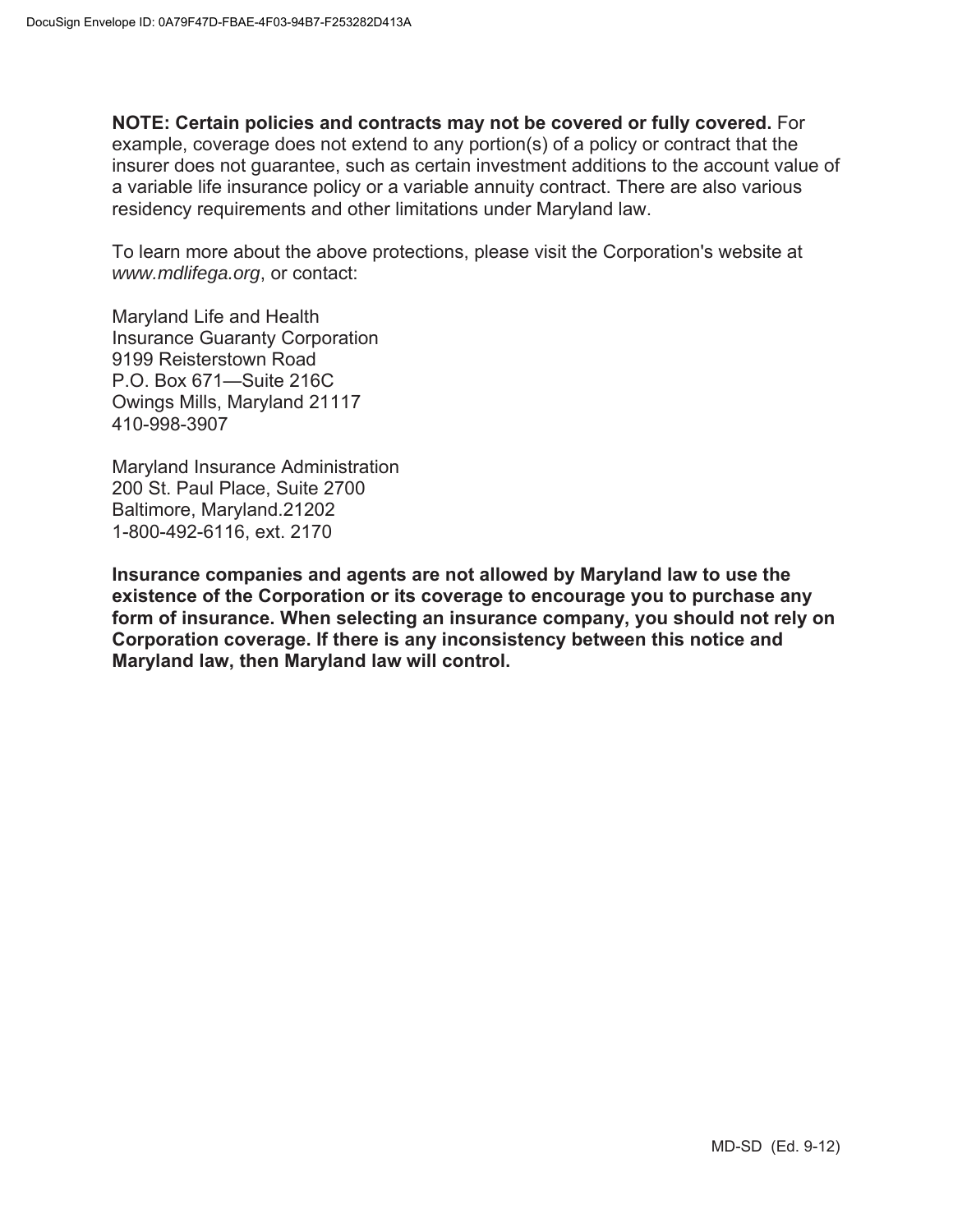# **The Prudential Insurance Company of America 751 Broad Street, Newark NJ, 07102-3777 1-800-346-3778**

#### NOTICE CONCERNING POLICYHOLDER RIGHTS IN AN INSOLVENCY UNDER THE MINNESOTA LIFE AND HEALTH INSURANCE GUARANTY ASSOCIATION LAW

If the insurer or health maintenance organization that issued your life, annuity, or health insurance policy becomes impaired or insolvent, you are entitled to compensation for your policy or contract from the assets of that insurer. The amount you recover will depend on the financial condition of the insurer or health maintenance organization.

In addition, residents of Minnesota who purchase life insurance, annuities, or health maintenance organization coverage from insurance companies authorized to do business in Minnesota are protected, SUBJECT TO LIMITS AND EXCLUSIONS, in the event the insurer or health maintenance organization becomes financially impaired or insolvent. This protection is provided by the Minnesota Life and Health Insurance Guaranty Association.

For purposes of this notice, the terms "insurance company" and "insurer" include health maintenance organizations.

#### Minnesota Life and Health Insurance Guaranty Association

90 South Seventh Street 3300 Wells Fargo Center Minneapolis, MN 55402 Main Phone: (612) 322-8713

The maximum amount the guaranty association will pay for all policies or contracts issued on one life by the same insurer or health maintenance organization is limited to \$500,000. Subject to this \$500,000 limit, the guaranty association will pay up to \$500,000 in life insurance death benefits, \$130,000 in net cash surrender and net cash withdrawal values for life insurance, \$500,000 in health insurance, health maintenance organization, and long-term care benefits, including any net cash surrender and net cash withdrawal values, \$500,000 in disability income insurance, \$250,000 in annuity net cash surrender and net cash withdrawal values, , \$410,000 in present value of annuity benefits for annuities which are part of a structured settlement or for annuities in regard to which periodic annuity benefits, for a period of not less than the annuitant's lifetime or for a period certain of not less than ten years, have begun to be paid on or before the date of impairment or insolvency, or if no coverage limit has been specified for a covered policy or benefit, the coverage limit shall be \$500,000 in present value. Unallocated annuity contracts issued to retirement plans, other than defined benefit plans, established under section 401, 403(b), or 457 of the Internal Revenue Code of 1986, as amended through December 31, 1992, are covered up to \$250,000 in net cash surrender and net cash withdrawal values, for Minnesota residents covered by the plan provided, however, that the association shall not be responsible for more than \$10,000,000 in claims from all Minnesota residents covered by the plan. If total claims exceed \$10,000,000, the \$10,000,000 shall be prorated among all claimants. These are the maximum claim amounts. Coverage by the guaranty association is also subject to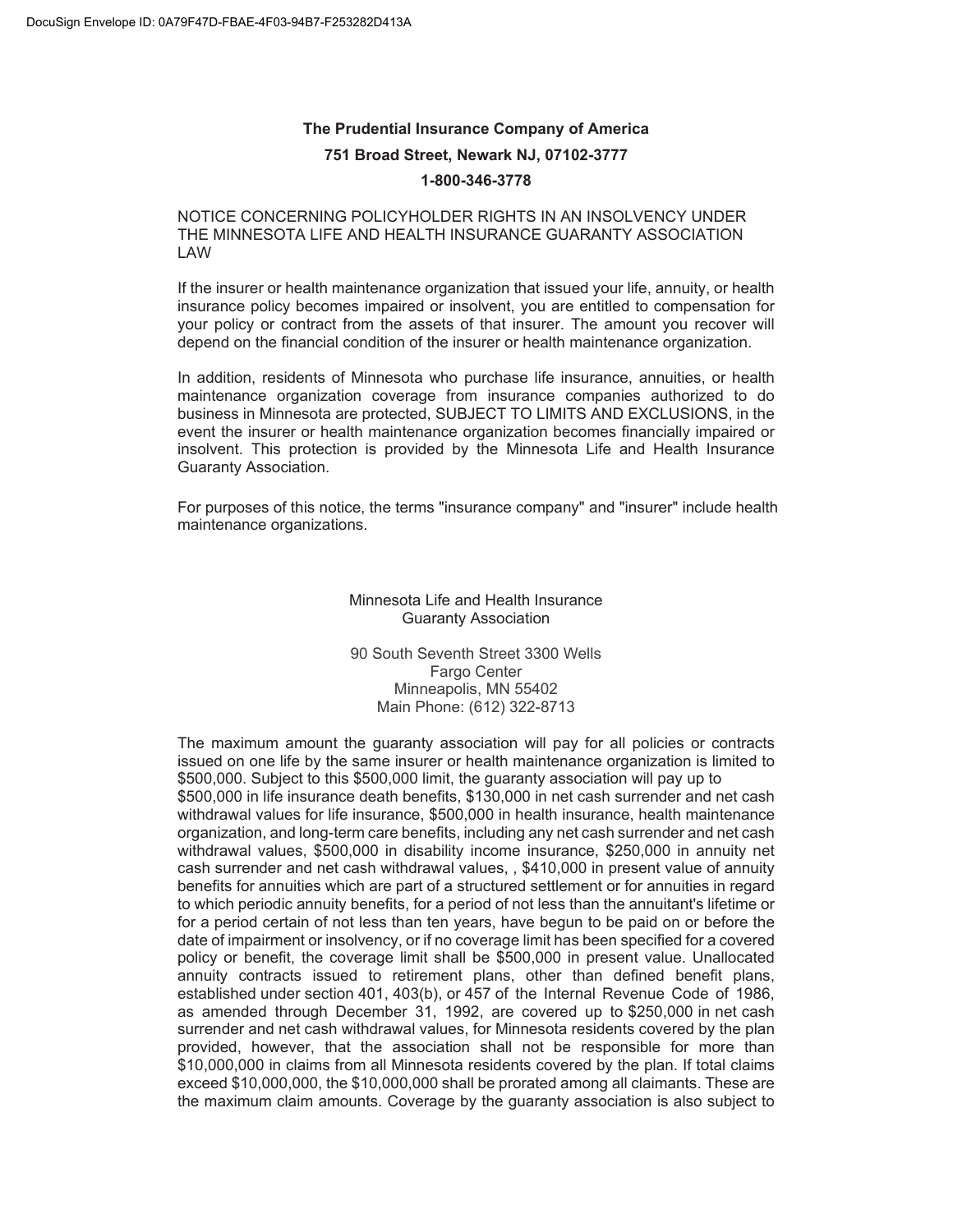other substantial limitations and exclusions and requires continued residency in Minnesota. If your claim exceeds the guaranty association's limits, you may still recover a part or all of that amount from the proceeds of the liquidation of the insolvent insurer, if any exist. Funds to pay claims may not be immediately available. The guaranty association assesses insurers and health maintenance organizations licensed to sell life and health insurance in Minnesota after the insolvency occurs. Claims are paid from this assessment.

Benefits provided by a long-term care rider to a life insurance policy or annuity contract shall be considered the same type of benefits as the base life insurance policy or annuity contract to which it relates.

THE COVERAGE PROVIDED BY THE GUARANTY ASSOCIATION IS NOT A SUBSTITUTE FOR USING CARE IN SELECTING INSURANCE COMPANIES THAT ARE WELL MANAGED AND FINANCIALLY STABLE. IN SELECTING AN INSURANCE COMPANY, CONTRACT, OR POLICY, YOU SHOULD NOT RELY ON COVERAGE BY THE GUARANTY ASSOCIATION.

THIS NOTICE IS REQUIRED BY MINNESOTA STATE LAW TO ADVISE POLICYHOLDERS OF LIFE, ANNUITY, HEALTH INSURANCE, OR HEALTH MAINTENANCE ORGANIZATION POLICIES AND CONTRACTS OF THEIR RIGHTS IN THE EVENT THEIR INSURANCE CARRIER BECOMES FINANCIALLY IMPAIRED OR INSOLVENT. THIS NOTICE IN NO WAY IMPLIES THAT THE COMPANY CURRENTLY HAS ANY TYPE OF FINANCIAL PROBLEMS. ALL LIFE, ANNUITY, HEALTH INSURANCE, AND HEALTH MAINTENANCE ORGANIZATION POLICIES AND CONTRACTS ARE REQUIRED TO PROVIDE THIS NOTICE.

MN-SD (Ed. 6-20)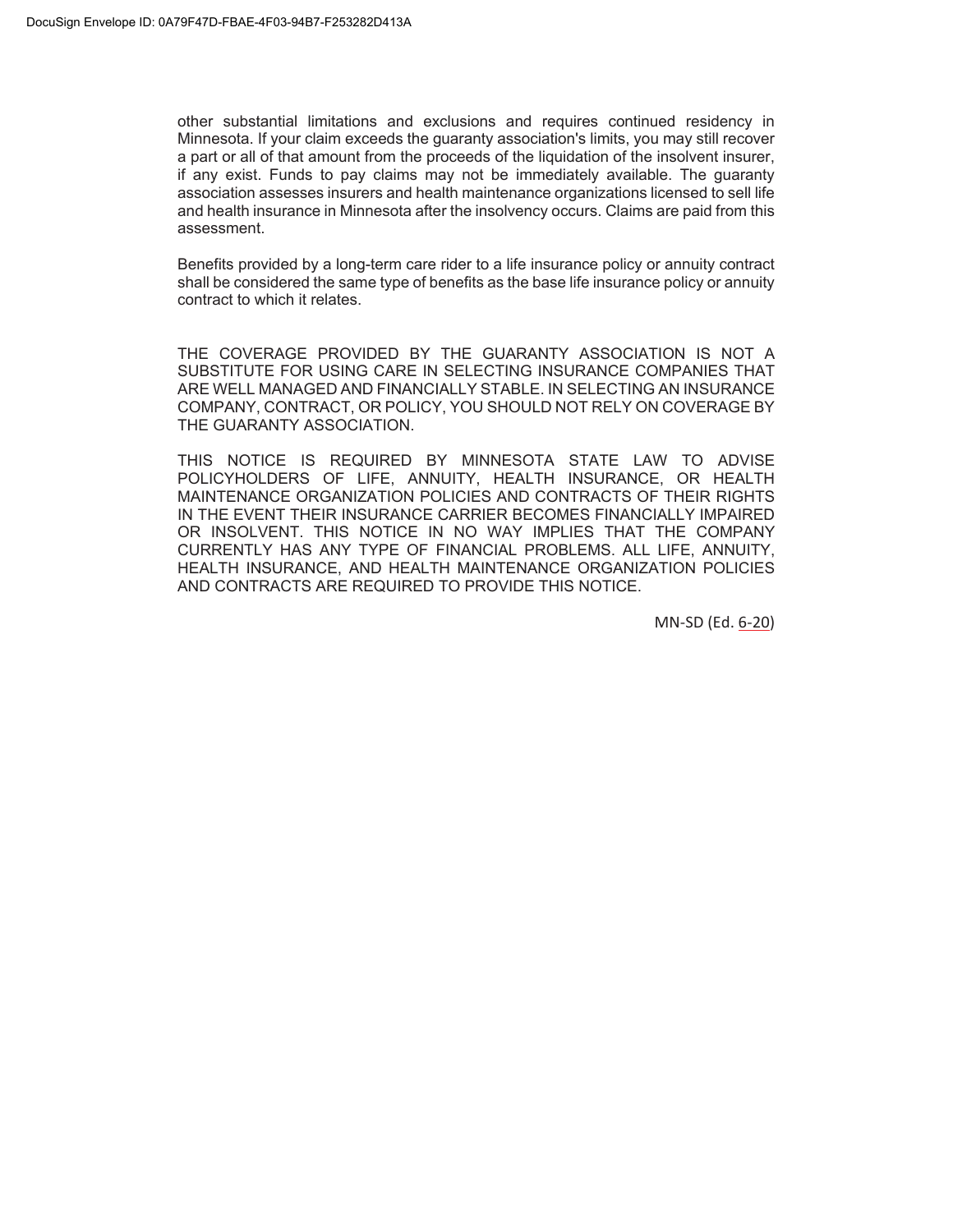## **NOTICE OF PROTECTION PROVIDED BY MISSOURI LIFE AND HEALTH INSURANCE GUARANTY ASSOCIATION**

This notice provides a *brief summary* of the Missouri Life and Health Insurance Guaranty Association ("the Association") and the protection it provides for policyholders. This safety net was created under Missouri law, which determines who and what is covered and the amounts of coverage.

The Association was established to provide protection in the unlikely event that your life, annuity, or health insurance company becomes financially unable to meet its obligations and is taken over by its insurance department. If this should happen, the Association will typically arrange to continue coverage and pay claims, in accordance with Missouri law, with funding from assessments paid by other insurance companies.

The basic protections provided by the Association are as follows:

- Life Insurance
	- $\bullet$  \$300,000 in death benefits
	- \$100,000 in cash surrender and withdrawal
- Health Insurance
	- x \$500,000 in hospital, medical, and surgical insurance benefits
	- \$300,000 in disability insurance benefits
	- \$300,000 in long-term care insurance benefits
	- \$100,000 in other types of health insurance benefits
- **Annuities** 
	- \$250,000 in withdrawal and cash values

The maximum amount of protection for each individual, regardless of the number of policies or contracts, is as follows:

- \$300,000 in aggregate for all types of coverage listed above, with the exception of basic hospital, medical, and surgical insurance or major medical insurance
- x \$500,000 in aggregate for basic hospital, medical, and surgical insurance or major medical insurance
- x \$5,000,000 to one policy owner of multiple nongroup policies of life insurance, whether the policy owner is an individual, firm, corporation, or other person, and whether the persons insured are officers, managers, employees, or other persons

*Note: Certain policies and contracts may not be covered or fully covered*. For example, coverage does not extend to any portion(s) of a policy or contract that the insurer does not guarantee, such as certain investment additions to the account value of a variable life insurance policy or a variable annuity contract. There are also various residency requirements and other limitations under Missouri law.

To learn more about the above protections, as well as protections relating to group contracts or retirement plans, please visit the Association's website at www.mo-iga.org, or contact:

Jefferson City, Missouri 65109 Jefferson City, Missouri 65101 Ph.: 573-634-8455 Ph.: 573-522-6115 Fax: 573-634-8488

Missouri Life and Health Missouri Department of Insurance, Financial Insurance Guaranty Association **Institutions and Professional Registration** 994 Diamond Ridge, Suite 102 301 West High Street, Room 530

Insurance companies and agents are not allowed by Missouri law to use the existence of the Association or its coverage to encourage you to purchase any form of insurance. When selecting an insurance company, you should not rely on Association coverage. If there is any inconsistency between this notice and Missouri law, then Missouri law will control.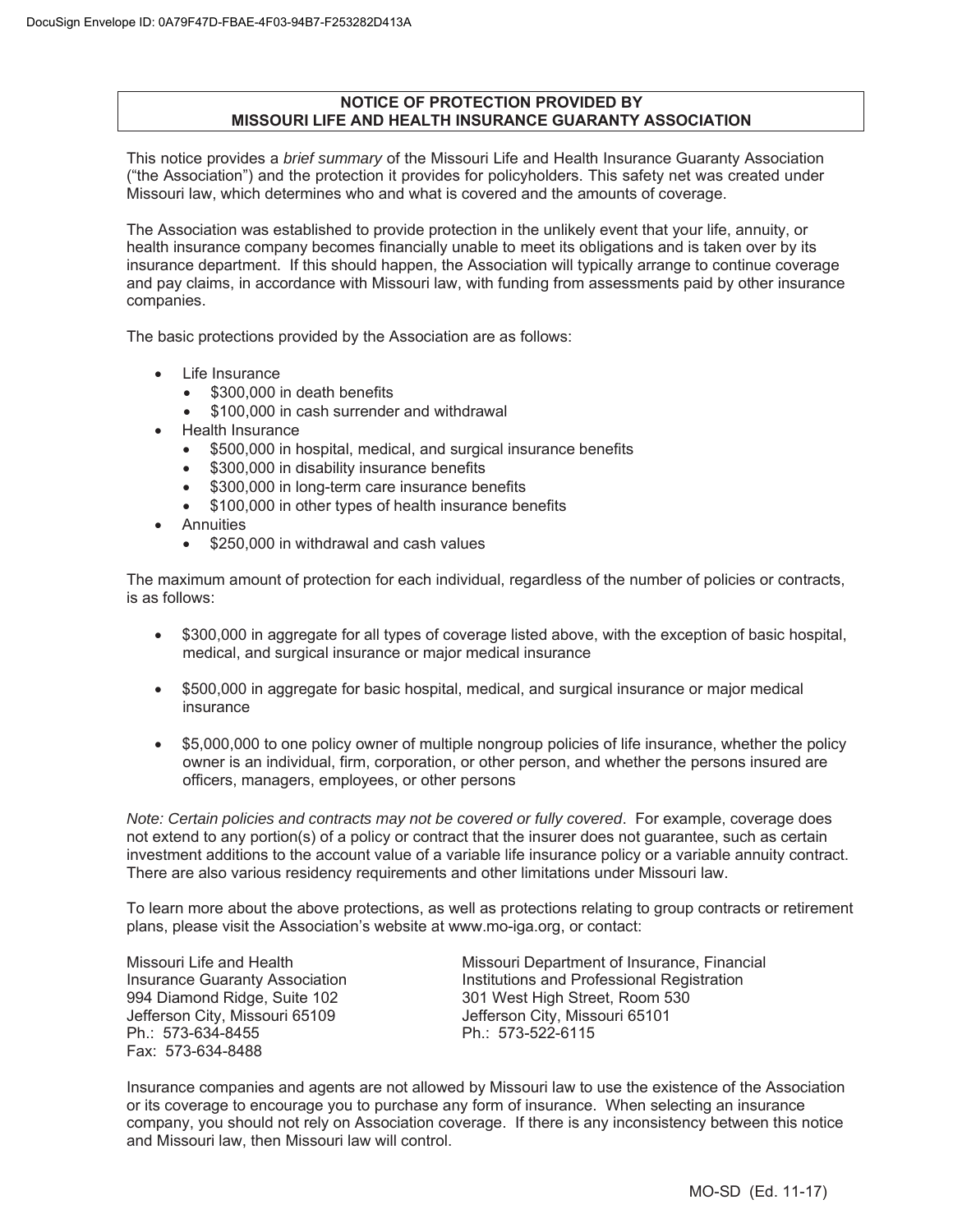# **NOTICE OF PROTECTION PROVIDED BY MISSISSIPPI LIFE AND HEALTH INSURANCE GUARANTY ASSOCIATION**

This notice provides a brief summary of the Mississippi Life and Health Insurance Guaranty Association (the "Association") and the protection it provides for policyholders. This safety net was created by Mississippi law, which determines who and what is covered and the amounts of coverage.

The Association was established to provide protection in the unlikely event that your life, annuity or health insurer becomes financially unable to meet its obligations. If this should happen, the Association will typically arrange to continue coverage and pay claims, in accordance with Mississippi law, with funding from assessments paid by other insurance companies.

The maximum amount of protection with respect to any one (1) life, regardless of the number of policies or contracts, is:

Life Insurance

- \$300,000 in death benefits
- \$100,000 in net cash surrender and net cash withdrawal values

Health Insurance

- \$500,000 in basic hospital, medical and surgical or major medical benefits
- \$300,000 in disability benefits
- \$300,000 in long-term care insurance benefits
- \$100,000 in other types of health insurance benefits

Annuities

• \$250,000 in net cash surrender and net cash withdrawal values

**The Association may not cover this policy.** If coverage is provided, it will be subject to substantial limitations and exclusions, and require continued residency in Mississippi. You should not rely on coverage by the Association when selecting an insurer.

To learn more about the above protections, limitations and exclusions, as well as protections relating to group contracts or retirement plans, please visit the Association's website at *www.mslifega.org*, or contact:

| Mississippi Life and Health Insurance<br><b>Guaranty Association</b><br>330 North Mart Plaza<br>Jackson, MS. 39206-5327 | Mississippi Insurance Department<br><b>Woolfolk Building</b><br>501 N. West Street. Suite 1001<br>Jackson, MS 39201<br>601-359-3569 |
|-------------------------------------------------------------------------------------------------------------------------|-------------------------------------------------------------------------------------------------------------------------------------|
| 601-981-0755                                                                                                            |                                                                                                                                     |

To file a complaint or seek information about the financial condition of an insurer, contact the Mississippi Insurance Department.

Your insurer is required by law to provide you with this notice. However, insurance companies and their agents are prohibited by law from using the existence of the Association for the purpose of sales, solicitation or inducement to purchase any form of insurance.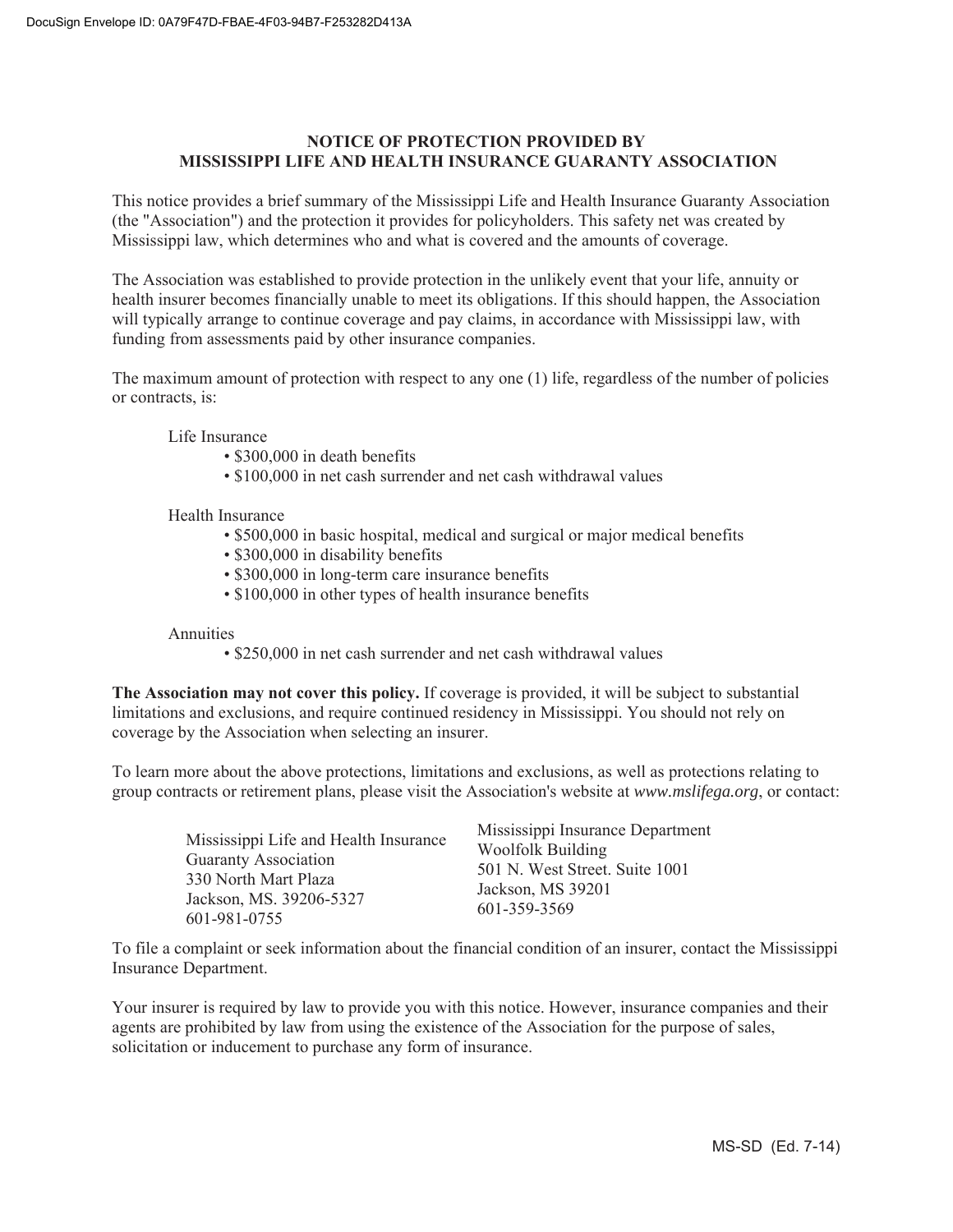# **NOTICE OF PROTECTION PROVIDED BY MONTANA LIFE AND HEALTH INSURANCE GUARANTY ASSOCIATION**

This notice provides a **brief summary** of the Montana Life and Health Insurance Guaranty Association (the Association) and the protection it provides for policyholders, effective January 1, 2020.

The Association was established under Montana Law to provide protection in the unlikely event that a life, annuity or health insurance issuer becomes financially unable to meet its obligations and is placed into liquidation. If this should happen, the Association will typically arrange to continue coverage and pay claims, in accordance with Montana law, with funding from assessments paid by other insurance companies.

In the event a company is placed into liquidation, benefits provided by the Association are payable according to the insurance policy or certificate subject to the terms and conditions found in the Montana Life and Health Insurance Guaranty Association law, and subject to the following maximum limits:

- Life Insurance \$300,000 in death benefits, but limited to \$100,000 in cash surrender and net cash withdrawal values
- Health Insurance
	- \$500,000 in health insurance benefits
	- \$300,000 in disability income insurance benefits
	- \$300,000 in long-term care insurance benefits
	- \$100,000 in other types of health insurance benefits
- Annuities
	- \$250,000 present value, including net cash surrender and net cash withdrawal values

The maximum amount of protection is \$300,000 in benefits with respect to any one life regardless of the number of policies or contracts, except with respect to the \$500,000 maximum in health insurance benefits but not including disability, long term care or other types of health insurance benefits

**Note: Other restrictions to coverage apply. Certain policies and contracts may not be covered or fully covered.** For example, coverage does not extend to any portion(s) of a policy or contract that the insurer does not guarantee, such as certain investment additions to the account value of a variable life insurance policy or a variable annuity contract. There are also various residency requirements and other limitations under Montana law.

To learn more about the above protections, as well as protections relating to group contracts or retirement plans, please visit the Association's web site at www.mtlifega.org or contact:

| Montana Life and Health Insurance          | Office of the Montana State Auditor      |
|--------------------------------------------|------------------------------------------|
| <b>Guaranty Association</b>                | Commissioner of Securities and Insurance |
| PO Box 8247                                | 840 Helena Ave.                          |
| Missoula, MT 59807                         | Helena, MT 59601                         |
| 877-678-1048 or administrator@mtlifega.org | 406-444-2040                             |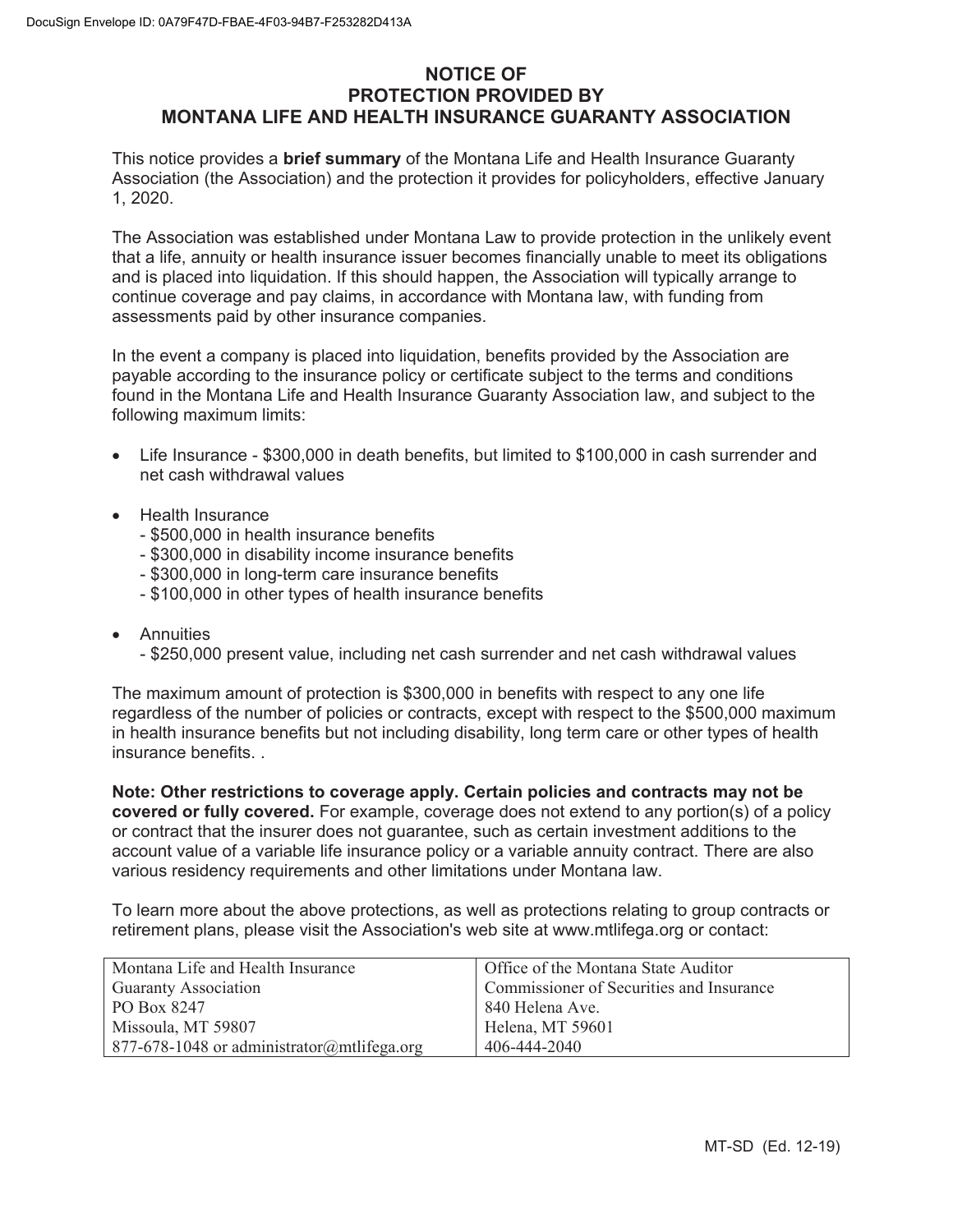**IF YOUR INSURANCE COMPANY IS IN GOOD STANDING AND NOT IN LIQUIDATION, PLEASE DIRECT QUESTIONS ABOUT YOUR POLICY TO YOUR INSURANCE COMPANY!** 

**Insurance companies and agents are not allowed by Montana law to use the existence of the Association or its coverage to encourage you to purchase any form of insurance.** 

**When selecting an insurance company, you should not rely on Association coverage.** 

**If there is any inconsistency between this notice and Montana law, then Montana law will control.** *Amd.2019 Montana Administrative Rules p.1741, Eff. 1/1/20.*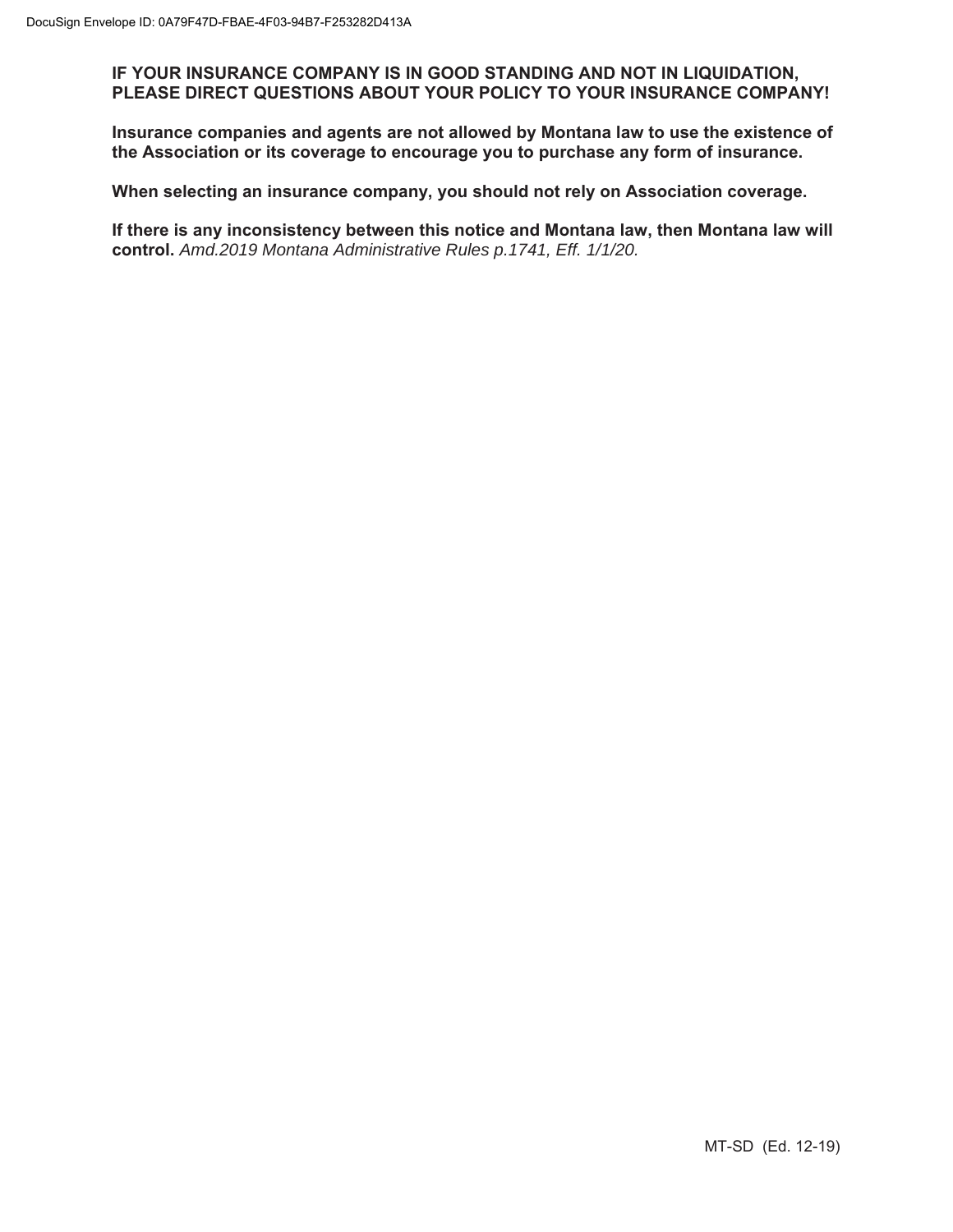## **NOTICE CONCERNING COVERAGE LIMITATIONS AND EXCLUSIONS UNDER THE NORTH CAROLINA LIFE AND HEALTH INSURANCE GUARANTY ASSOCIATION ACT**

Residents of this state who purchase life insurance, annuities or health insurance should know that the insurance companies and Health Maintenance Organizations (HMOs) licensed in this state to write these types of insurance are members of the North Carolina Life and Health Insurance Guaranty Association. The purpose of this association is to assure that policyholders will be protected, within limits, in the unlikely event that a member insurer or HMO becomes financially unable to meet its obligations. If this should happen, the guaranty association will assess its other member insurance companies for the money to pay the claims of the insured persons who live in this state and, in some cases, to keep coverage in force. The valuable extra protection provided by these insurers through the guaranty association is not unlimited, however. And, as noted *in the box below*, this protection is not a substitute for consumers' care in selecting companies that are well-managed and financially stable.

The North Carolina Life and Health Insurance Guaranty association may not provide coverage for this policy. If coverage is provided, it may be subject to substantial limitations or exclusions, and require continued residency in North Carolina. You should not rely on coverage by the North Carolina Life and Health Insurance Guaranty Association in selecting an insurance company or in selecting an insurance policy.

Coverage is NOT provided for your policy or any portion of it that is not guaranteed by the insurer or for which you have assumed the risk, such as a variable contract sold by prospectus.

Insurance companies or their agents are required by law to give or send you this notice. However, insurance companies and their agents are prohibited by law from using the existence of the guaranty association to induce you to purchase any kind of insurance policy.

> The North Carolina Life and Health Insurance Guaranty Association Post Office Box 10218 Raleigh, North Carolina 27605-0218

North Carolina Department of Insurance, Consumer Services Division 1201 Mail Service Center Raleigh, NC 27699-1201

The state law that provides for this safety-net coverage is called the North Carolina Life and Health Insurance Guaranty Association Act. *Below* is a brief summary of this law's coverages, exclusions and limits. This summary does not cover all provisions of the law; nor does it in any way change anyone's rights or obligations under the act or the rights or obligations of the guaranty association.

# **COVERAGE**

Generally, individuals will be protected by the life and health guaranty association if they live in this state and hold a life or health insurance contract, or an annuity, or if they are insured under a group insurance contract, issued by a member insurer or HMO. The beneficiaries, payees or assignees of insured persons are protected as well, even if they live in another state.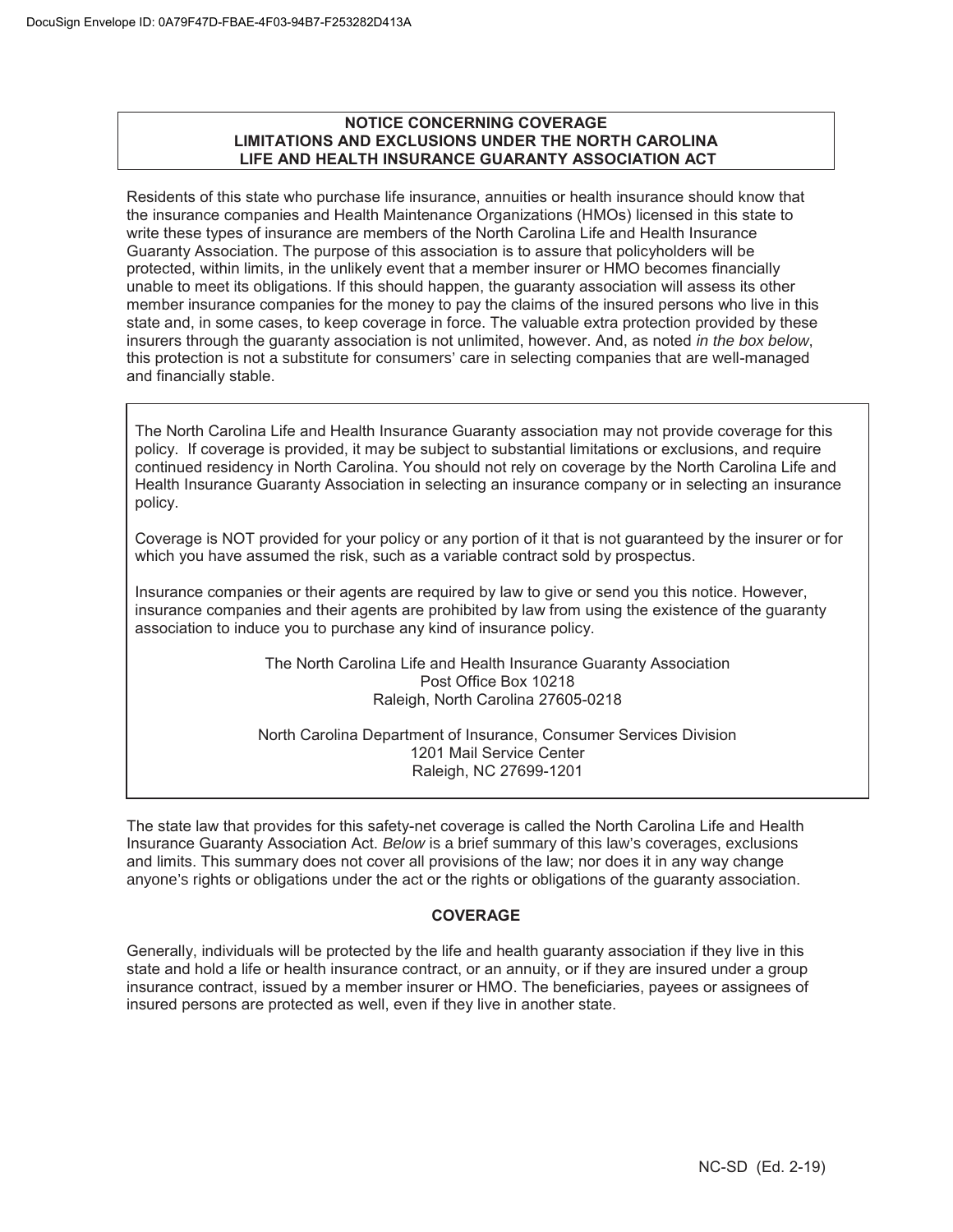## **EXCLUSIONS FROM COVERAGE**

However, persons holding such policies are not protected by this association if:

- They are eligible for protection under the laws of another state (this may occur when the insolvent insurer was incorporated in another state whose guaranty association protects insureds who live outside that state);
- The insurer was not authorized to do business in this state;
- Their policy was issued by a fraternal benefit society, a mandatory state pooling plan, a mutual assessment company or similar plan in which the policyholder is subject to future assessments, or by an insurance exchange.
- They acquired rights to receive payments through a structured settlement factoring transaction

The association also does not provide coverage for:

- Any policy or portion of a policy which is not guaranteed by the insurer or for which the individual has assumed the risk, such as a variable contract sold by prospectus;
- Any policy of reinsurance (unless an assumption certificate was issued);
- Interest rate vields that exceed the average rate specified in the law;
- Dividends:
- Experience or other credits given in connection with the administration of a policy by a group contractholder;
- Employers' plans to the extent they are self-funded (that is, not insured by an insurance company, even if an insurance company administers them);
- Unallocated annuity contracts (which give rights to group contractholders, not individuals), unless they fund a government lottery or a benefit plan of an employer, association or union, except that unallocated annuities issued to employee benefit plans protected by the Federal Pension Benefit Guaranty Corporation are not covered.
- A policy or contract commonly known as Medicare Part C, Medicare Part D, Medicaid or any regulations issued pursuant thereto.

# **LIMITS ON AMOUNT OF COVERAGE**

The act also limits the amount the association is obligated to pay out as follows:

- (1) The guaranty association cannot pay out more than the insurance company would owe under the policy or contract.
- (2) Except as provided in (3) (4) and (5) below, the guaranty association will pay a maximum of \$300,000 per individual, per insolvency, no matter how many policies or types of policies issued by the insolvent company.
- (3) The guaranty association will pay a maximum of \$500,000 with respect to a health benefit plan.
- (4) The guaranty association will pay a maximum of \$1,000,000 with respect to the payee of a structured settlement annuity.
- (5) The guaranty association will pay a maximum of \$5,000,000 to any one unallocated annuity contract holder.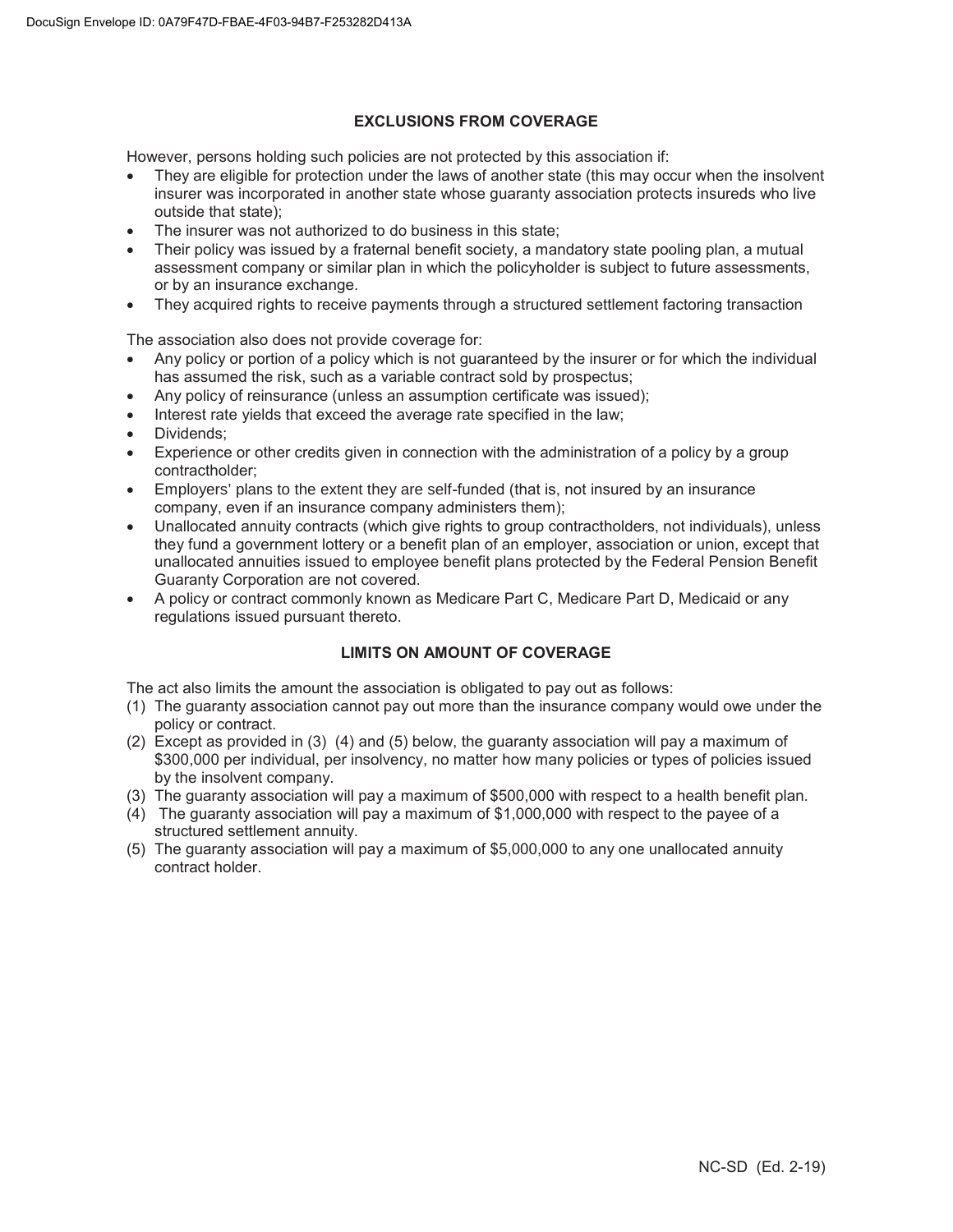# **NOTICE OF PROTECTION PROVIDED BY THE NORTH DAKOTA LIFE AND HEALTH INSURANCE GUARANTY ASSOCIATION**

This notice provides a **brief summary** of the North Dakota Life and Health Insurance Guaranty Association ("the Association") and the protection it provides for policyholders. This safety net was created under North Dakota law, which determines who and what is covered and the amounts of coverage.

The Association was established to provide protection in the unlikely event that your life, annuity or health insurance company becomes financially unable to meet its obligations and is taken over by its Insurance Department. If this should happen, the Association will typically arrange to continue coverage and pay claims, in accordance with North Dakota law, with funding from assessments paid by other insurance companies.

The protections provided by the Association are based on contract obligations up to the following amounts:

- Life Insurance
	- o \$300,000 in death benefits
	- o \$100,000 in cash surrender or withdrawal values
- Health Insurance
	- o \$500,000 in hospital, medical and surgical insurance benefits
	- o \$300,000 in disability income insurance benefits
	- o \$300,000 in long-term care insurance benefits
	- o \$100,000 in other types of health insurance benefits
- Annuities
	- o \$250,000 in withdrawal and cash values

The maximum amount of protection for each individual, regardless of type of coverage is \$300,000; however, may be up to \$500,000 with regard to hospital, medical and surgical insurance benefits.

**Note: Certain policies and contracts may not be covered or fully covered.** For example, coverage does not extend to any portion(s) of a policy or contract that the insurer does not guarantee, such as certain investment additions to the account value of a variable life insurance policy or a variable annuity contract. If coverage is available, it will be subject to substantial limitations. There are also various residency requirements and other limitations under North Dakota law. To learn more about the above protections, as well as protections relating to group contracts or retirement plans, please visit the Association's website at www.ndlifega.org or contact:

North Dakota Life and Health Insurance North Dakota Insurance Department Guaranty Association 600 East Boulevard Avenue, Dept. 401 P.O. Box 2422 **Bismarck, ND 58505** Fargo, North Dakota 58108

# **COMPLAINTS AND COMPANY FINANCIAL INFORMATION**

A written complaint to allege a violation of any provision of the Life and Health Insurance Guaranty Association Act must be filed with the North Dakota Insurance Department, 600 East Boulevard Avenue, Dept. 401, Bismarck, North Dakota 58505; telephone (701) 328-2440. Financial information for an insurance company, if the information is not proprietary, is available at the same address and telephone number and on the Insurance Department website at www.nd.gov/ndins.

**Insurance companies and agents are not allowed by North Dakota law to use the existence of the Association or its coverage to sell, solicit or induce you to purchase any form of insurance. When selecting an insurance company, you should not rely on Association coverage. If there is any inconsistency between this notice and North Dakota law, then North Dakota law will control.**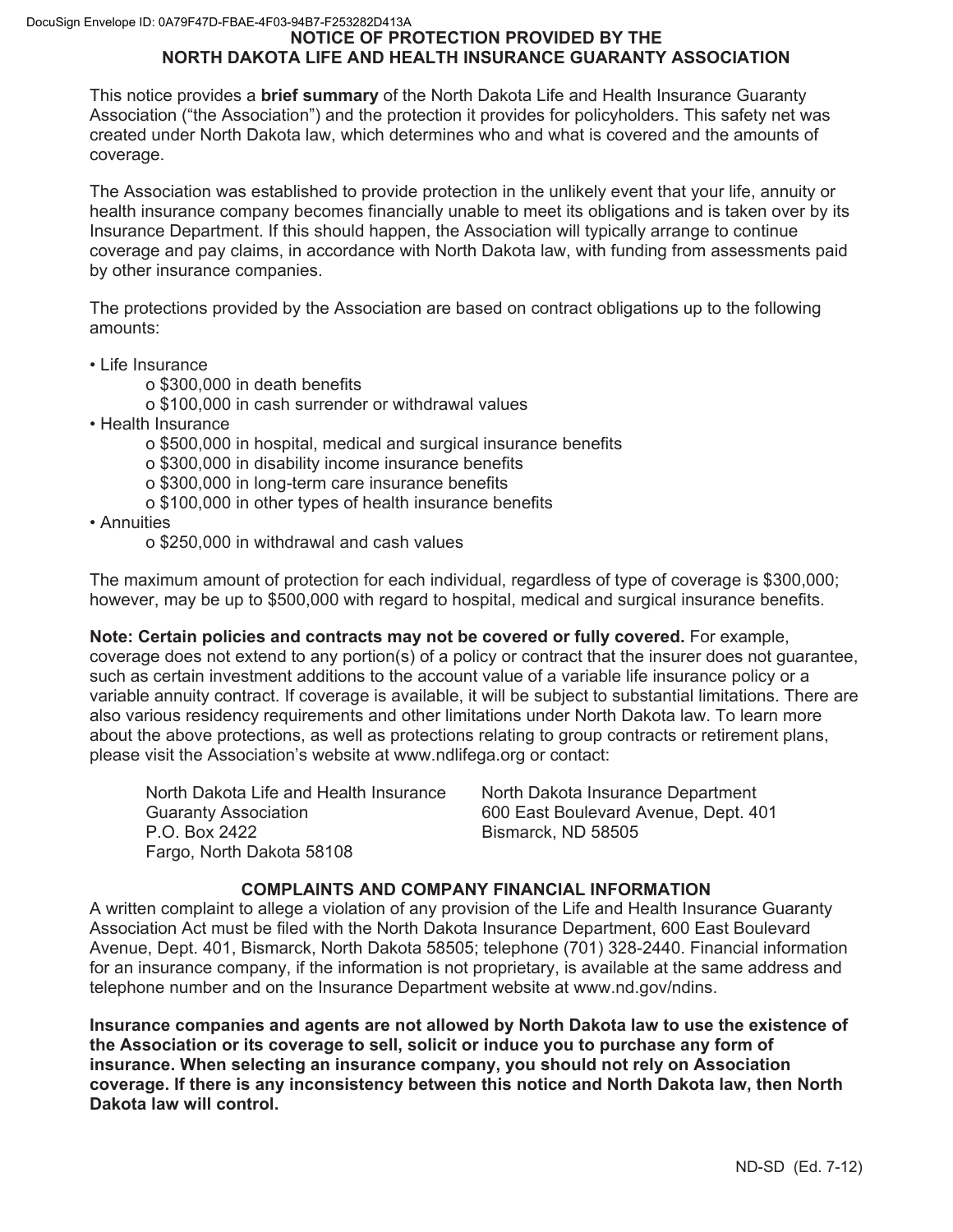# SUMMARY OF THE 1996 NEW HAMPSHIRE LIFE AND HEALTH INSURANCE GUARANTY ASSOCIATION ACT (RSA 408-B) AND NOTICE CONCERNING COVERAGE LIMITATIONS AND EXCLUSIONS

Residents of New Hampshire who purchase life insurance, health insurance, and annuities should know that the insurance companies licensed in New Hampshire to write these types of insurance are members of the New Hampshire Life and Health Insurance Guaranty Association. The purpose of this Association is to assure that policyholders will be protected, within limits, in the unlikely event that a member insurer becomes financially unable to meet its policy obligations. If this should happen, the Association will assess its other member insurance companies for the money to pay the covered claims of policyholders who live in New Hampshire and, in some cases, to keep coverage in force. This protection is not a substitute for consumers' care in selecting companies that are well managed and financially stable. The valuable extra protection provided by these insurers through the Guaranty Association is not unlimited, however, as noted below.

# **IMPORTANT DISCLAIMER**

The New Hampshire Life and Health Insurance Guaranty Association may not provide coverage for this policy. If coverage is provided, it may be subject to substantial limitations or exclusions, and require continued residency in New Hampshire. Other conditions may preclude coverage.

Coverage is NOT provided for your policy or any portion of it that is not guaranteed by the insurer or for which you have assumed the risk, such as a variable contract sold by prospectus.

Insurance companies or their agents are required by law to give or send you this notice. **However, insurance companies and their agents are prohibited by law from using the existence of the Association to induce you to purchase any kind of insurance policy.**

This information is provided by:

New Hampshire Life and Health Insurance Guaranty Association 10Chestnut Drive, Unit B Bedford, NH 03110 (603) 472-3734

> New Hampshire Department of Insurance 21 South Fruit Street, Suite 14 Concord, NH 03301 (603) 271-2261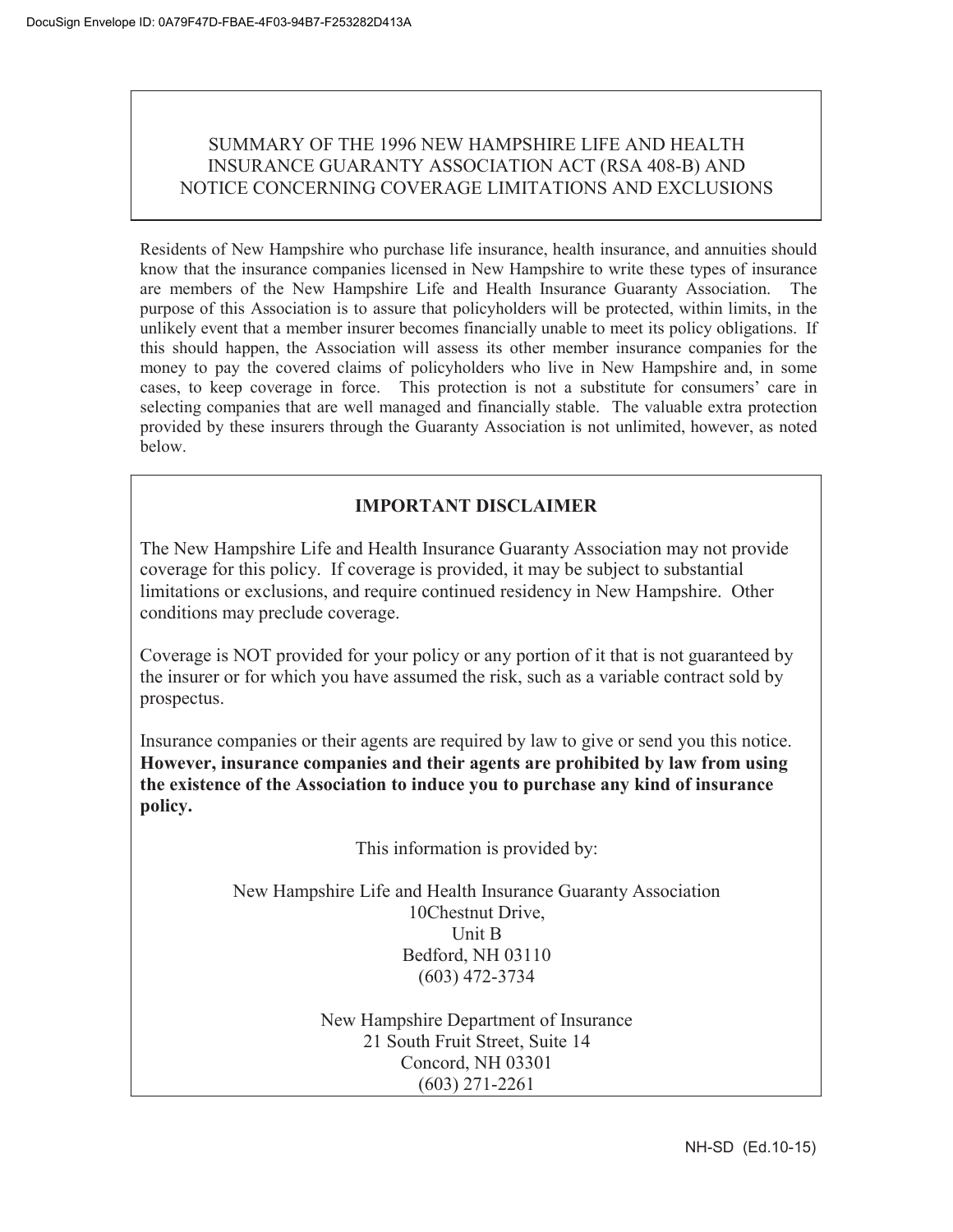# **SUMMARY:**

The 1996 state law that provides for this safety-net coverage is called the New Hampshire Life and Health Insurance Guaranty Association Act. Below is a brief summary of this law's coverage, exclusions and limits. This summary does not cover all provisions of the lawand it does not in any way change one's rights or obligations under the Act or the rights or obligations of the Association.

# **COVERAGE:**

Generally, individuals will be protected by the New Hampshire Life and Health Insurance Guaranty Association if they live in this state and hold a life or health insurance policy or an annuity contract, or if they are insured under a group insurance contract, issued by a member insurer. The beneficiaries, assignees or payees of insured persons are protected as well, even if they live in another state.

Coverage provided under the current, amended Act may be different from coverage provided prior to 1996, as coverage is determined by the governing Act in effect on the date that the Association becomes obligated.

# **EXCLUSIONS FROM COVERAGE:**

Persons holding such policies or contracts are NOT protected by this Association if:

- they are not residents of the state of New Hampshire, except under certain very specific circumstances;
- they are eligible for protection under the laws of another state;
- their policy was issued by a nonprofit hospital or medical service organization, an HMO, a fraternal benefit society, a mandatory state pooling plan, a mutual assessment company or any entity that operates on an assessment basis, an insurance exchange, or any entity similar to any of the above.

The Association also does NOT provide coverage for:

- any policy or portion of a policy or contract not guaranteed by the insurer or under which the risk is borne by the policy holder or contract holder;
- any policy or contract of reinsurance, unless assumption certificates have been issued;
- interest rate guarantees that exceed certain statutory limitations;
- any plan or program of an employer, association, or similar entity to provide life, health , or annuity benefits to its employees or members to the extent that the plan or program is self-funded or uninsured, including, but not limited to, benefits payable by an employer, association, or similar entity;
- dividends, experience rating credits, or fees for services in connection with an insurance policy;
- any policy or contract issued in this state by an insurer at a time when it was not licensed or authorized to do business in New Hampshire;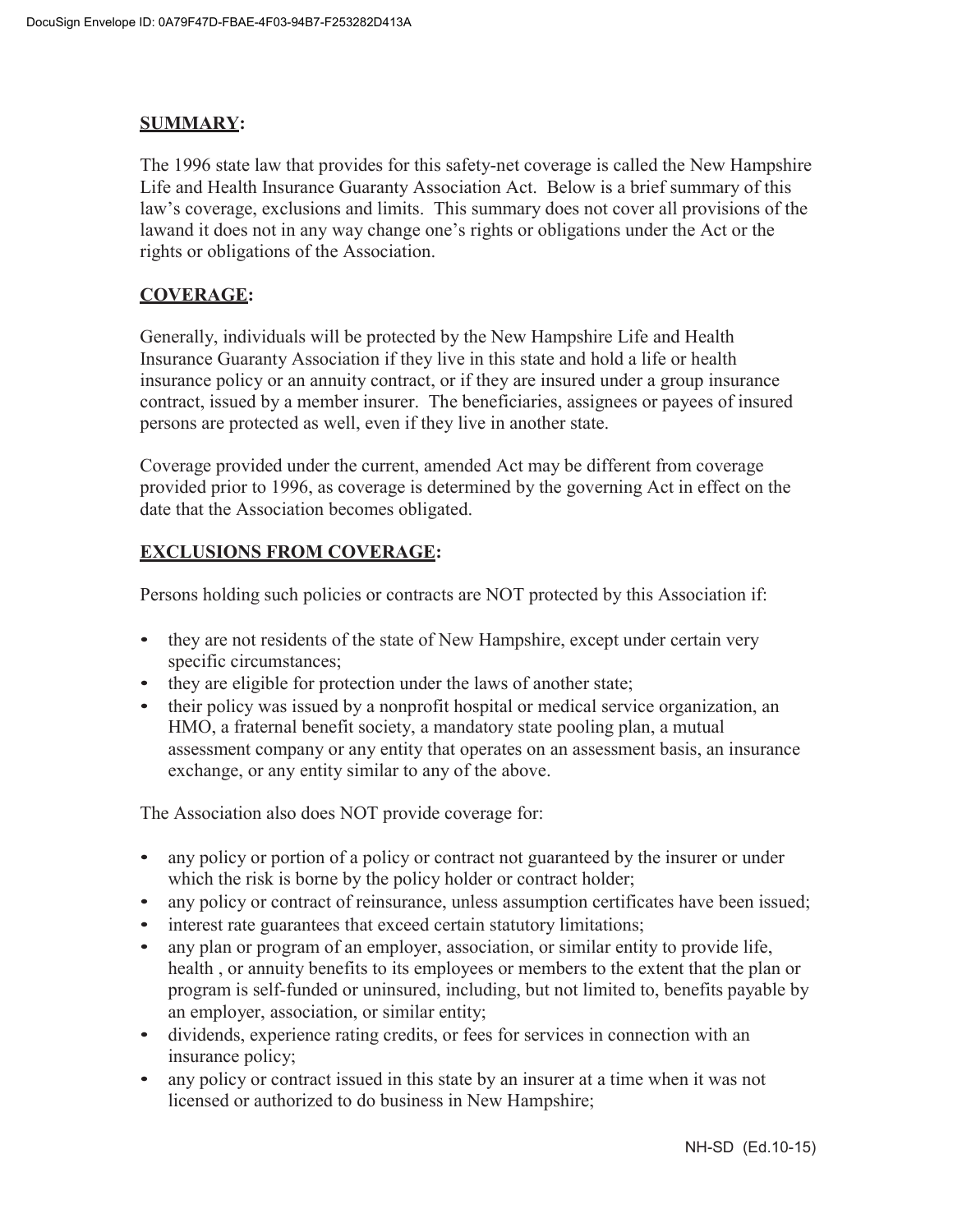- any unallocated annuity contract issued to an employee benefit plan protected under the federal Pension Benefit Guaranty Corporation;
- any portion of any unallocated annuity contract which is not issued to or in connection with a specific employee, union, or association of natural persons benefit plan or a government lottery; or
- any portion of a policy or contract to the extent that the required assessments are preempted by federal or state law.
- a portion of a policy or contract to the extent it provides for interest or other changes in value to be determined by the use of an index or other external reference stated in the policy or contract, but which have not been credited to the policy or contract, or as to which the policy or contract owner's rights are subject to forfeiture, as of the date the member insurer becomes an impaired or insolvent insurer under this chapter, whichever is earlier.
- a policy or contract providing any hospital, medical, prescription drug or other health care benefits pursuant to Part C or Part D of subchapter XVIII, chapter 7 of Title 42 of the United States Code, commonly known as Medicare Part C and D, or any regulations issued pursuant thereto.

# **LIMITS ON AMOUNT OF COVERAGE:**

The Act also limits the amount the Association is obligated to pay. The Association cannot pay more than what the insurance company would owe under a policy or contract.

With respect to any one life, the Association will pay a maximum of \$300,000 – no matter how many policies and contracts there were with the same company, even if they provided different types of coverages, except with respect to benefits for basic hospital, medical and surgical insurance and major medical insurance in which case the aggregate liability of the Association shall not exceed \$500,000 with respect to any one individual. For life insurance benefits the Association will not pay more than \$300,000 in life insurance death benefits and will not pay more than \$100,000 in net cash surrender or withdrawal values. For health insurance benefits the Association will not pay more than\$100,000 in health insurance benefits not defined as disability insurance or basic hospital, medical and surgical insurance or long-term care insurance, \$300,000 in disability coverage, \$300,000 in long-term care benefits, and \$500,000 for basic hospital medical and surgical insurance or major medical insurance. For annuity benefits the Association will not pay more than \$250,000 in present value of annuity benefits, including net cash surrender or withdrawal values.

The limit of coverage to one owner of multiple non-group policies of life insurance is \$5,000,000.

With respect to any one contract holder of an unallocated annuity contract, not including a governmental retirement plan established under Section 401, 403(b) or 457 of the U.S. Internal Revenue Code, the Association will pay a maximum of \$5,000,000 in benefits, irrespective of the number of such contracts held by that contract holder.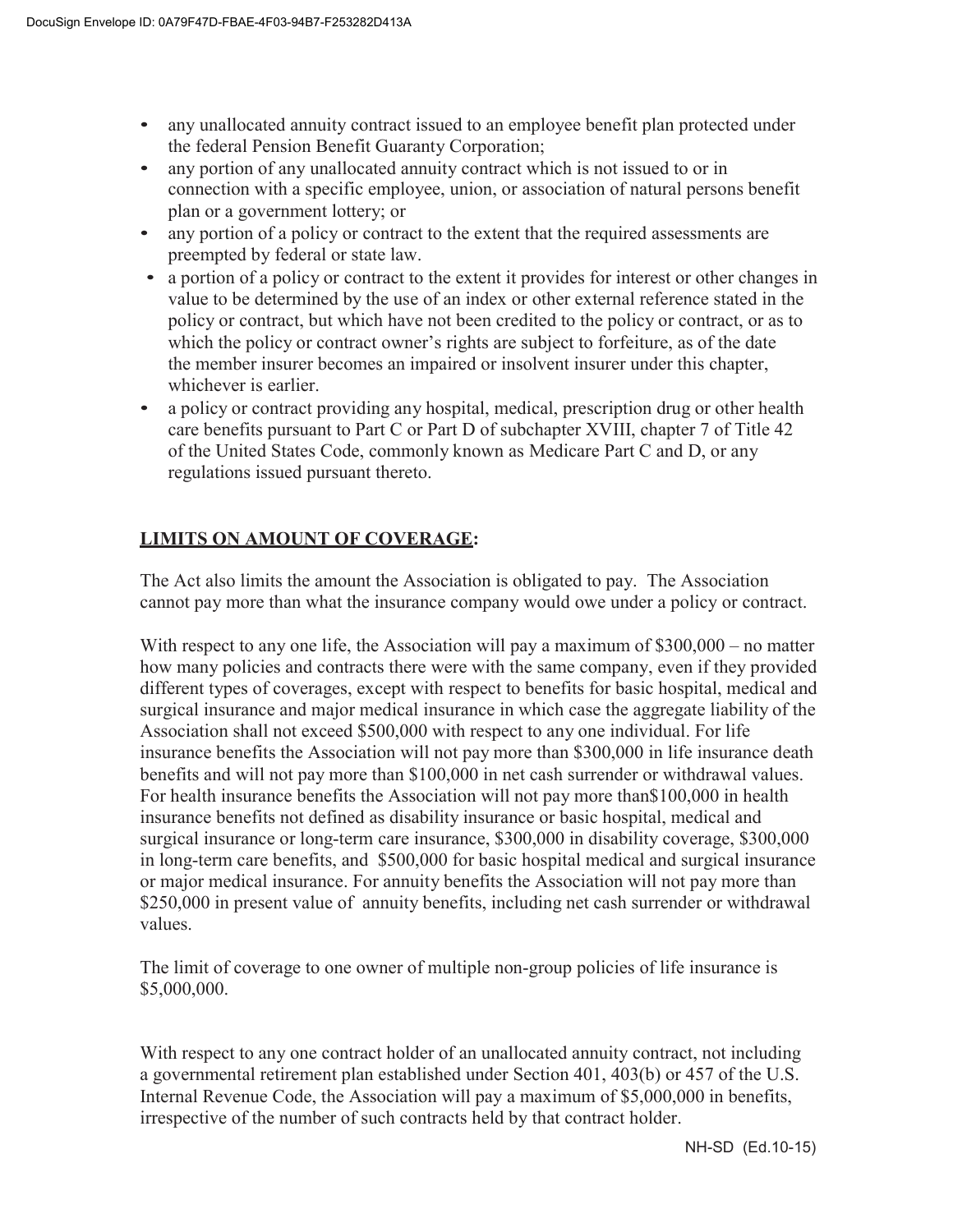# **ADDITIONAL INFORMATION:**

Policyholders should contact the New Hampshire Insurance Department with questions they may have with regard to concerns about their rights under the Act and procedures for filing a complaint to allege a violation of the Act.

Policyholders may contact the New Hampshire Insurance Department for sources of information about the financial condition of insurers.

\*\*\*\*\*\*\*\*\*\*\*\*\*\*\*\*\*\*\*\*\*\*\*\*\*\*\*\*\*\*\*\*\*\*\*\*\*\*\*\*\*\*\*\*\*\*\*\*\*\*\*\*\*\*\*\*\*\*\*\*\*\*\*\*\*\*\*\*\*\*\*\*

August 2015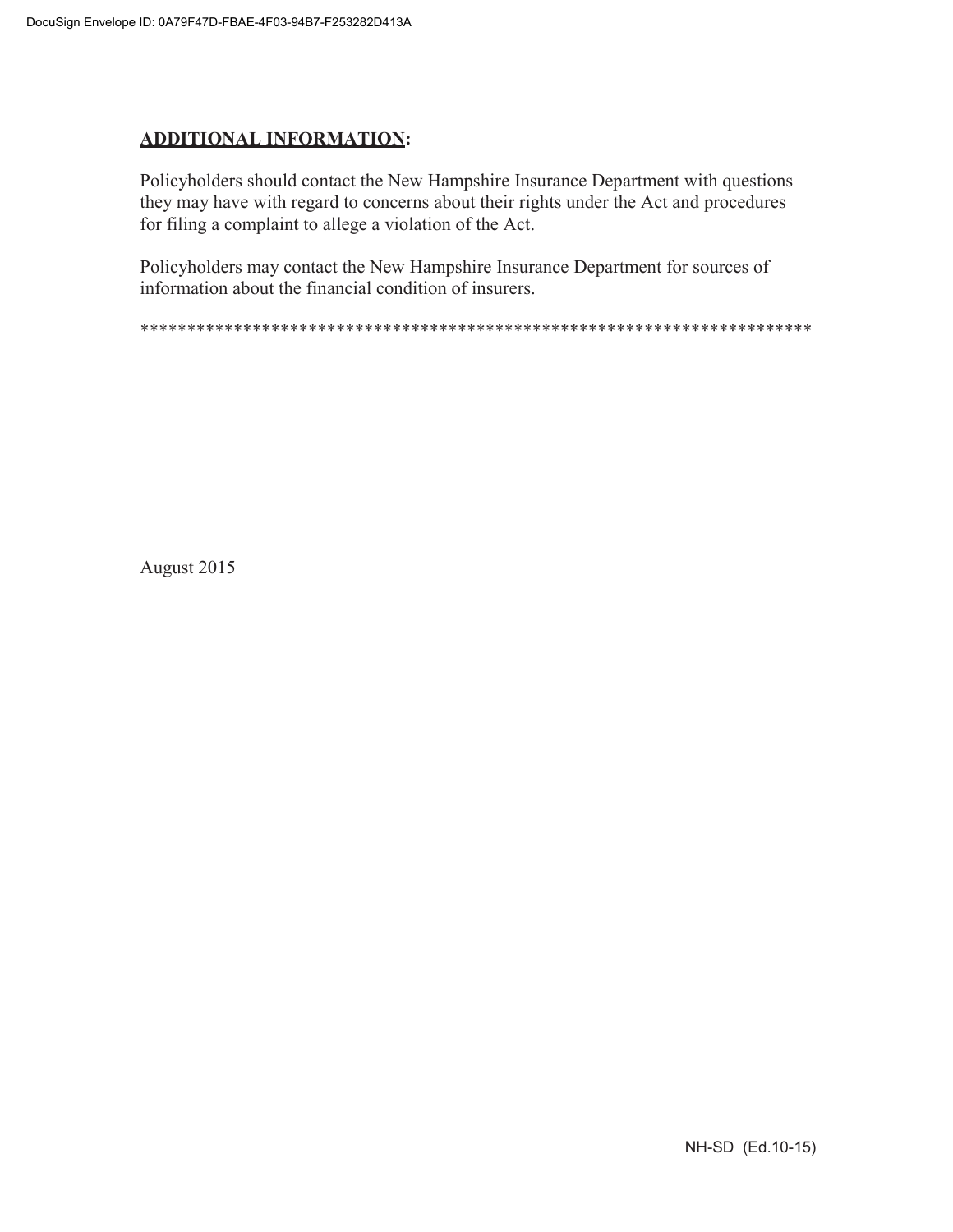## **NOTICE NEW JERSEY LIFE AND HEALTH INSURANCE GUARANTY ASSOCIATION ACT**

Residents of New Jersey who purchase life insurance, annuities or health insurance should know that the insurance companies licensed in this state to write these types of insurance are members of the New Jersey Life and Health Insurance Guaranty Association.

The purpose of this association is to assure that policyholders will be protected, within limits, in the unlikely event that a member insurer becomes financially unable to meet its obligations. If this should happen, the Guaranty Association will assess its other member insurance companies for the money to pay the claims of insured persons who live in this state and, in some cases, to keep coverage in force.

The valuable extra protection provided by these insurers through the Guaranty Association is not unlimited, however. And, as noted in the box below, this protection is not a substitute for consumers' care in selecting companies that are well-managed and financially stable.

## **DISCLAIMER**

The New Jersey Life and Health Insurance Guaranty Association may not provide coverage for this policy. If coverage is provided, it may be subject to substantial limitations or exclusions, and require continued residency in New Jersey. You should not rely on coverage by the New Jersey Life and Health Insurance Guaranty Association in selecting an insurance company or in selecting an insurance policy.

Coverage is NOT provided for your policy or any portion of it that is not guaranteed by the insurer or for which you have assumed the risk, such as a variable contract sold by prospectus.

Insurance companies or their agents are required by law to give or send you this notice. However, insurance companies and their agents are prohibited by law from using the existence of the guaranty association to induce you to purchase any kind of insurance policy.

> The New Jersey Life and Health Insurance Guaranty Association One Gateway Center, 9<sup>th</sup> Floor Newark, NJ 07102

> > State of New Jersey Department of Banking and Insurance 20 West State Street P.O. Box-325 Trenton, NJ 08625-0325

The state law that provides for this safety-net coverage is called the New Jersey Life and Health Insurance Guaranty Association Act, N.J.S.A. 17B:32A-1, et seq. (the "Act").

#### **COVERAGE**

Following is a brief summary of this law's coverages, exclusions and limits. This summary does not cover all provisions of the law; nor does it in any way change anyone's rights or obligations under the act or the rights or obligations of the guaranty association.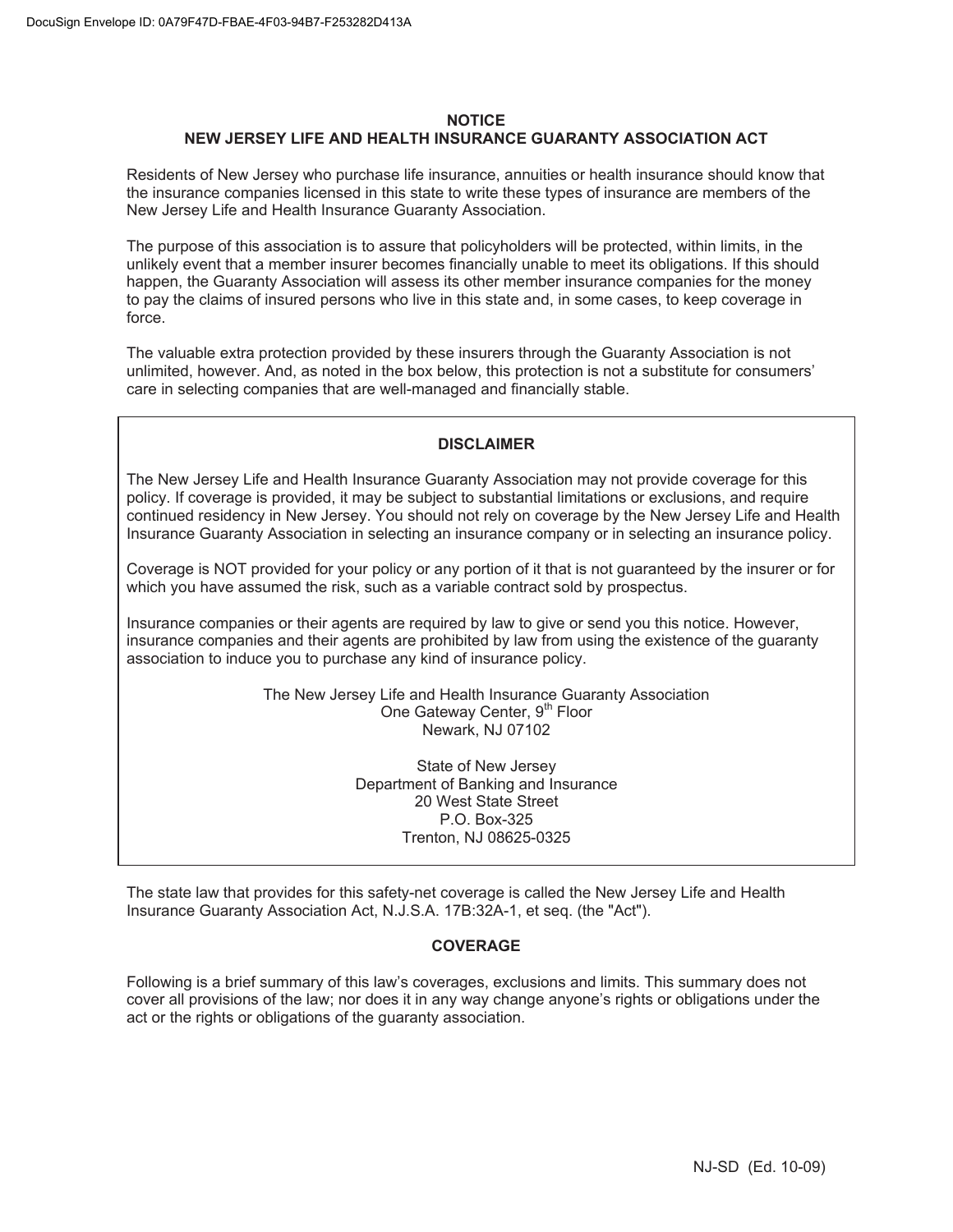Generally, individuals will be protected by the Life and Health Insurance Guaranty Association if they live in New Jersey and hold a life, health or long-term care insurance contract, annuity contract, or if they are insured under a group insurance contract, issued by a member insurer.

The beneficiaries, payees or assignees of insured persons are protected as well, even if they live in another state.

## **EXCLUSIONS FROM COVERAGE**

However, persons holding such policies are not protected by this Association if:

- they are eligible for protection under the laws of another state (this may occur when the insolvent insurer was incorporated in another state whose guaranty association protects insureds who live outside that state);
- the insurer was not authorized to do business in this state;
- the policy is issued by an organization which is not a member of the New Jersey Life and Health Insurance Guaranty Association.

The Association also does not provide coverage for:

- any policy or portion of a policy which is not guaranteed by the insurer or for which the individual has assumed the risk, such as a variable contract sold by prospectus;
- any policy of reinsurance (unless an assumption certificate was issued);
- interest rate yields that exceed an average rate as more fully described in Section 3 of the Act;
- dividends:
- credits given in connection with the administration of a policy by a group contractholder;
- employers' plans to the extent they are self-funded (that is, not insured by an insurance company, even if an insurance company administers them).

## **LIMITS ON AMOUNT OF COVERAGE**

The act also limits the amount the Association is obligated to pay out. The Association cannot pay more than what the insurance company would owe under a policy or contract.

With respect to any one insured individual, regardless of the number of policies or contracts, the Association will pay not more than \$500,000 in life insurance death benefits and present value annuity benefits, including net cash surrender and net cash withdrawal values. Within this overall limit, the Association will not pay more than \$100,000 in cash surrender values for annuity benefits, \$500,000 in life insurance death benefits or \$500,000 in present value of annuities -- again no matter how many policies and contracts that were with the same company, and no matter how many different types of coverages.

The Association will not pay more than \$2,000,000 in benefits to any one contractholder under any one unallocated annuity contract.

There are no limits on the benefits the Association will pay with respect to any one group, blanket or individual accident and health insurance policy.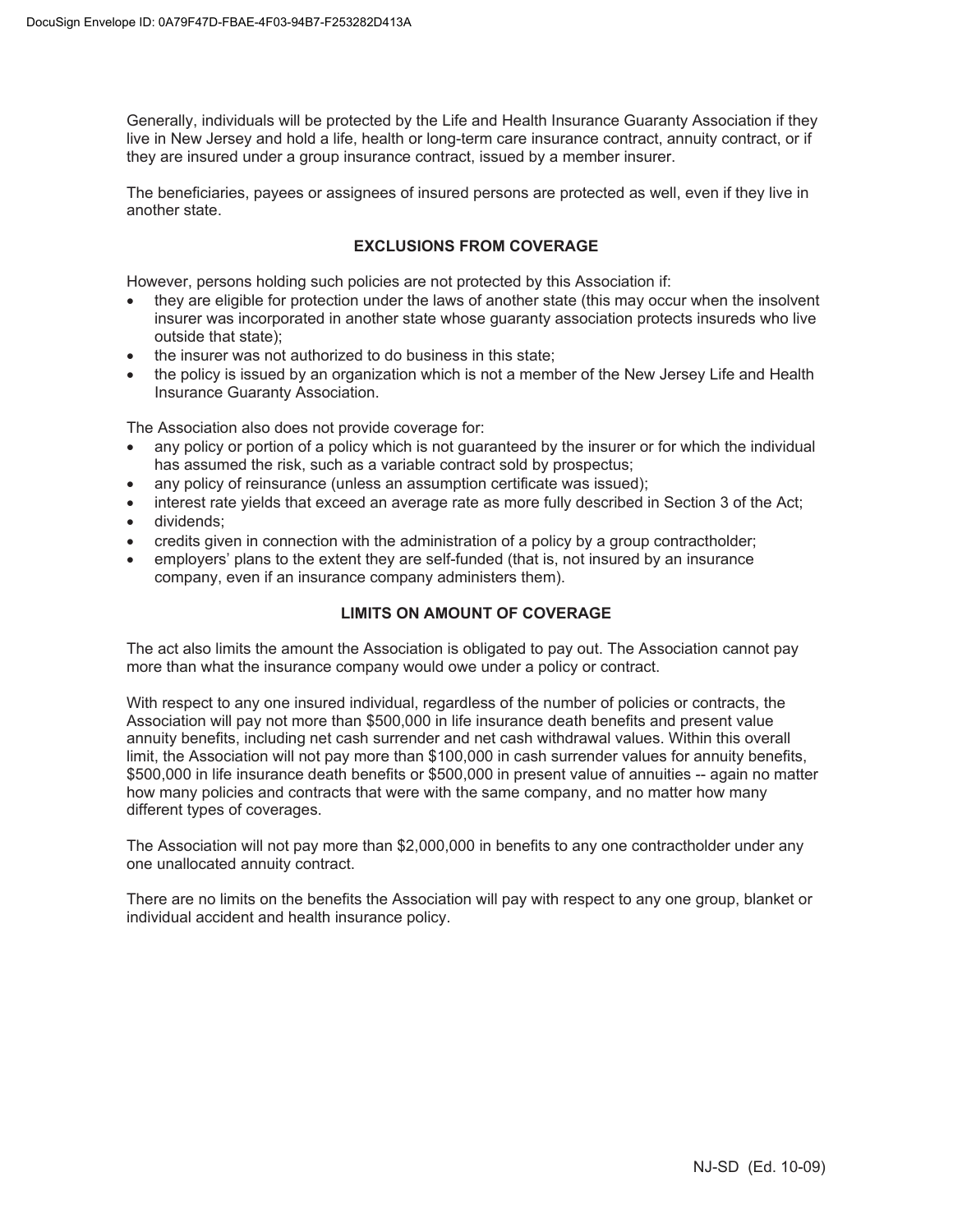## **NOTICE OF PROTECTION PROVIDED BY NEW MEXICO LIFE INSURANCE GUARANTY ASSOCIATION**

This notice provides a **brief summary** of the New Mexico Life Insurance Guaranty Association ("the Association") and the protection it provides for policyholders. This safety net was created under New Mexico law, which determines who and what is covered and the amounts of coverage.

The Association was established to provide protection in the unlikely event that your life, annuity or health insurance company becomes financially unable to meet its obligations and is taken over by its Insurance Department. If this should happen, the Association will typically arrange to continue coverage and pay claims, in accordance with New Mexico law, with funding from assessments paid by other insurance companies.

The basic protections provided by the Association are:

- Life Insurance
	- o \$300,000 in death benefits
	- o \$100,000 in cash surrender or withdrawal values
- Health Insurance
	- o \$500,000 in hospital, medical and surgical insurance benefits
	- o \$300,000 in disability income insurance benefits
	- o \$300,000 in long-term care insurance benefits
	- o \$100,000 in other types of health insurance benefits
- **Annuities** 
	- o \$250,000 in present value of annuity benefits

The maximum amount of protection for each individual, regardless of the number of policies or contracts, is \$300,000 (\$500,000 for hospital, medical and surgical insurance policies).

*Note to benefit plan trustees or other holders of unallocated annuities covered under the act:* For unallocated annuities that fund certain governmental retirement plans, the limit is \$250,000 in present value of annuity benefits per plan participant. For covered unallocated annuities that fund other plans, a special limit of \$5,000,000 applies to each contract holder, regardless of the number of contracts held or number of persons covered.

Note: Certain policies and contracts may not be covered or fully covered. For example, coverage does not extend to any portion(s) of a policy or contract that the insurer does not guarantee, such as certain investment additions to the account value of a variable life insurance policy or a variable annuity contract. There are also various residency requirements and other limitations under New Mexico law.

To learn more about the above protections, please visit the Association's website at www.nmlifega.org, or contact:

| New Mexico Life Insurance   | Insurance Division                  |
|-----------------------------|-------------------------------------|
| <b>Guaranty Association</b> | <b>Public Regulation Commission</b> |
| PO Box 2880                 | PO Box 1269                         |
| Santa Fe, NM 87504-2880     | Santa Fe, NM 87504-1269             |
| 505-820-7355                | 888-427-5772                        |

**Insurance companies and agents are not allowed by New Mexico law to use the existence of the Association or its coverage to encourage you to purchase any form of insurance. When selecting an insurance company, you should not rely on Association coverage. If there is any inconsistency between this notice and New Mexico law, then New Mexico law will control.**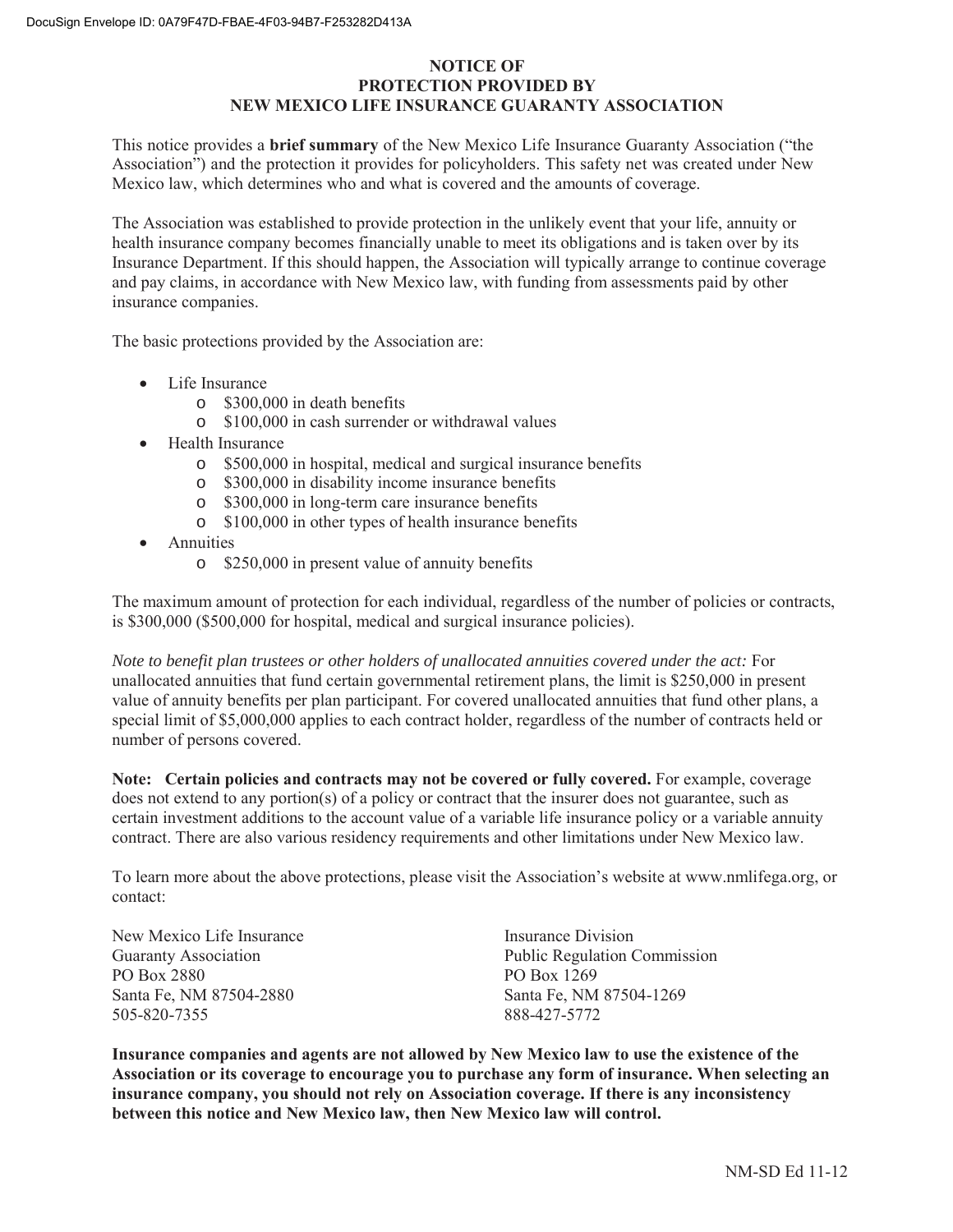# **NEVADA LIFE AND HEALTH INSURANCE GUARANTY ASSOCIATION**

# **GUARANTY ASSOCIATION ACT SUMMARY DOCUMENT Effective January 1, 2020**

Residents of Nevada who purchase life insurance, annuities or health insurance or Health Maintenance Organization (HMO) insurance should know that the insurance companies licensed in this State to write these types of insurance are members of the Nevada Life and Health Insurance Guaranty Association (Association). The purpose of the Association is to assure that policyholders will be protected, within limits, in the unlikely event that a member insurer becomes financially unable to meet its obligations and becomes insolvent. If this should happen, the Association assesses its other member insurance companies for the money to pay the claims of the insured persons who live in this State and, in some cases, to keep coverage in force. The valuable extra protection provided by these insurers through the Association is not unlimited, however, and, as noted in the **bold** written information below, this protection is not a substitute for consumers' care in selecting companies that are well-managed and financially stable.

**The Nevada Life and Health Insurance Guaranty Association may not provide coverage for certain types of policies, however, if coverage is provided, it will be subject to substantial limitations and exclusions, and require continued residency in Nevada. A person should not rely on coverage by the Association when selecting an insurance company or when selecting an insurance policy.** 

**Coverage is NOT provided for a policy or any portion of it that is not guaranteed by the Insurer or for which the policyholder has assumed the risk, such as a variable contract sold by prospectus.** 

**Insurance companies are required by law to deliver this notice to you. However, insurance companies and their agents are prohibited by law from using the existence of the Association for sales, solicitation or to induce the purchase of any kind of insurance policy.** 

**The state law that provides for this safety-net coverage is called the Nevada Life and Health Insurance Guaranty Association. Below is a brief summary of this law's coverages, exclusions and limits. The summary does not cover all provisions of the law, nor does it in any way change anyone's rights or obligations under the act, or the rights or obligations of the Association. Anyone may obtain additional information from the Association or file a complaint with the Commissioner of Insurance, at the applicable address listed below, to allege a violation of any provision of the Nevada Life and Health Insurance Guaranty Association.**

> **The Nevada Life and Health Insurance Guaranty Association 4600 Kietzke Lane, Suite O-269 Reno, Nevada 89502 (Business and Mailing Address) Commissioner of Insurance, State of Nevada Department of Business and Industry, Division of Insurance 1818 E. College Parkway, Suite 103**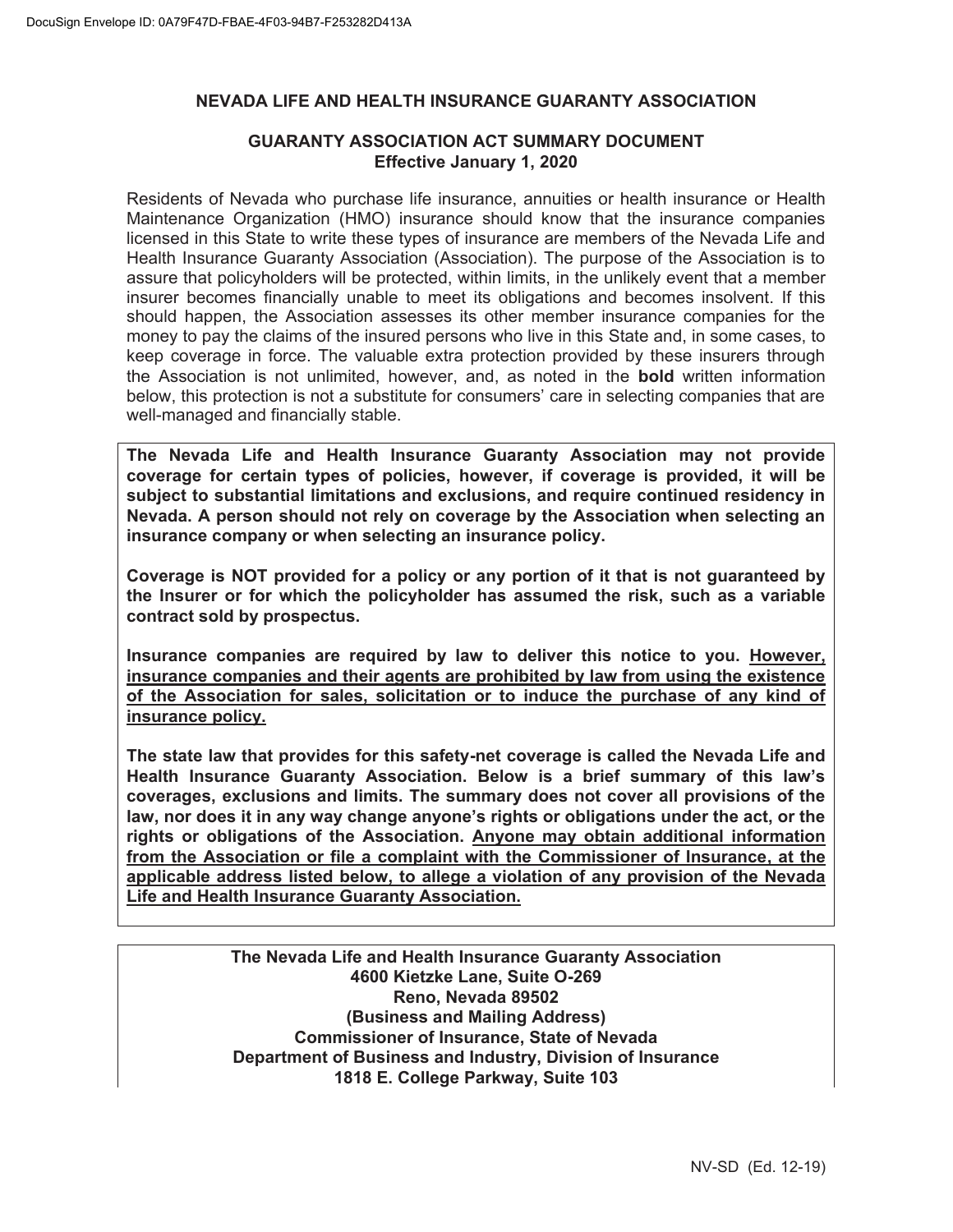Generally, individuals will be protected by the Association if they live in this State and hold a life, health or HMO insurance contract, or an annuity, or if they are insured under a group insurance contract issued by a member insurer. The beneficiaries, payees or assignees of the insured persons are protected as well, even if they live in another state.

# **MAXIMUM BENEFIT LIMITS**

# **(For any one policyholder per company no matter how many policies you have)**

**Life Insurance:** \$300,000 or \$100,000 for cash surrenders

**Annuities:** \$250,000 or \$250,000 for cash surrenders, including Structured settlement annuities.

**Disability Income Insurance:** \$300,000 **Long Term Care:** \$300,000 **Basic Hospital, Medical and Surgical Insurance or Major Medical Insurance and HMO's (Known as Health Benefit Plans as defined in NRS 687B.470):** For any one person: \$100,000, excluding benefits for basic hospital, medical and surgical insurance or major medical insurance; or an aggregate of \$500,000 in benefits, including benefit for basic hospital, medical or surgical insurance or major medical insurance.

With respect to one owner of several non-group policies of life insurance, whether the owner is a natural person or an organization and whether the persons insured are officers, managers, employees or other persons, the Association will not pay more than \$5,000,000 in benefits, regardless of the number of policies and contracts held by the owner.

 With respect to each participant in a governmental retirement plan covered by an unallocated annuity contract as described in NRS 686C, the maximum allowed is an aggregate of \$250,000 regardless of the number of contracts issued by any one member company.

# **EXCLUSIONS FROM COVERAGE**

Not covered by the Nevada Guaranty Association:

- If they are eligible for protection under the law by another State Guaranty Association;
- The insurer is not authorized to do business in the state of Nevada; or
- If the policy was insured by a fraternal benefit society, a mandatory state pooling plan, or a mutual assessment company or similar plan in which the policyholder is subject to future assessments, or by an insurance exchange.

The Association also does **NOT** provide coverage for:

- Any policy or portion of a policy which is not guaranteed by the member insurer or for which the individual has assumed the risk, such as a variable contract sold by prospectus;
- Where interest rate yields exceed an average rate;
- Any dividends;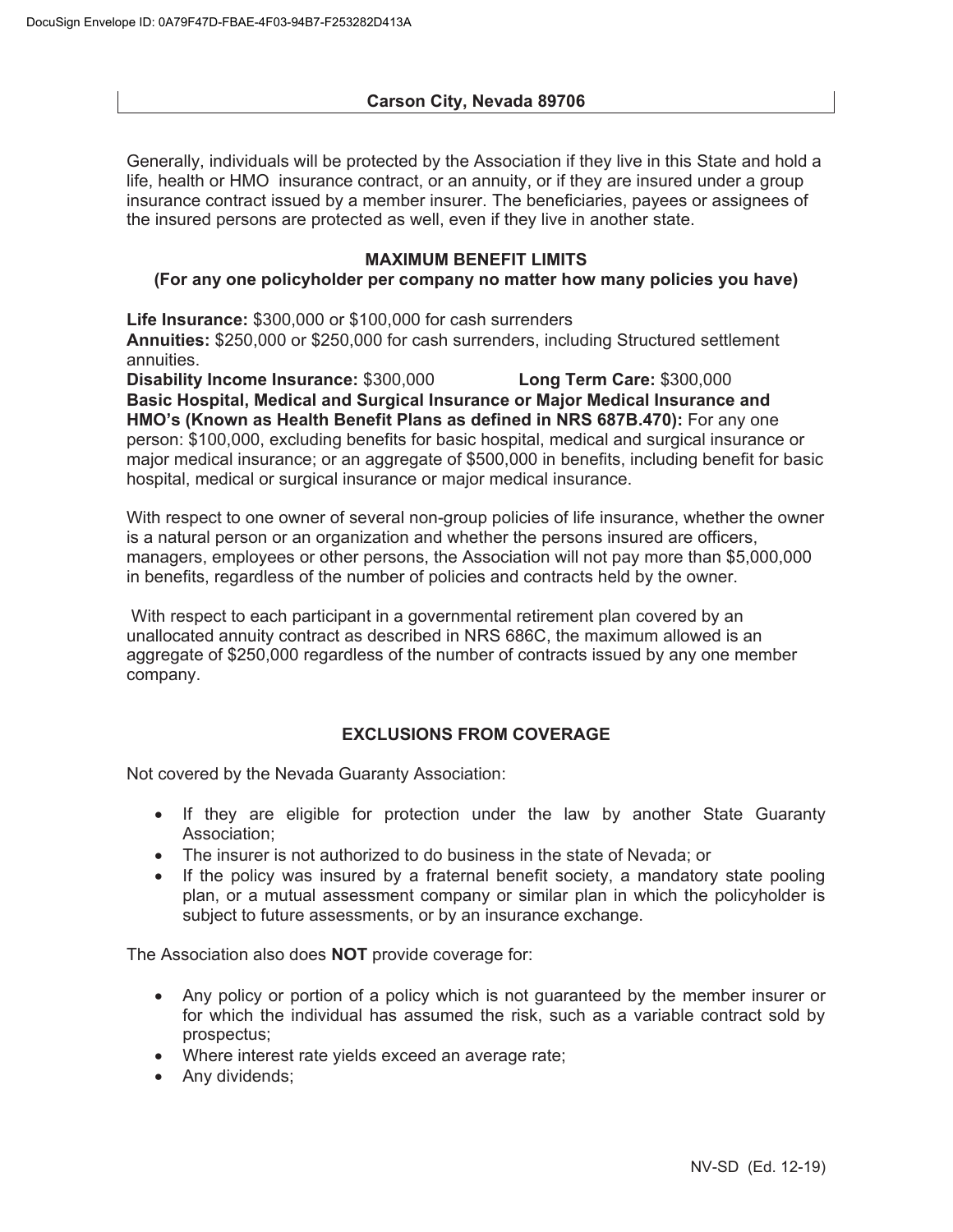- Credits given in connection with the administration of a policy by a group contract holder;
- Employers' plans to the extent they are self-funded (not insured by an insurance company or administered by an insurance company);
- Unallocated annuity contracts (which give rights to group contract holders and not to individuals) other than an annuity owned by a governmental retirement plan established under section 401, 403(b) or 457 of the Internal Revenue Code and the Nevada Revised Statute 686C.130; or
- Medicare or Medicare Advantage contracts.

# **FOR MORE INFORMATION AND ANSWERS TO MOST ASKED QUESTIONS, PLEASE VISIT THE ASSOCIATION'S WEB SITE:**

# **www.nvlifega.org**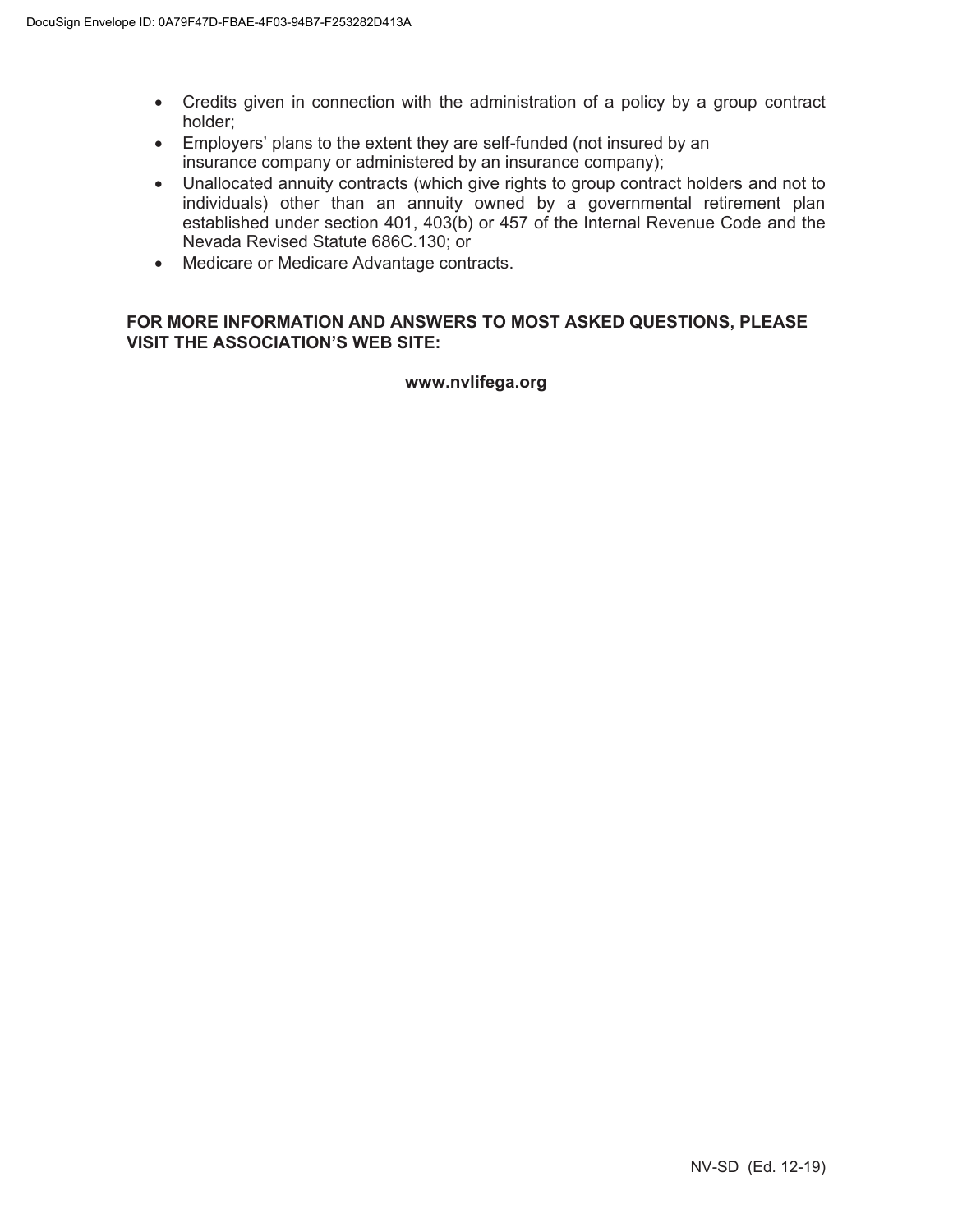# **NOTICE CONCERNING COVERAGE LIMITATIONS AND EXCLUSIONS UNDER THE OHIO LIFE AND HEALTH INSURANCE GUARANTY ASSOCIATION ACT**

Residents of Ohio who purchase life insurance, annuities or health insurance should know that the insurance companies licensed in this state to write these types of insurance are members of the Ohio Life and Health Insurance Guaranty Association. The purpose of this association is to assure that policyholders will be protected, within limits, in the unlikely event that a member insurer becomes financially unable to meet its obligations. If this should happen, the guaranty association will assess its other member insurance companies for the money to pay the claims of insured persons who live in this state and, in some cases, to keep coverage in force. The valuable extra protection provided by these insurers through the guaranty association is not unlimited, however. And, as noted in the box below, this protection is not a substitute for consumers' care in selecting companies that are wellmanaged and financially stable.

The Ohio Life and Health Insurance Guaranty Association may not provide coverage for this policy. If coverage is provided, it may be subject to substantial limitations or exclusions, and require continued residency in Ohio. You should not rely on coverage by the Ohio Life and Health Insurance Guaranty Association in selecting an insurance company or in selecting an insurance policy.

Coverage is *NOT* provided for your policy or any portion of it that is not guaranteed by the insurer or for which you have assumed the risk, such as a variable contract sold by prospectus. You should check with your insurance company representative to determine if you are only covered in part or not covered at all.

Insurance companies or their agents are required by law to give or send you this notice. *However, insurance companies and their agents are prohibited by law from using the existence of the guaranty association to induce you to purchase any kind of insurance policy.*

> **Ohio Life and Health Insurance Guaranty Association 5005 Horizons Drive, Suite 200 Columbus, OH 43220**

> > **Ohio Department of Insurance 50 West Town Street Third Floor – Suite 300 Columbus, OH 43215**

The state law that provides for this safety-net coverage is called the Ohio Life and Health Insurance Guaranty Association Act. Below is a brief summary of this law's coverages, exclusions and limits. This summary does not cover all provisions of the law nor does it in any way change anyone's rights or obligations under the act or the rights or obligations of the guaranty association.

# **COVERAGE**

Generally, individuals will be protected by the life and health insurance guaranty association if they live in Ohio and hold a life or health insurance contract, annuity contract, unallocated annuity contract; if they are insured under a group insurance contract, issued by a member insurer; or if they are the payee or beneficiary of a structured settlement annuity contract. The beneficiaries, payees or assignees of insured persons are protected as well, even if they live in another state.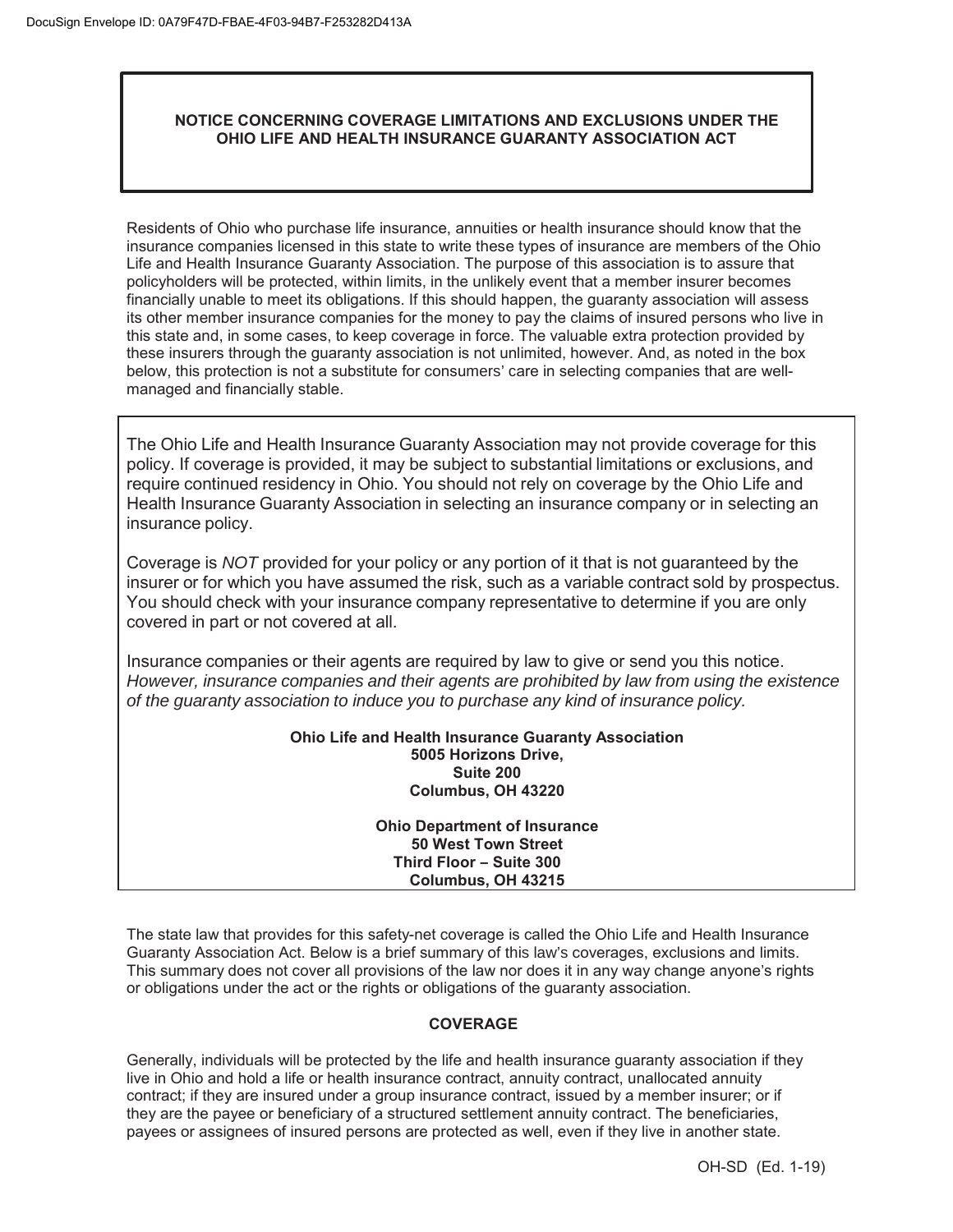## **EXCLUSIONS FROM COVERAGE**

However, persons holding such policies are **not** protected by this association if:

- they are eligible for protection under the laws of another state (this may occur when the insolvent insurer was incorporated in another state whose guaranty association protects insureds who live outside that state);
- the insurer was not authorized to do business in this state;
- their policy was issued by a medical, health or dental care corporation, an HMO, a fraternal benefit society, a mutual protective association or similar plan in which the policyholder is subject to future assessments, or by an insurance exchange.

The association also does **not** provide coverage for:

- any policy or portion of a policy which is not guaranteed by the insurer or for which the individual has assumed the risk, such as a variable contract sold by prospectus;
- any policy of reinsurance (unless an assumption certificate was issued);
- interest rate yields that exceed an average rate;
- dividends:
- credits given in connection with the administration of a policy by a group contract holder;
- employers' plans to the extent they are self-funded (that is, not insured by an insurance company, even if an insurance company administers them).

## **LIMITS ON AMOUNT OF COVERAGE**

The act also limits the amount the association is obligated to pay out: The association cannot pay more than what the insurance company would owe under a policy or contract. Also, for any one insured life, the association will pay a maximum of \$300,000, except as specified below, no matter how many policies and contracts there were with the same company, even if they provided different types of coverages. The association will not pay more than \$100,000 in cash surrender values, \$500,000 in major medical insurance benefits, \$300,000 in disability or long-term care insurance benefits, \$100,000 in other health insurance benefits, \$250,000 in present value of annuities, or \$300,000 in life insurance death benefits. Again, no matter how many policies and contracts there were with the same company, and no matter how many different types of coverages, the association will pay a maximum of \$300,000, except for coverage involving major medical insurance benefits, for which the maximum of all coverages is \$500,000.

*Note to benefit plan trustees or other holders of unallocated annuities (GICs, DACs, etc.) covered by the act:* For unallocated annuities that fund governmental retirement plans under sections 401, 403(b) or 457 of the Internal Revenue Code, the limit is \$250,000 in present value of annuity benefits including net cash surrender and net cash withdrawal per participating individual. In no event shall the association be liable to spend more than \$300,000 in the aggregate per individual. For covered unallocated annuities that fund other plans, a special limit of \$1,000,000 applies to each contract holder, regardless of the number of contracts held with the same company or number of persons covered. In all cases, of course, the contract limits also apply.

**For more information about the Ohio Life & Health Insurance Guaranty Association, visit our website at: www. olhiga.org.**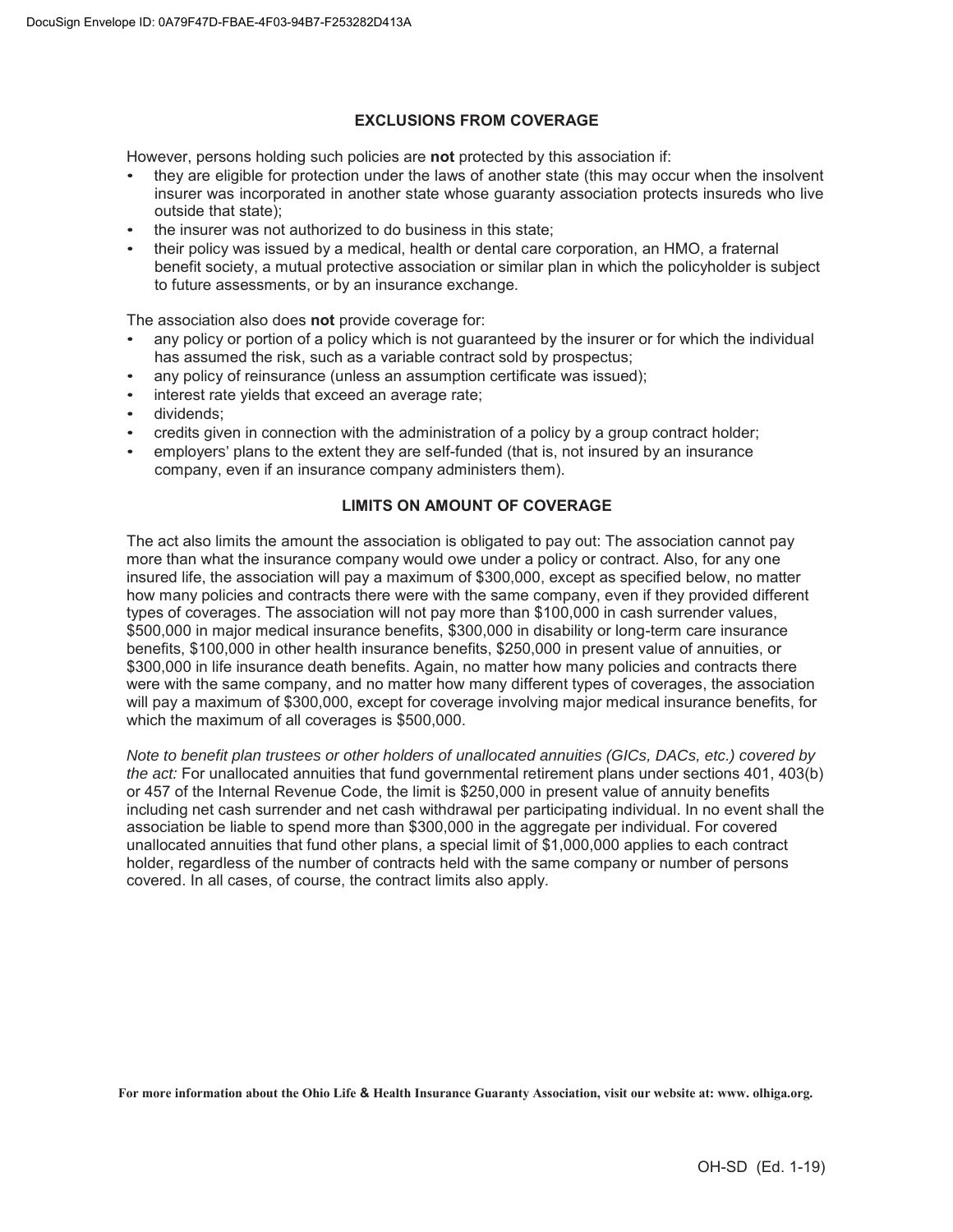#### **NOTICE OF PROTECTION PROVIDED BY OKLAHOMA LIFE AND HEALTH INSURANCE GUARANTY ASSOCIATION**

This notice provides a brief summary of the Oklahoma Life and Health Insurance Guaranty Association ("the Association") and the protection it provides for policyholders. This safety net was created under Oklahoma law, which determines who and what is covered and the amounts of coverage. The Association was established to provide protection in the unlikely event that your life, annuity or health insurance company becomes financially unable to meet its obligations and is taken over by its Insurance Department. If this should happen, the Association will typically arrange to continue coverage and pay claims, in accordance with Oklahoma law, with funding from assessments paid by other insurance companies.

The basic protections provided by the Association are:

- Life Insurance
	- o \$300,000 in death benefits
	- o \$100,000 in cash surrender or withdrawal values
- Health Insurance
	- o \$500,000 in hospital, medical and surgical insurance benefits
	- o \$300,000 in disability income insurance benefits
	- o \$300,000 in long-term care insurance benefits
	- o \$100,000 in other types of health insurance benefits
- Annuities
	- o \$300,000 in withdrawal and cash values

 $\mathcal{L}_\text{max}$  and  $\mathcal{L}_\text{max}$  and  $\mathcal{L}_\text{max}$  and  $\mathcal{L}_\text{max}$ 

The maximum amount of protection for each individual, regardless of the number of policies or contracts, is \$300,000, except that with regard to hospital, medical and surgical insurance benefits, the maximum amount that will be paid is \$500,000.

**Note: Certain policies and contracts may not be covered or fully covered.** For example, coverage does not extend to any portion(s) of a policy or contract that the insurer does not guarantee, such as certain investment additions to the account value of a variable life insurance policy or a variable annuity contract. There are also various residency requirements and other limitations under Oklahoma law.

To learn more about the above protections, please visit the Association's website at www.oklifega.org, or contact:

201 Robert S. Kerr, Suite 600 3625 NW 56th Street, Suite 100 Oklahoma City, OK 73102 Oklahoma City, OK 73112

Oklahoma Life & Health Insurance Guaranty Association Oklahoma Department of Insurance Phone: (405) 272-9221 1-800-522-0071 or (405) 521-2828

**Insurance companies and agents are not allowed by Oklahoma law to use the existence of the Association or its coverage to encourage you to purchase any form of insurance. When selecting an insurance company, you should not rely on Association coverage. If there is any inconsistency between this notice and Oklahoma law, then Oklahoma law will control.**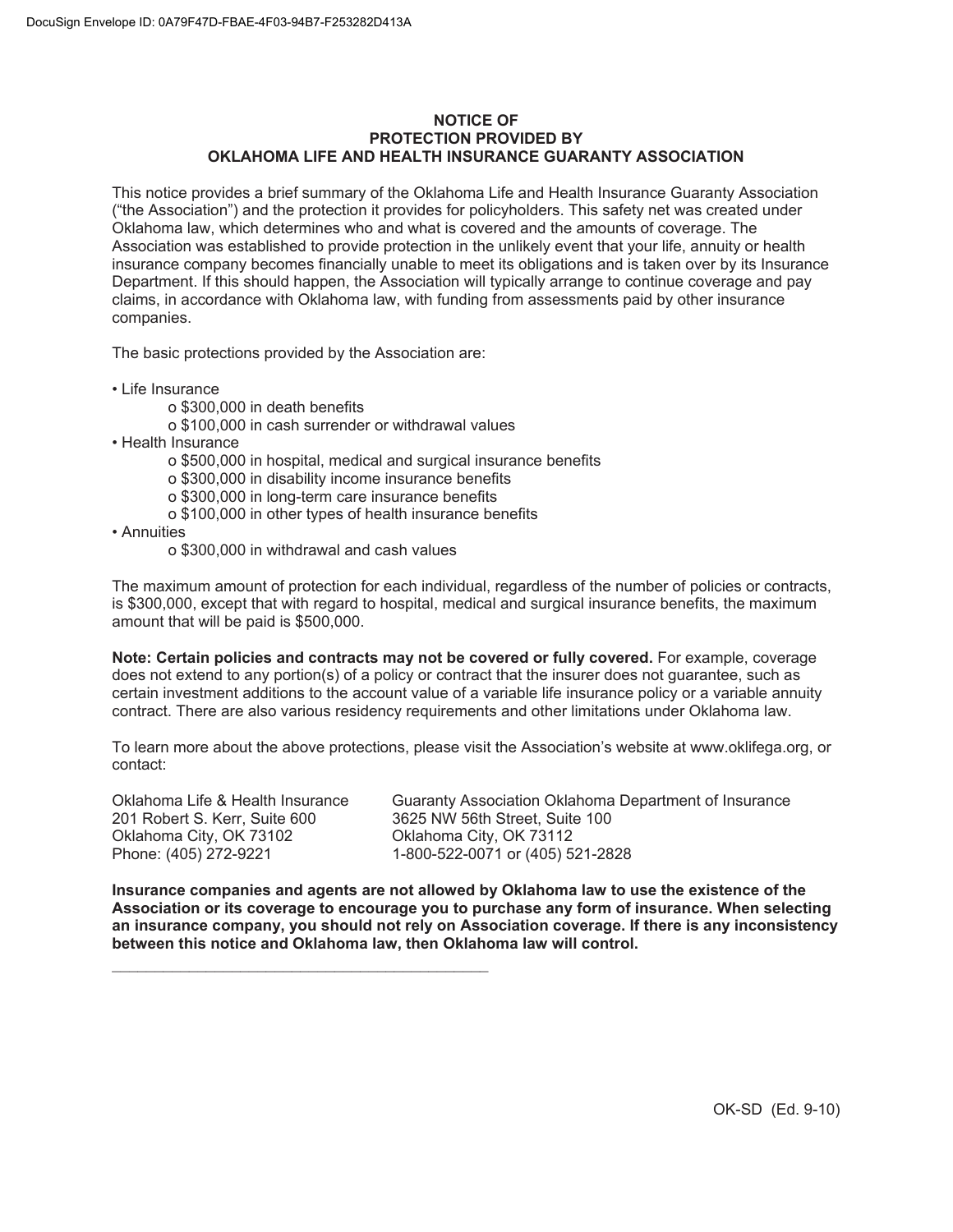## The Prudential Insurance Company of America

#### SUMMARY

# COVERAGE, LIMITATIONS and EXCLUSIONS UNDER RHODE ISLAND LIFE AND HEALTH INSURANCE GUARANTY ASSOCIATION ACT ("Act")

A resident of Rhode Island who purchases life insurance, annuities, long-term care or accident and health insurance should know that an insurance company licensed in Rhode Island to write these types of insurance is a member of the Rhode Island Life and Health Insurance Guaranty Association ("Association"). The purpose of the Association is to assure that a policyholder will be protected within the statutory limits, if a member insurer becomes financially unable to meet its obligations. If this should happen, the Association will, within the statutory limits, pay the claims of insured persons who live in this state, and, in some cases, keep coverage in force. However, the protection provided through the Association is not unlimited. This protection is not a substitute for your care in selecting a company that is well managed and financially stable.

## **LIFE AND HEALTH INSURANCE GUARANTY ASSOCIATION DISCLAIMER**

**The Rhode Island Life and Health Insurance Guaranty Association provides coverage of claims under some types of policies if the insurer becomes impaired or insolvent. COVERAGE MAY NOT BE AVAILABLE FOR YOUR POLICY. Even if coverage is provided, there are significant limits and exclusions. Coverage is always conditioned on residence in this state. Other conditions may also preclude coverage.** 

**The Life and Health Insurance Guaranty Association will respond to any questions you may have which are not answered by this document. Your insurer and agent are prohibited by law from using the existence of the association or its coverage to sell you an insurance policy.** 

**You should not rely on availability of coverage under the Life and Health Insurance Guaranty Association when selecting an insurer.** 

> Rhode Island Life and Health Insurance Guaranty Association 235 Promenade Street, # 426 Providence, RI 02908 Tel. (401) 273-2921

> > Rhode Island Division of Insurance 1511 Pontiac Avenue Cranston, RI 02920 Tel. (401) 462-9520

The full text of the state law that provides for this safety net coverage, Rhode Island Life and Health Insurance Guaranty Association Act, ("the Act") can be found beginning at R.I. Gen. Laws section 27- 34.3-3. A brief summary of the Act is provided below. This summary does not cover all provisions of the law, nor does it in any way change your rights or obligations or those of the Association under the Act.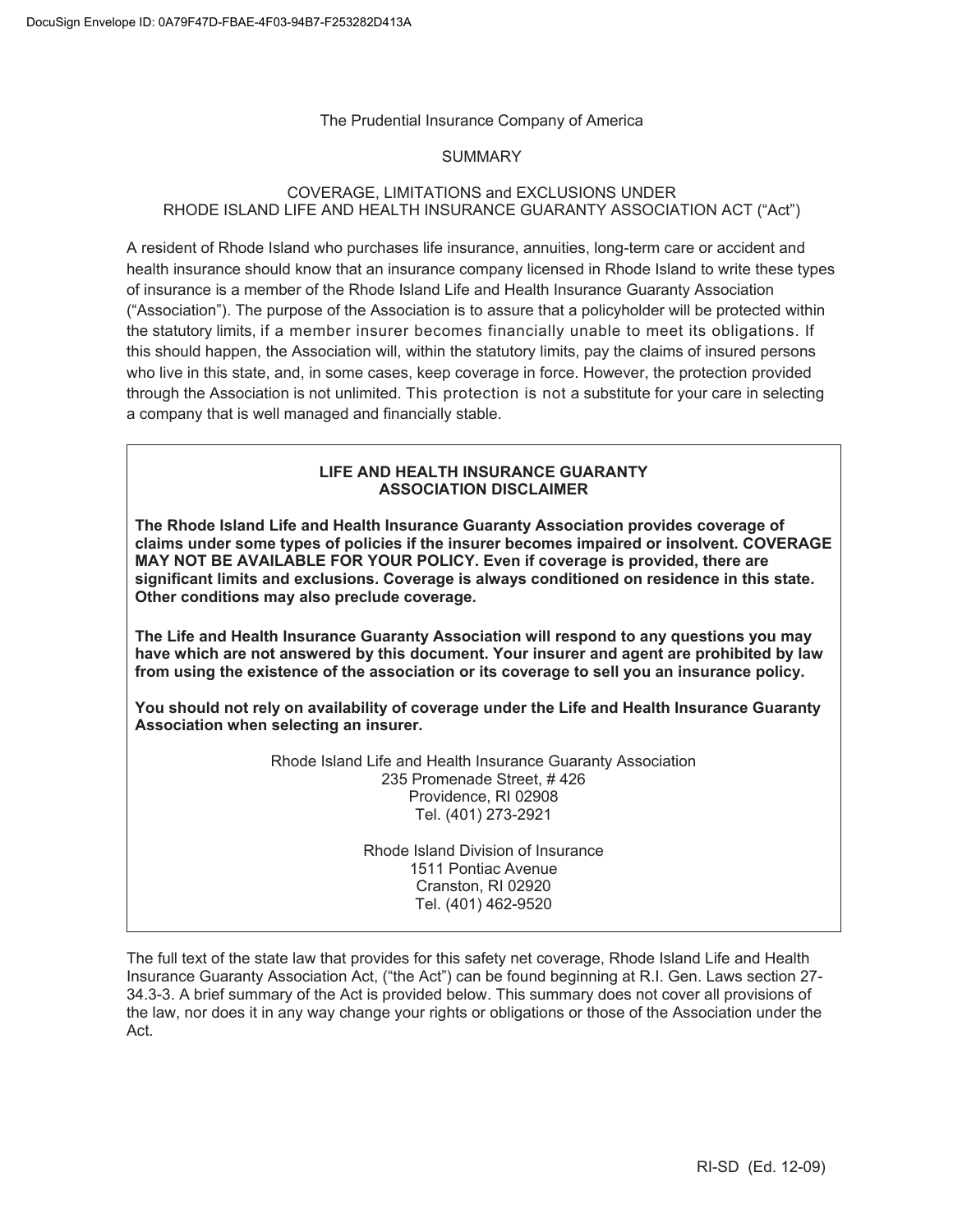#### **COVERAGE**

Generally, individuals will be protected by the Association if the individual lives in Rhode Island and: Holds a life or health insurance contract, long-term care contract or annuity contract; or is insured under a group insurance contract issued by a member insurer. The beneficiaries, payees, or assignees of insured persons are protected as well, even if they live elsewhere.

## **EXCLUSIONS FROM COVERAGE**

The Association does **NOT** protect a person holding a policy if:

- **•** the individual is eligible for protection under a similar law of another state;
- **•** the insurer was not authorized to do business in this state;
- **•** the policy is issued by an organization that is not a member of the Association;
- **•** the policy was issued by a nonprofit hospital or medical service organization (such as, the "Blues"), an HMO, a fraternal benefit society, a mandatory state pooling plan, a mutual assessment company or similar plan in which the policyholder is subject to future assessments or by an insurance exchange.

The Association does not provide coverage for:

- **•** a policy or portion of a policy not guaranteed by the insurer or for which the individual has assumed the risk, such as a variable contract sold by prospectus; a policy of reinsurance (unless an assumption certificate was issued);
- **•** interest rate yields that exceed a rate specified by statute;
- **•** dividends;
- **•** credits given in connection with the administration of a policy by a group contract holder;
- **•** an employer's plan to the extent that it is self-funded (that is, not insured by an insurance company, even if an insurance company administers the plan);
- **•** an unallocated annuity contract issued to an employee benefit plan protected under the United States Pension Benefit Guaranty Corporation;
- **•** that part of an unallocated annuity contract not issued to a specific employee, union, association of natural persons benefit plan, or a government lottery;
- **•** certain contracts which establish benefits by reference to a portfolio of assets not owned by the insurer;
- **•** any portion of a policy or contract to the extent that the required assessments are preempted by federal or state law;
- **•** an obligation that does not arise under the express written terms of the policy or contract issued by the insurer.
- a policy or contract providing any hospital, medical, prescription drug or other health care benefits pursuant to Part C or Part D of Subchapter XVIII, Chapter 7 of Title 42 of the United States Code (commonly known as Medicare Part C & D) or any regulations issued pursuant thereto.

# **LIMITATIONS ON COVERAGE**

The Act limits the amount the Association is obligated to pay. The Association cannot pay more than what the insurer would have owed under a policy or contract. Also for any one insured life, no matter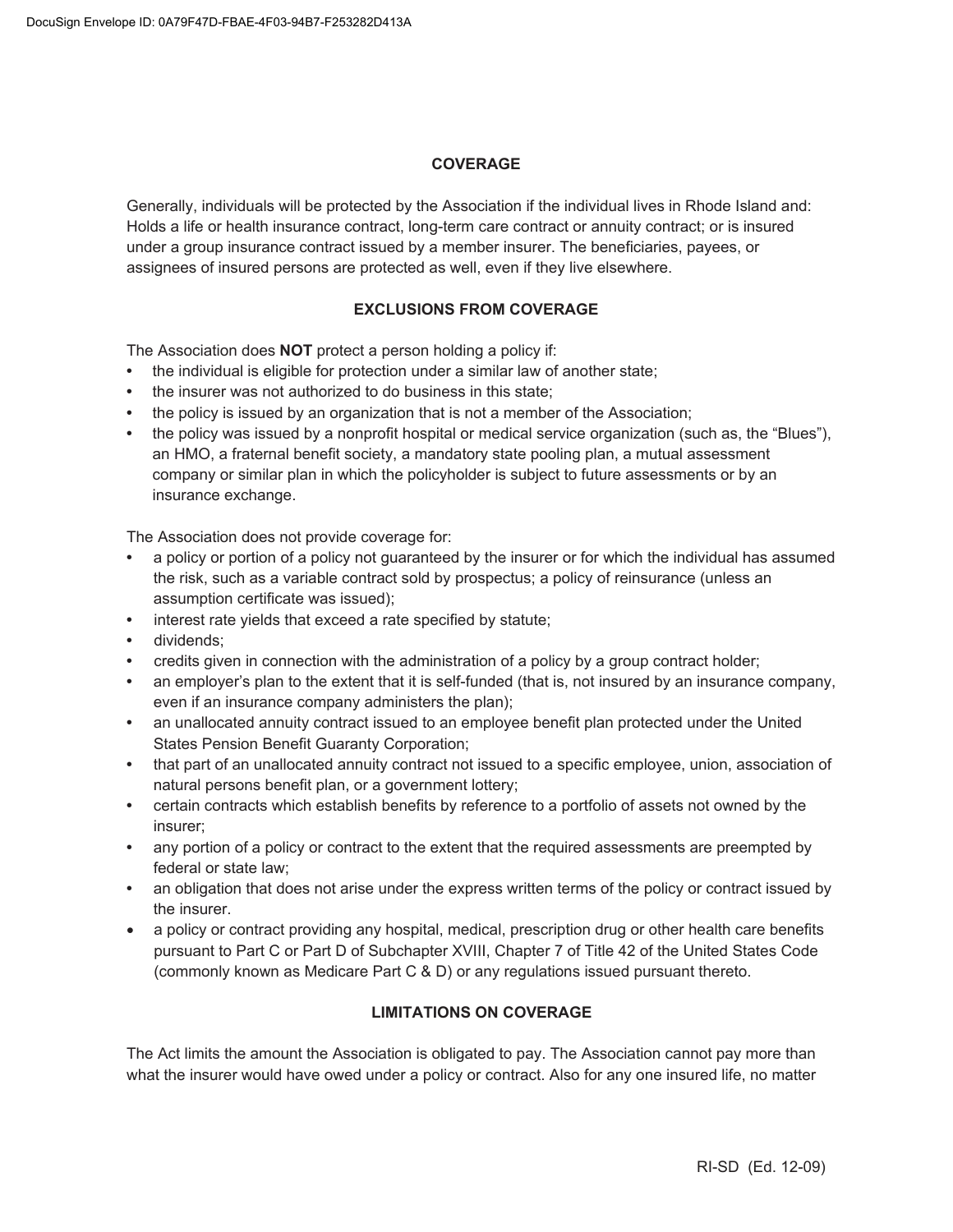how many policies or contracts were in force with the same insurer, the Association will pay no more than:

- **•** \$300,000 in life insurance death benefits and no more than \$100,000 in net cash surrender and net cash withdrawal values for life insurance;
- **•** \$100,000 for health insurance benefits, coverages not defined as disability, basic hospital, medical, and surgical, major medical insurance, or long-term care insurance including any net cash surrender and net cash withdrawal values;
- **•** \$300,000 for disability insurance
- **\$300,000 for long-term care insurance**
- **•** \$500,000 for basic hospital, medical, and surgical insurance;
- **•** \$250,000 in the present value of annuity benefits, including net cash surrender and net cash withdrawal value;
- **•** \$250,000 in present value per payee with respect to a structured settlement annuity benefits, in the aggregate, including net cash surrender and net cash withdrawal values;
- **•** \$250,000, in the aggregate, in present value of annuity benefits, including net cash surrender and net cash withdrawal values, with respect to an individual participating in a governmental retirement plan established under 26 U.S.C. Sections 401, 403(b), or 457 covered by an unallocated annuity contract, or the beneficiaries of the each such individual if deceased;
- **•** \$5,000,000 in unallocated annuity contract benefits, irrespective of the number of contracts with respect to the contract owner or plan sponsor whose plan owns, directly or in trust, one or more unallocated annuity contracts.

Note to benefit plan trustees or other holders of unallocated annuities (GICs, DACs, etc.) covered by the Act: for unallocated annuities that fund government retirement plans under sections 401, 403(b), or 457 of the Internal Revenue Code, the limit is \$250,000 in present value of annuity benefits including net cash surrender and net cash withdrawal per participating individual. In no event shall the Association be liable to spend more than \$300,000 in the aggregate per individual except hospital insurance up to \$500,000 per individual. For covered unallocated annuities that fund other plans, a special limit of \$5,000,000 applies to each contract holder, regardless of the number of contracts held with the same company or number of persons covered. In all cases, the contract limits also apply.

These general statements as to Limitations on Coverage are only summaries of the law. The actual limitations are set forth in R.I. Gen. Laws section 27-34.3-3.

Any alleged violations of the provisions of the Rhode Island Life and Health Insurance Guaranty Association Act may be reported to the Rhode Island Division of Insurance at the address and telephone number above.

This information is provided by: The Association and by the Division of Insurance, whose respective addresses are provided in the Disclaimer, above.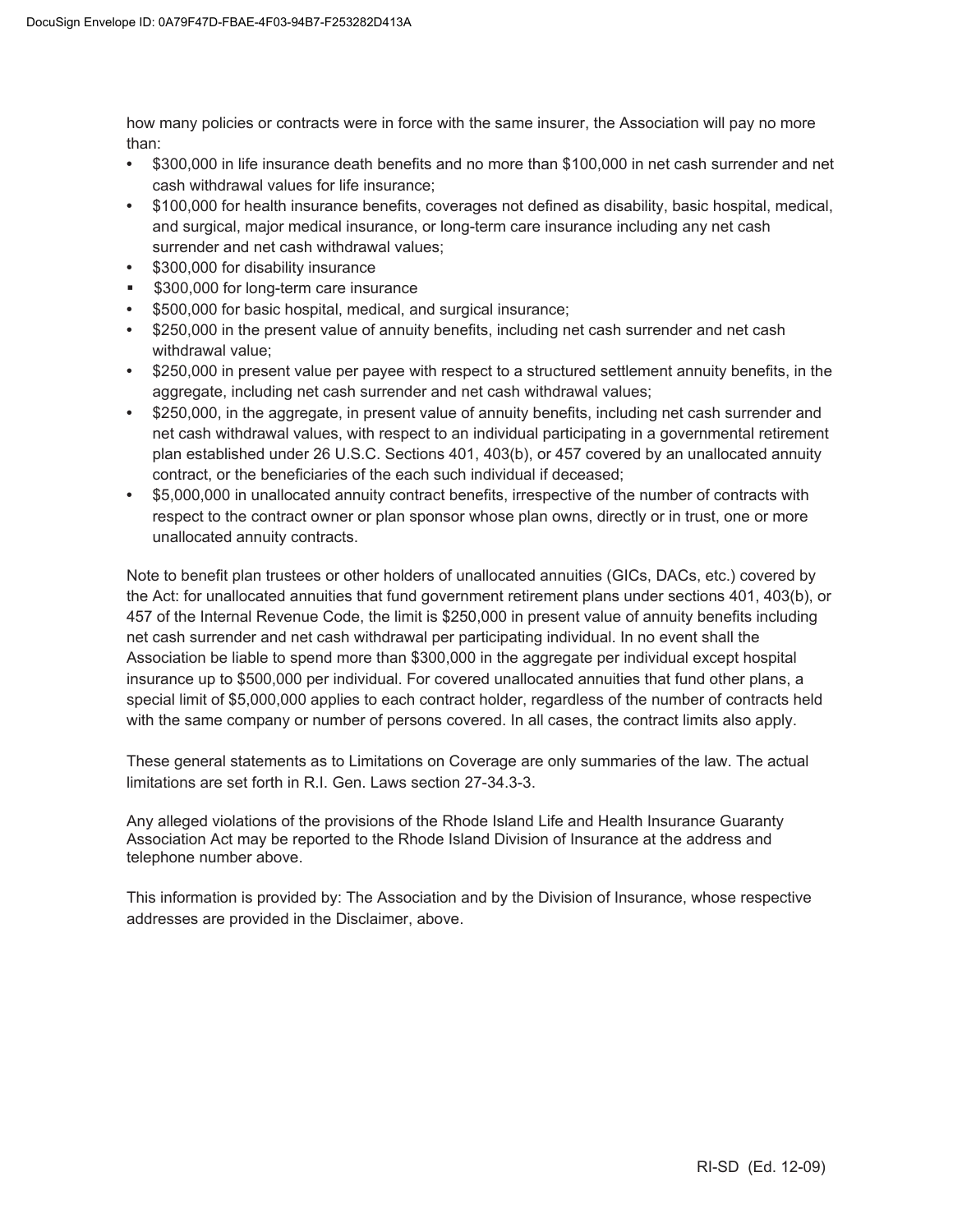# NOTICE CONCERNING COVERAGE LIMITATIONS AND EXCLUSIONS UNDER THE SOUTH DAKOTA LIFE AND HEALTH INSURANCE GUARANTY ASSOCIATION ACT

Residents of South Dakota who purchase life insurance, annuities or health insurance should know that the insurance companies licensed in this state to write these types of insurance are members of the South Dakota Life and Health Insurance Guaranty Association. The purpose of this association is to assure that policyholders will be protected, within limits, in the unlikely event that a member insurer becomes financially unable to meet its obligations. If this should happen, the Guaranty Association will assess its other member insurance companies for the money to pay the claims of insured persons who live in this state and, in some cases, to keep coverage in force. The valuable extra protection provided by these insurers through the Guaranty Association is not unlimited, however. And, as noted in the box below, this protection is not a substitute for consumers' care in selecting companies that are well-managed and financially stable.

**The Guaranty Association does not provide coverage for all types of life, health, or annuity benefits, and the Guaranty Association may not provide coverage for this policy. If coverage is provided, it may be subject to substantial limitations or exclusions, and require continued residency in South Dakota. You should not rely on coverage by the South Dakota Life and Health Insurance Guaranty Association in selecting an insurance company or in selecting an insurance policy.** 

**Coverage is NOT provided for your policy or any portion of it that is not guaranteed by the insurer or for which you have assumed the risk, such as a variable contract sold by prospectus.**

**Insurance companies or their agents are required by law to give or send you this notice. However, insurance companies and their agents are prohibited by law from using the existence of the Guaranty Association for the purpose of sales, solicitation, or inducement to purchase any kind of insurance policy.**

> South Dakota Life and Health Insurance Guaranty Association Charles D. Gullickson, Executive Director 206 West 14th Street Sioux Falls, South Dakota 57104 Tel. (605) 336-0177 www.sdlifega.org

> > South Dakota Division of Insurance 124 S. Euclid Avenue, 2nd Floor Pierre, South Dakota 57501 Tel. (605) 773-3563 www.dlr.sd.gov/insurance

**(please turn to back of page)**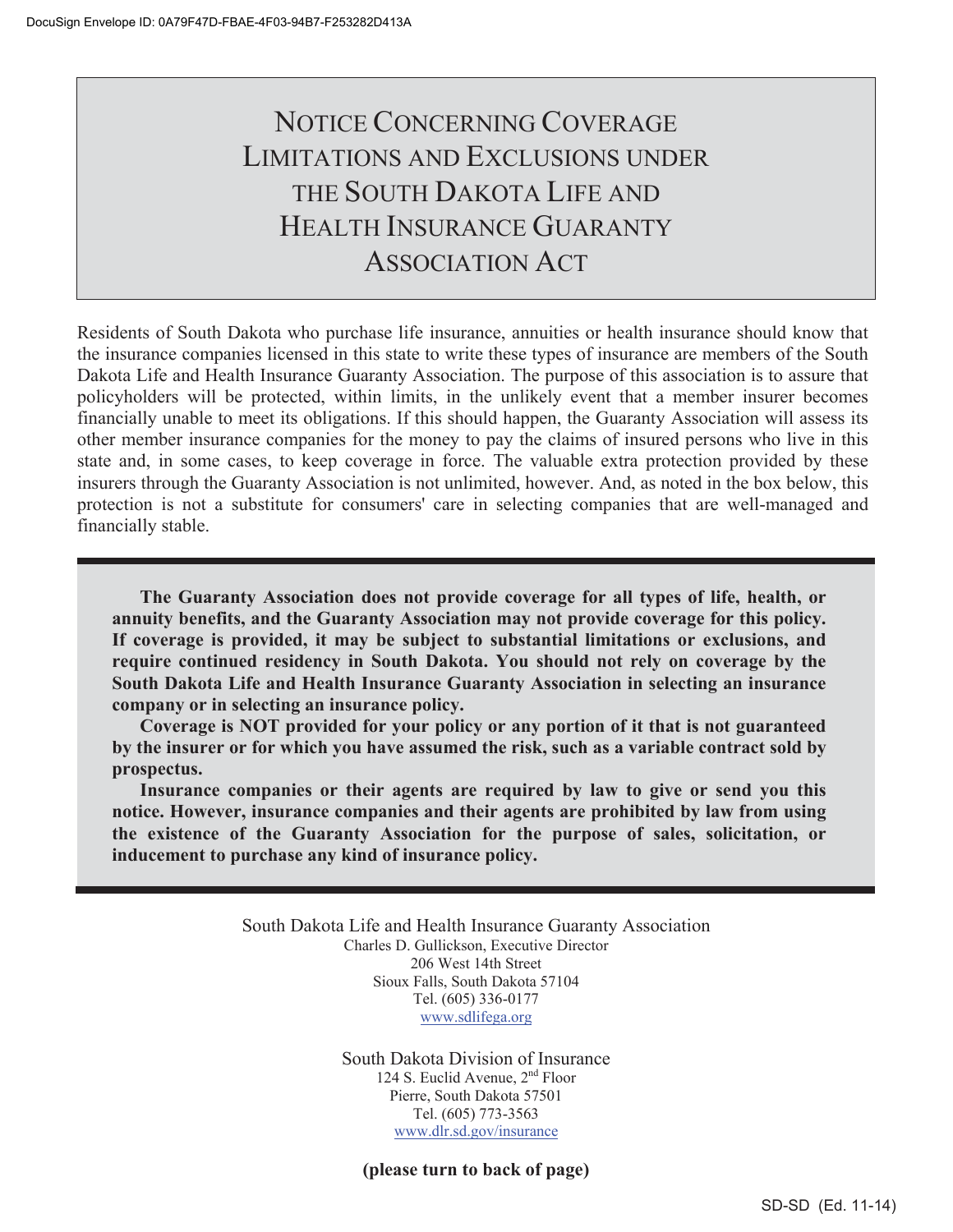The state law that provides for this safety-net coverage is called the South Dakota Life and Health Insurance Guaranty Association Act. Below is a brief summary of this law's coverages, exclusions and limits. This summary does not cover all provisions of the law, nor does it in any way change anyone's rights or obligations under the act or the rights or obligations of the Guaranty Association.

#### **COVERAGE**

Generally, individuals will be protected by the Guaranty Association if they live in this state and hold a life or health insurance contract, or an annuity, or if they are an insured certificateholder under a group insurance contract, issued by a member insurer. The beneficiaries, payees or assignees of insured persons are protected as well, even if they live in another state. Coverage is also provided by the Guaranty Association to persons eligible to receive payment under structured settlement annuities who are residents of this state and, under certain conditions, such persons even if they are not a resident of this state.

#### **EXCLUSIONS FROM COVERAGE**

However, persons holding such policies are **not** protected by the Guaranty Association if:

- x they are eligible for protection under the laws of another state (this may occur when the insolvent insurer was incorporated in another state whose guaranty association protects insureds who live outside that state);
- the insurer was not authorized to do business in this state;
- their policy was issued by an HMO, a fraternal benefit society, a mandatory state pooling plan, a mutual assessment company or similar plan in which the policyholder is subject to future assessments, or by an insurance exchange.

The Guaranty Association also does **not** provide coverage for:

- any policy or portion of a policy which is not guaranteed by the insurer or for which the individual has assumed the risk, such as a variable contract sold by prospectus;
- claims based on marketing materials or other documents which are not approved policy forms, claims based on misrepresentations of policy benefits, and other extra-contractual claims;
- any policy of reinsurance (unless an assumption certificate was issued);
- interest rate yields that exceed an average rate specified by statute;
- dividends;
- credits given in connection with the administration of a policy by a group contractholder;
- employers' plans to the extent they are self-funded (that is, not insured by an insurance company, even if an insurance company administers them);
- unallocated annuity contracts (which give rights to group contractholders, not individuals);
- certain contracts which establish benefits by reference to a portfolio of assets not owned by the insurer; or
- policies providing health care benefits for Medicare Parts C or D coverage.

#### **LIMITS ON AMOUNT OF COVERAGE**

The Guaranty Association in no event will pay more than what an insurance company would owe under a policy or contract. In addition, state law limits the amount of benefits the guaranty association will pay for any one insured life, and no matter how many policies or contracts there are with the same company, as follows: (i) for life insurance, not more than \$300,000 in death benefits and not more than \$100,000 in net cash surrender and net cash withdrawal values; (ii) for health insurance, not more than \$500,000 for basic hospital, medical and surgical insurance, not more than \$300,000 for disability insurance and long term care insurance, and not more than \$100,000 for other types of health insurance; and (iii) for annuities, not more than \$250,000 in the present value of annuity benefits, including net cash surrender and net cash withdrawal values. However, in no event will the Guaranty Association be obligated to cover more than an aggregate of \$300,000 in benefits with respect to any one life except with respect to benefits for basic hospital, medical and surgical insurance, for which the aggregate liability of the guaranty association may not exceed \$500,000. These general statements of the limits on coverage are only summaries and the actual limitations are set forth in South Dakota law.

#### **ADDITIONAL INFORMATION**

The statutes which govern the Guaranty Association are contained in SDCL Chapter 58-29C. Additional information about the Guaranty Association may be found at www.sdlifega.org, which contains a link to SDCL Chapter 58-29C.

Information about the financial condition of insurers is available from a variety of sources, including financial rating agencies such as A.M. Best Company, Fitch Ratings, Moody's Investors Service, Inc., and Standard & Poor's. Additional information about financial rating agencies may be obtained by clicking on "Useful Links" on the website of the South Dakota Division of Insurance at www.dlr.sd.gov/insurance.

The Guaranty Association is subject to supervision and regulation by the director of the South Dakota Division of Insurance. Persons who desire to file a complaint to allege a violation of the statutes governing the Guaranty Association may contact the Division of Insurance. State law provides that any suit against the Guaranty Association shall be brought in Hughes County, South Dakota.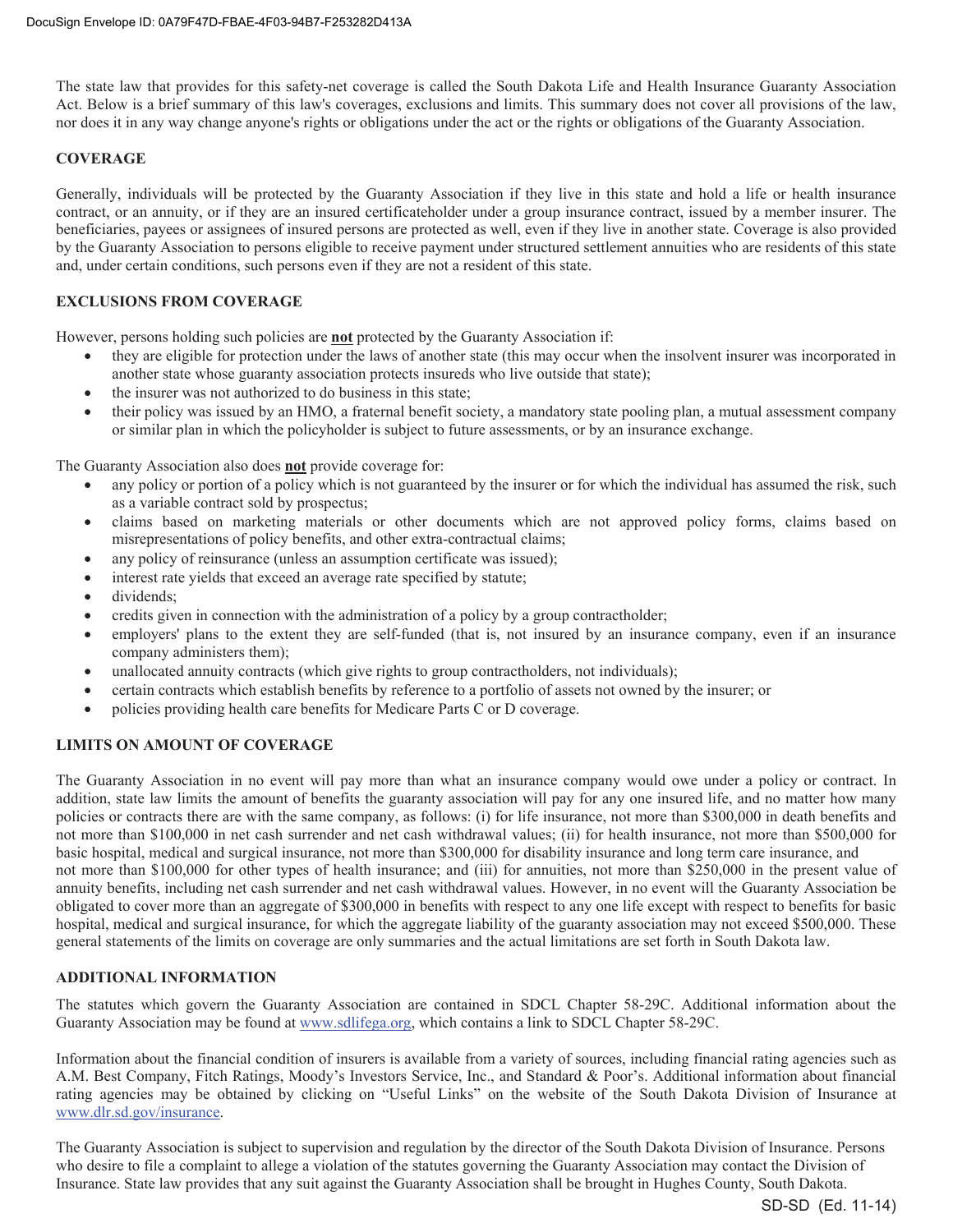#### **NOTICE CONCERNING COVERAGE UNDER THE TENNESSEE LIFE AND HEALTH INSURANCE GUARANTY ASSOCIATION ACT**

Insurance companies and health maintenance organizations (HMOs) licensed in this state to write life insurance, annuities or health insurance are members of the Tennessee Life and Health Insurance Guaranty Association. The purpose of this association is to provide a safety-net of coverage , within limits, in the unlikely event that a member insurer becomes financially unable to meet its obligations. If this should happen, the Guaranty Association will assess its other member insurance companies for the money to pay the claims of insured persons who live in the state and, in some cases, to keep coverage in force. The valuable extra protection provided by these insurers through the Guaranty Association is not unlimited, however. And, as noted below, this protection is not a substitute for consumers' care in selecting companies that are well-managed and financially stable.

The state law that provides for this safety-net coverage is called the Tennessee Life and Health Insurance Guaranty Association Act. The following is a brief summary of this law's coverages, exclusions and limits. **This summary does not cover all provisions of the law or describe all of the conditions and limitations relating to coverage. This summary does not in any way change anyone's rights or obligations under the act or the rights or obligations of the Guaranty Association.** 

# **COVERAGE**

Generally, individuals will be protected by the Life and Health Insurance Guaranty Association if they live in this state and hold a life or health insurance contract, HMO contract, or an annuity, or if they are insured under a group insurance contract issued by an insurer authorized to conduct business in Tennessee. Health insurance includes disability and long term care policies. The beneficiaries, payees or assignees of insured persons are protected as well, even if they live in another state.

# **EXCLUSIONS FROM COVERAGE**

However, persons holding such policies are not protected by this Guaranty Association if:

(1) they are eligible for protection under the laws of another state (this may occur when the insolvent insurer was incorporated in another state whose guaranty association protects insured who live outside that state);

(2) the insurer was not authorized to do business in this state;

(3) their policy was issued by a fraternal benefit society, a mandatory state pooling plan, a mutual assessment company or similar plan in which the policyholder is subject to future assessments, or by an insurance exchange.

The Guaranty Association also does not provide coverage for:

(1) any policy or portion of a policy which is not guaranteed by the insurer or for which the individual has assumed the risk, such as a variable contract sold by prospectus;

(2) any policy of reinsurance (unless an assumption certificate was issued);

- (3) interest rate yields that exceed an average rate;
- (4) dividends;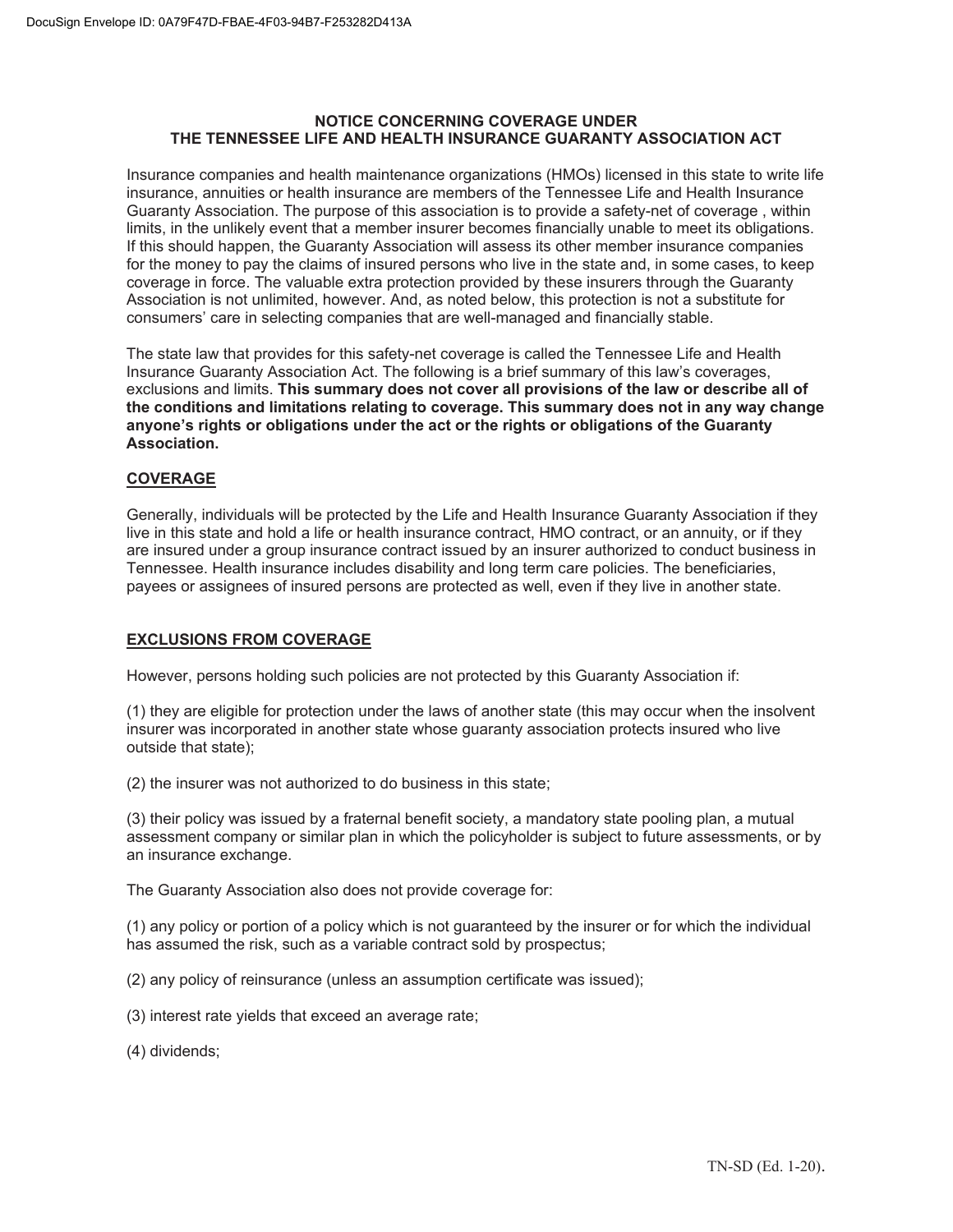(5) credits given in connection with the administration of a policy by a group contractholder;

(6) employers' plans to the extent they are self-funded (that is, not insured by an insurance company, even if an insurance company administers them);

(7) unallocated annuity contracts (which give rights to the group contractholder, not individuals).

## LIMITS ON AMOUNT OF COVERAGE

The act also limits the amount the Guaranty Association is obligated to pay out. The Guaranty Association cannot pay more than what the insurance company would owe under a policy or contract. For any one insured life, the Guaranty Association guarantees payments up to a stated maximum no matter how many policies and contracts there were with the same company, even if they provided different types of coverage. These aggregate limits per life are as follows:

• \$300,000 for policies and contracts of all types, except as described in the next point

• \$500,000 for basic hospital, medical and surgical insurance and major medical insurance issued by companies that become insolvent after January 1, 2010

Within these overall limits, the Guaranty Association cannot guarantee payment of benefit greater than the following:

- life insurance death benefits \$300,000
- life insurance cash surrender value \$100,000
- present value of annuity benefits for companies insolvent before July 1, 2009 \$100,000
- present value of annuity benefits for companies insolvent after June 30, 2009 \$250,000
- health insurance benefits for companies declared insolvent before January 1, 2010 \$100,000
- health insurance benefits for companies declared insolvent on or after January 1, 2010:
	- o \$100,000 for limited benefits and supplemental health coverages
	- o \$300,000 for disability and long term care insurance
	- o \$500,000 for basic hospital, medical and surgical insurance or major medical insurance

#### **NOTE**

The Tennessee Life and Health Insurance Guaranty Association may not provide coverage for this policy. If coverage is provided, it may be subject to substantial limitations or exclusions, and require continued residency in Tennessee. You should not rely on coverage by the Tennessee Life and Health Insurance Guaranty Association in selecting an insurance company or in selecting an insurance policy.

COVERAGE IS NOT PROVIDED FOR YOUR POLICY OR ANY PORTION OF IT THAT IS NOT GUARANTEED BY THE INSURER FOR WHICH YOU HAVE ASSUMED THE RISK, SUCH AS A VARIABLE CONTRACT SOLD BY PROSPECTUS.

Insurance companies or their agents are required by law to give or send you this notice. However, insurance companies and their agents are prohibited by law from using the existence of the Guaranty Association to induce you to purchase any kind of insurance policy.

> Tennessee Life and Health Guaranty Association P.O. Box 190434 Nashville, TN 37219 Website: www.tnlifega.org

Tennessee Department of Commerce and Insurance 500 James Robertson Parkway Nashville, TN 37243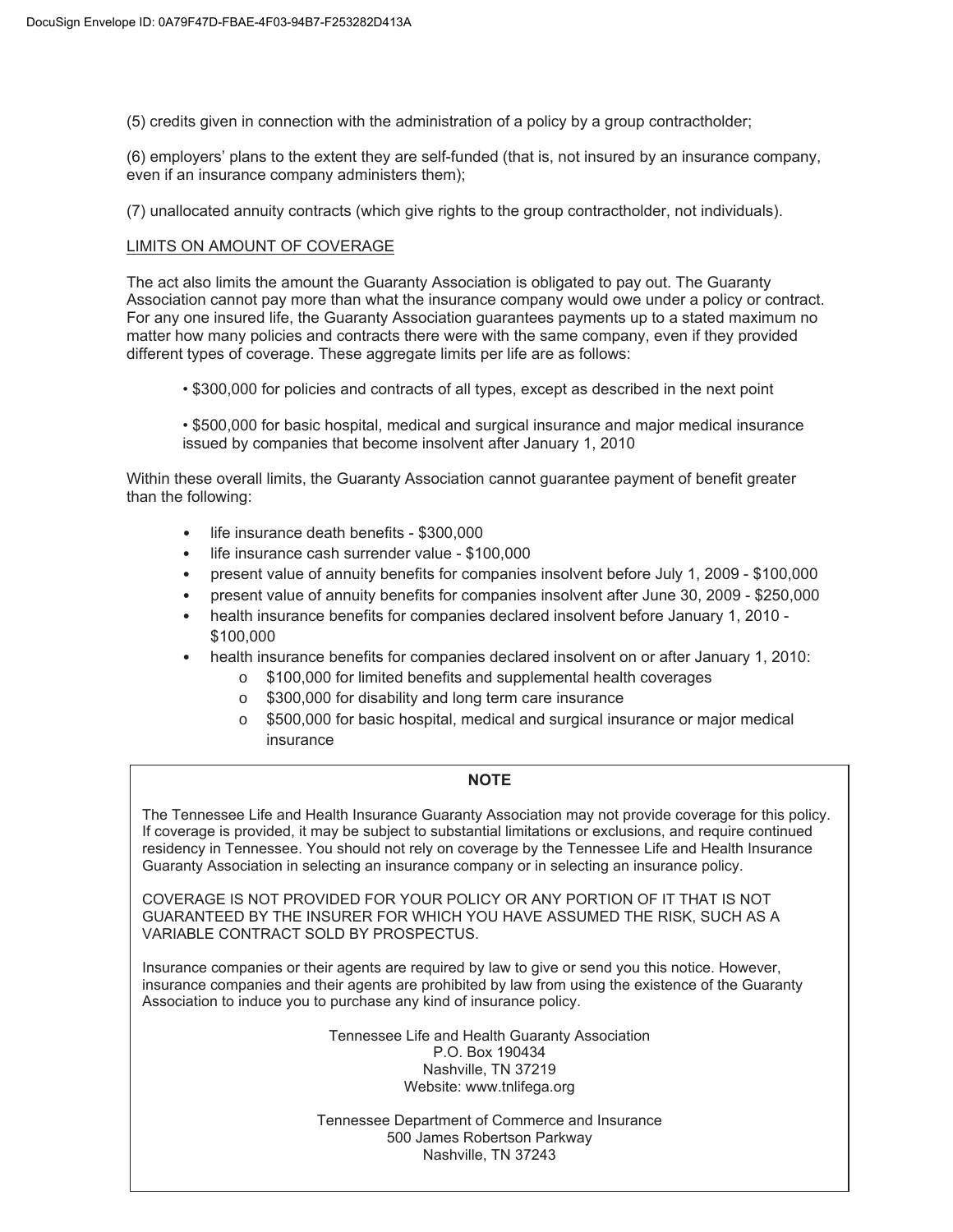# *TEXAS LIFE AND HEALTH INSURANCE GUARANTY ASSOCIATION*

# **How you're protected if your life or health insurance company fails**

The Texas Life and Health Insurance Guaranty Association protects you by paying your covered claims if your life or health insurance company is insolvent (can't pay its debts). **This notice summarizes your protections.** 

The Association will pay your claims, with some exceptions required by law, if your company is licensed in Texas and a court has declared it insolvent. You must live in Texas when your company fails. If you don't live in Texas, you may still have some protections.

# **For each insolvent company, the Association will pay a person's claims only up to these dollar limits set by law:**

- x **Accident, accident and health, or health insurance (including HMOs):** 
	- o Up to \$500,000 for health benefit plans, with some exceptions.
	- o Up to \$300,000 for disability income benefits.
	- o Up to \$300,000 for long-term care insurance benefits.
	- o Up to \$200,000 for all other types of health insurance.
- x **Life insurance:** 
	- o Up to \$100,000 in net cash surrender or withdrawal value.
	- o Up to \$300,000 in death benefits.
- **Individual annuities:** Up to \$250,000 in the present value of benefits, including cash surrender and net cash withdrawal values.
- **Other policy types:** Limits for group policies, retirement plans and structured settlement annuities are in Chapter 463 of the Texas Insurance Code.
- x **Individual aggregate limit:** Up to \$300,000 per person, regardless of the number of policies or contracts. A limit of \$500,000 may apply for people with health benefit plans.
- x **Parts of some policies might not be protected:** For example, there is no protection for parts of a policy or contract that the insurance company doesn't guarantee, such as some additions to the value of variable life or annuity policies.

| To learn more about the Association and your<br>protections, contact:                                              | For questions about insurance, contact:                                          |
|--------------------------------------------------------------------------------------------------------------------|----------------------------------------------------------------------------------|
| <b>Texas Life and Health Insurance Guaranty Association</b><br>515 Congress Avenue, Suite 1875<br>Austin, TX 78701 | <b>Texas Department of Insurance</b><br>P.O. Box 149104<br>Austin, TX 78714-9104 |
| 1-800-982-6362 or www.txlifega.org                                                                                 | 1-800-252-3439 or www.tdi.texas.gov                                              |

**Note:** You're receiving this notice because Texas law requires your insurance company to send you a summary of your protections under the Texas Life and Health Insurance Guaranty Association Act (Insurance Code, Chapter 463). These protections apply to insolvencies that occur on or after September 1, 2019. **There may be other exceptions that aren't included in this notice.** When choosing an insurance company, you should not rely on the Association's coverage. Texas law prohibits companies and agents from using the Association as an inducement to buy insurance or HMO coverage.

Chapter 463 controls if there are differences between the law and this summary.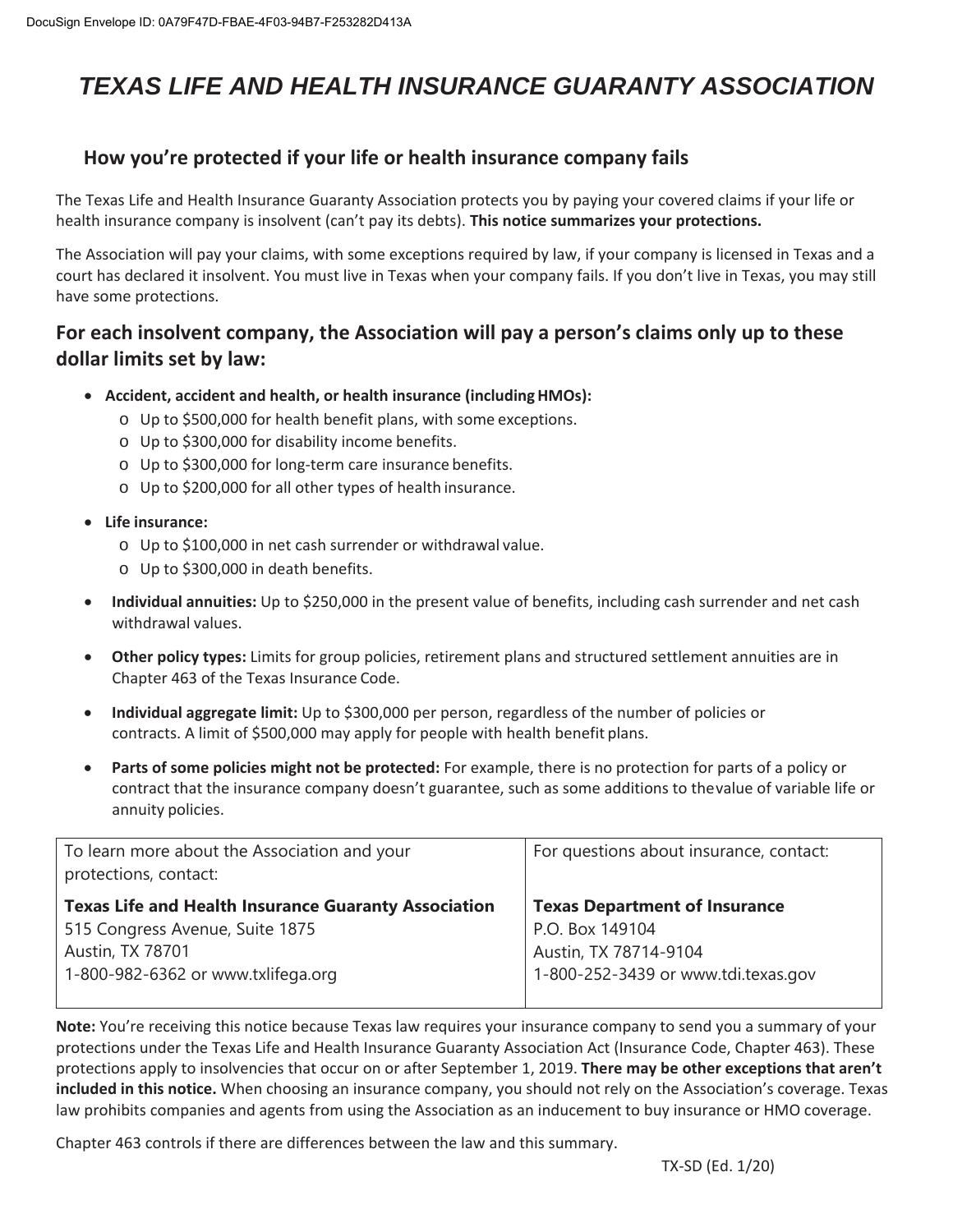# **Notice of Protection Provided by Utah Life and Health Insurance Guaranty Association**

This notice provides a brief summary of the Utah Life and Health Insurance Guaranty Association ("the Association") and the protection it provides for policyholders. This safety net was created under Utah law, which determines who and what is covered and the amounts of coverage.

The Association was established to provide protection in the unlikely event that your life, health, or annuity insurance company becomes financially unable to meet its obligations and is taken over by its insurance regulatory agency. If this should happen, the Association will typically arrange to continue coverage and pay claims, in accordance with Utah law, with funding from assessments paid by other insurance companies.

The basic protections provided by the Association are:

- Life Insurance o \$500,000 in death benefits o \$200,000 in cash surrender or withdrawal values
- Health Insurance
	- o \$500,000 in hospital, medical and surgical insurance benefits
	- o \$500,000 in long-term care insurance benefits
	- o \$500,000 in disability income insurance benefits
	- o \$500,000 in other types of health insurance benefits
- **Annuities** o \$250,000 in withdrawal and cash values

The maximum amount of protection for each individual, regardless of the number of policies or contracts, is \$500,000. Special rules may apply with regard to hospital, medical and surgical insurance benefits.

**Note: Certain policies and contracts may not be covered or fully covered.** For example, coverage does not extend to any portion of a policy or contract that the insurer does not guarantee, such as certain investment additions to the account value of a variable life insurance policy or a variable annuity contract. Coverage is conditioned on residency in this state and there are substantial limitations and exclusions. For a complete description of coverage, consult Utah Code, Title 31A, Chapter 28.

**Insurance companies and agents are prohibited by Utah law to use the existence of the Association or its coverage to encourage you to purchase insurance. When selecting an insurance company, you should not rely on Association coverage. If there is any inconsistency between Utah law and this notice, Utah law will control.** 

To learn more about the above protections, as well as protections relating to group contracts or retirement plans, please visit the Association's website at www.utlifega.org or contact:

Utah Life and Health Insurance Guaranty Assoc. Utah Insurance Department 60 East South Temple, Suite 500 3110 State Office Building Salt Lake City UT 84111 Salt Lake City UT 84114-6901 (801) 320-9955 (801) 538-3800

A written complaint about misuse of this Notice or the improper use of the existence of the Association may be filed with the Utah Insurance Department at the above address.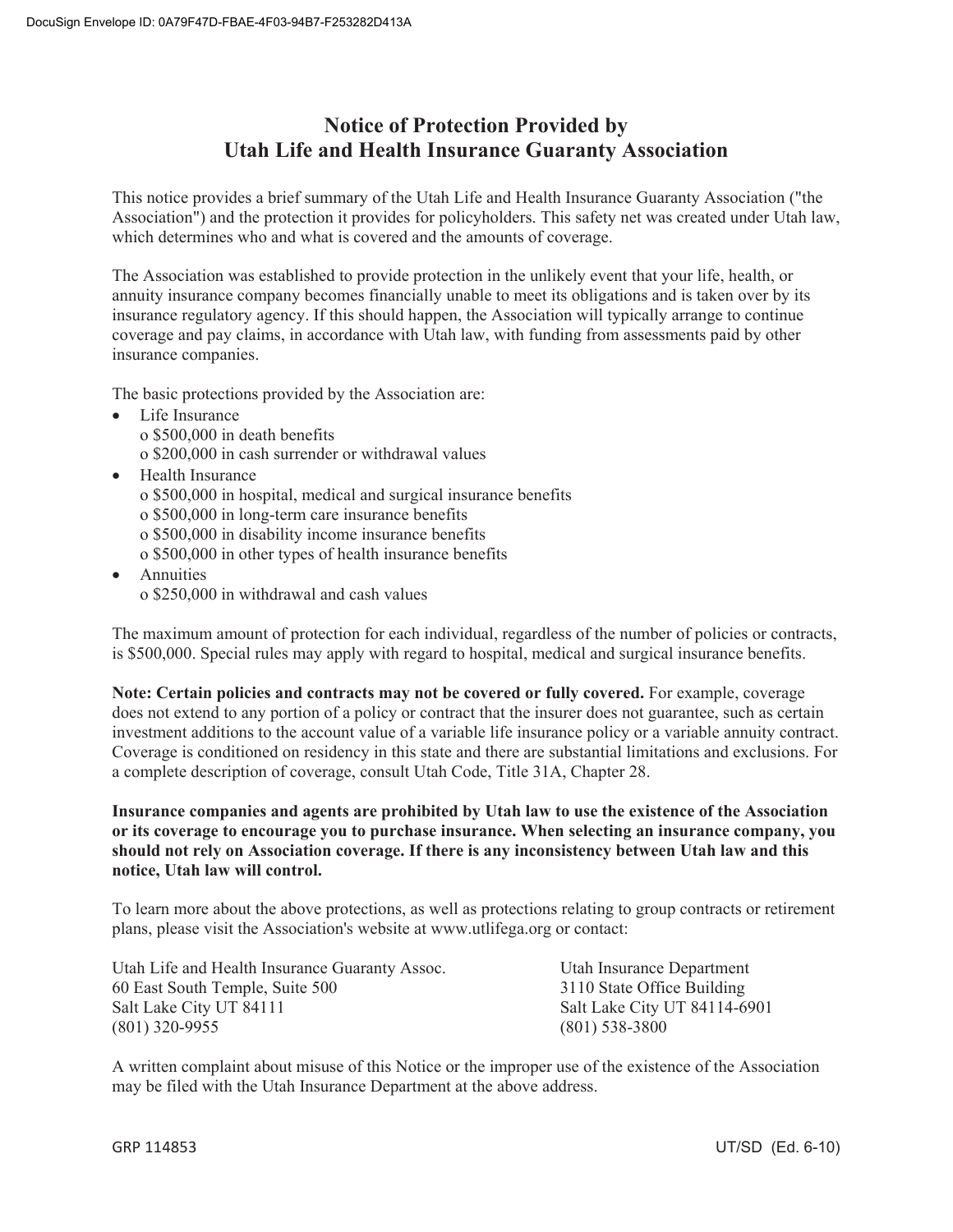# **NOTICE OF PROTECTION PROVIDED BY VIRGINIA LIFE, ACCIDENT AND SICKNESS INSURANCE GUARANTY ASSOCIATION**

This notice provides a **brief summary** of the Virginia Life, Accident and Sickness Insurance Guaranty Association ("the Association") and the protection it provides for policyholders. This safety net was created under Virginia law, which determines who and what is covered and the amounts of coverage.

The Association was established to provide protection in the unlikely event that a life, annuity or accident and sickness insurance company (including a health maintenance organization) licensed in the Commonwealth of Virginia becomes financially unable to meet its obligations and is taken over by its Insurance Department. If this should happen, the Association will typically arrange to continue coverage and pay claims, in accordance with Virginia law, with funding from assessments paid by other life and health insurance companies licensed in the Commonwealth of Virginia.

The basic protections provided by the Association are:

- Life Insurance
	- $\circ$  \$300,000 in death benefits
	- o \$100,000 in cash surrender or withdrawal values
- Health Insurance
	- o \$500,000 for health benefit plans
	- o \$300,000 in disability income insurance benefits
	- o \$300,000 in long-term care insurance benefits
	- o \$100,000 in other types of accident and sickness insurance benefits
- Annuities
	- o \$250,000 in withdrawal and cash values

The maximum amount of protection for each individual, regardless of the number of policies or contracts, is \$350,000, except for health benefit plans, for which the limit is increased to \$500,000.

**Note: Certain policies and contracts may not be covered or fully covered.** For example, coverage does not extend to any portion(s) of a policy or contract that the insurer does not guarantee, such as certain investment additions to the account value of a variable life insurance policy or a variable annuity contract. There are also various residency requirements and other limitations under Virginia law.

To learn more about the above protections, please visit the Association's website at www.valifega.org or contact: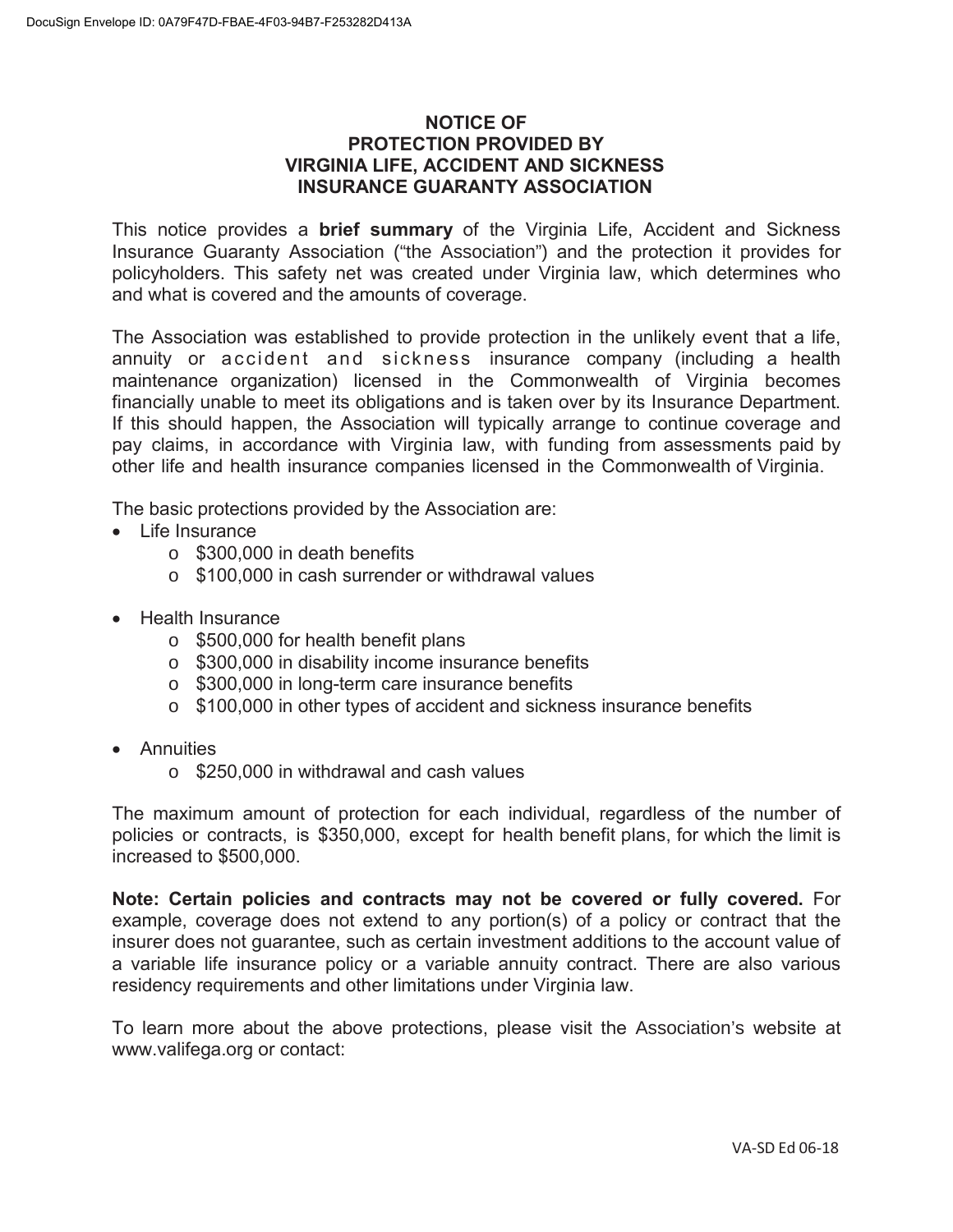VIRGINA LIFE, ACCIDENT AND SICKNESS INSURANCE GUARANTY ASSOCIATION c/o APM Management Services, Inc. 1503 Santa Rosa Road, Suite 101 Henrico, VA 23229-5105 804-282-2240

STATE CORPORATION COMMISSION Bureau of Insurance P. O. Box 1157 Richmond, VA 23218-1157 804-371-9741 Toll Free Virginia only: 1-800-552-7945 http://scc.virginia.gov/boi/index.aspx

**Insurance companies and agents are not allowed by Virginia law to use the existence of the Association or its coverage to encourage you to purchase any form of insurance. When selecting an insurance company, you should not rely on Association coverage. If there is any inconsistency between this notice and Virginia law, then Virginia law will control.**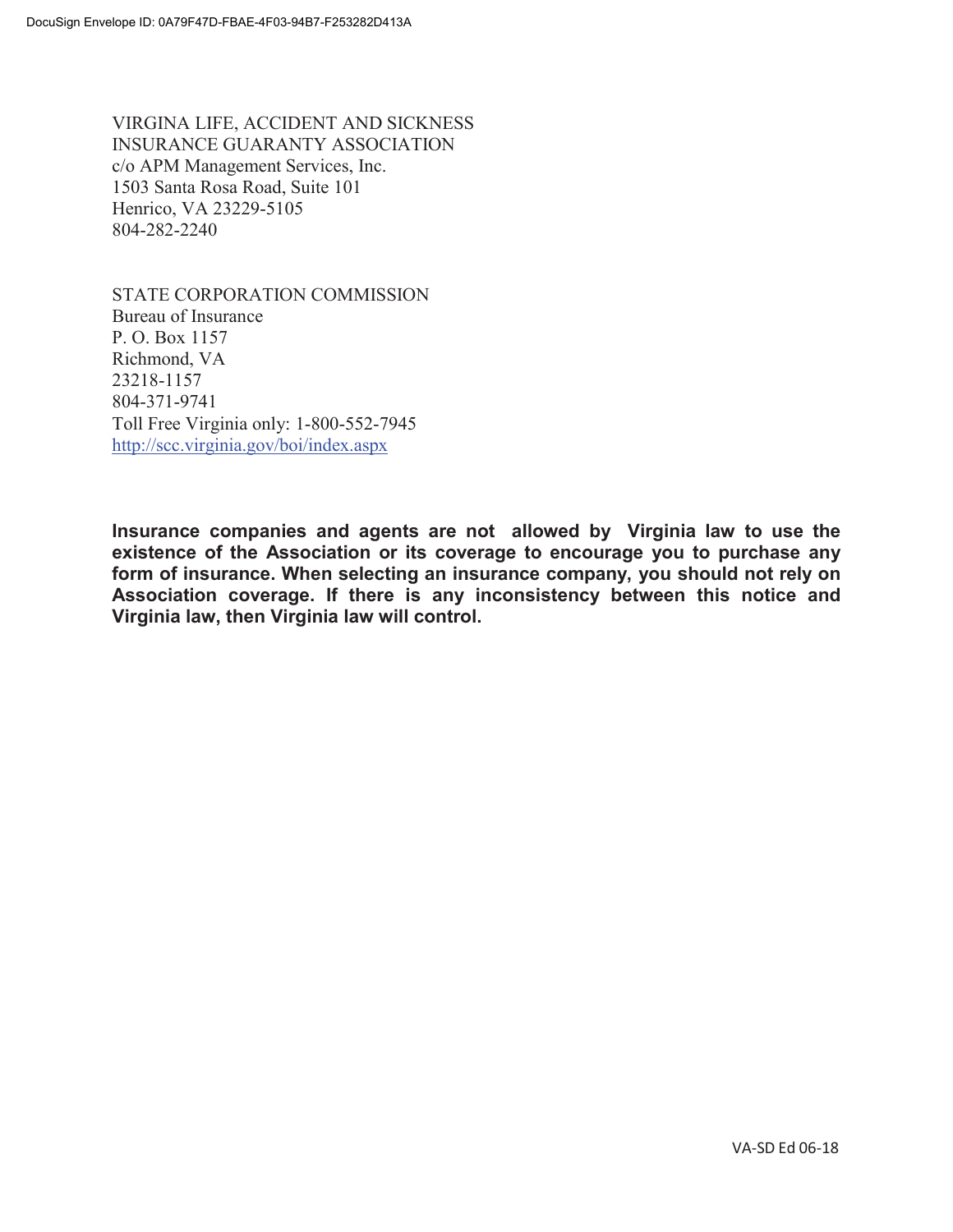## PROTECTION FOR YOU AND YOUR INSURANCE POLICY THE WASHINGTON LIFE AND DISABILITY INSURANCE GUARANTY ASSOCIATION

#### **PREFACE**

This brochure briefly describes the coverage provided through the Washington Life & Disability Insurance Guaranty Association ("Association").

The Association is a nonprofit unincorporated legal entity created by the Washington Life and Disability Insurance Guaranty Association Act, Chapter 48.32A RCW ("Act"). Every life and disability insurance company authorized to do business in Washington is a member of the Association. A Board of Directors ("Board"), composed of representatives from member insurers, and the Insurance Commissioner, ex officio, oversee the operation of the Association.

The expenses of the Association are paid by assessments made against each member insurer. Persons covered by the Act are not charged for the expenses of the Association or the protection provided under the Act.

Coverage is provided for certain life and disability insurance. However, the Association does not cover all such insurance. Coverage that is provided is subject to the limitations and exclusions provided by the Act.

The purpose of this brochure is to help you understand the general nature and the conditions of the protection provided under the Act. It is only a summary, however, and if you have specific questions that are not discussed here you may contact either the Association or the Office of the Insurance Commissioner.

Washington Life and Disability Insurance Guaranty Association P.O. Box 2292 Shelton, WA 98584 360-426-6744

Company Supervision Division Office of the Insurance Commissioner P.O. Box 40256 Olympia, WA 98504-0259 360-725-7214

#### **QUESTIONS AND ANSWERS**

1. WHAT INSURANCE POLICIES ARE COVERED UNDER THE ACT?

The Act applies to life insurance policies, disability insurance policies, and annuity contracts issued by an insurance company authorized to do business in Washington. The term "disability insurance," as used in the Act, includes not only disability income insurance, but also policies commonly referred to as "health insurance." Together, all of these policies and contracts are sometimes referred to as "covered policies," a term used in this brochure.

## 2. ARE THERE POLICIES OR INSURERS NOT COVERED BY THE ACT?

 The Act specifically excludes certain types of policies or portions of policies, including, but not limited to: The portion of a policy not guaranteed by the insurer; the portion of a policy to the extent the interest rate or crediting rate exceeds the limits in the Act; policies of reinsurance, unless assumption certificates have been issued; policies issued in Washington by an insurer at a time when the insurer was not licensed or did not have a certificate of authority; policies issued to a self-insured plan or program; certain unallocated employee benefit plan annuities protected by federal law; and unallocated annuity contracts not issued to or in connection with a benefit plan or a government lottery.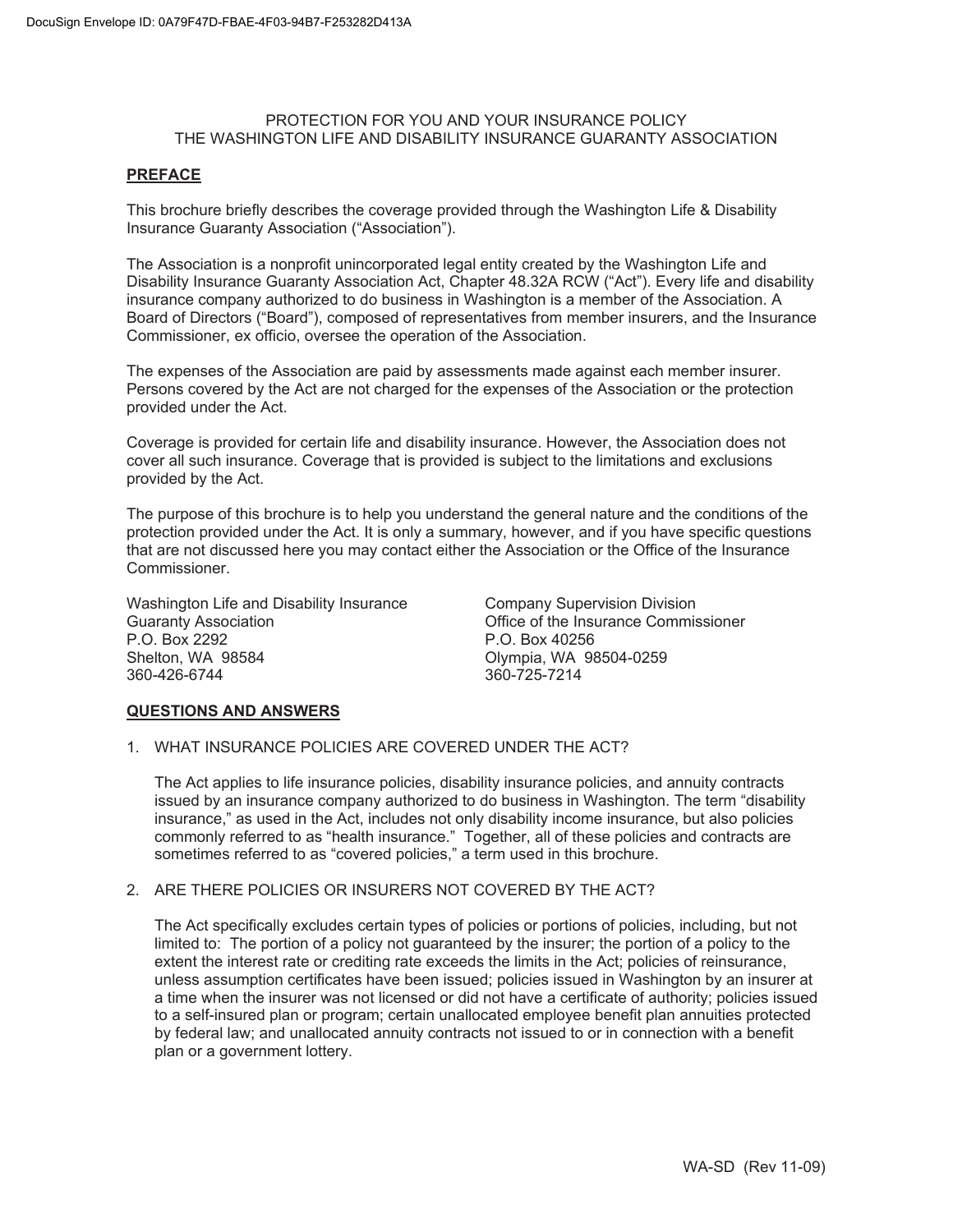The Act also does not apply to policies or contracts issued by health care service contractors, health maintenance organizations, fraternal benefit societies, self funded multiple employer welfare arrangements, mandatory state pooling plans, mutual assessment companies, insurance exchanges, or an organization that has a certificate or license limited to issuance of certain charitable gift annuities.

#### 3. WHO IS PROTECTED UNDER THE ACT?

You are covered by the Act if you are an owner of or certificate holder under a policy or contract (other than an unallocated annuity contract or structured settlement annuity), and:

- You are a Washington resident; or
- You are not a Washington resident, but only if: the insurer is domiciled in Washington; there is an association similar to the Washington Association in your state of residency; and you are not covered in your state of residency, because the insurer was not licensed in that state; or
- You are a beneficiary, assignee, or payee of one of the above, regardless of where you reside (except for nonresident certificate holders under group policies).

Owners of unallocated annuity contracts are covered if the contract was issued to or in connection with a specific benefit plan whose plan sponsor has its principal place of business in Washington, or the contract was issued to or in connection with a government lottery and the owner is a Washington resident.

A payee under a structured settlement annuity (or beneficiary of a deceased payee) is also covered, if the payee is a Washington resident, or the payee is not a Washington resident, but the contract owner is a resident; or the insurer that issued the annuity is domiciled in Washington and coverage is not available in the state in which the payee resides.

Residency is generally determined at the time of entry of an order of liquidation against the insurer. If you move to another state and reside there when such an order is entered, you may still have protection under the law of that state. You should contact the insurance department in your new state of residence to find out about guaranty act protection there.

#### 4. HOW DOES THE ASSOCIATION PROTECT COVERED PERSONS AGAINST LOSS?

After an order of liquidation is entered against a company, the Association begins its work of carrying out the purpose of the Act, which is to assure the performance of insurance obligations of that company. The Association is authorized to carry out its duties by working with insurance companies in good standing to assume or take over the covered policies. The association may also directly provide benefits and coverage as authorized by the Act. The Association has the authority to collect the funds necessary to provide protection to covered persons against losses on their covered policies.

# 5. WHERE DOES THE ASSOCIATION GET THE MONEY TO PROVIDE THIS PROTECTION?

The Association is authorized to collect money from all life and disability insurance companies doing business in Washington. The funds collected from an assessment are used to pay claims to covered persons and/or to fund the assumption of covered policies by another insurer.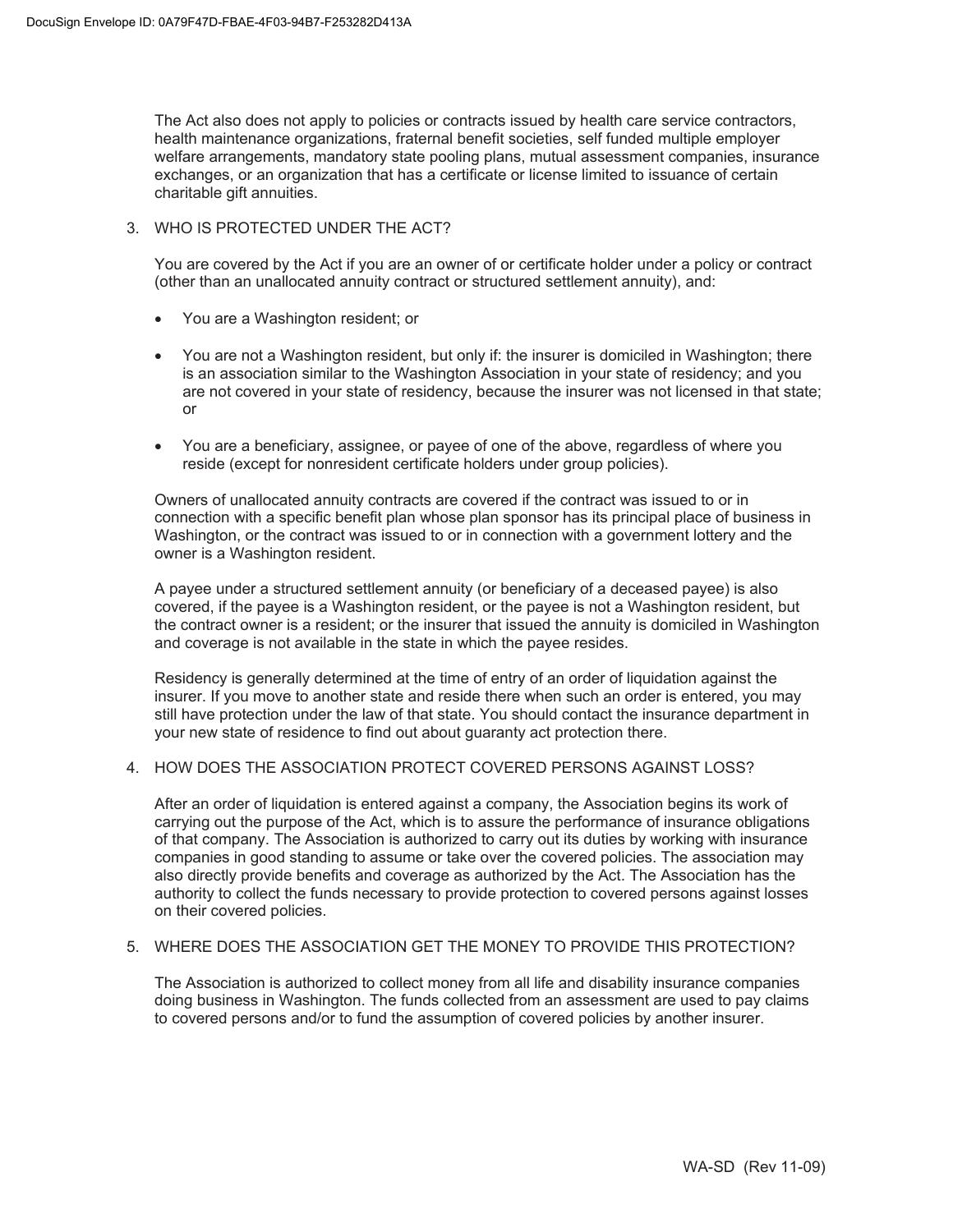#### 6. DOES THE ASSOCIATION PAY OUT THE MONEY IT COLLECTS RIGHT AWAY OR DO COVERED PERSONS HAVE TO WAIT?

The Association generally cannot make an assessment for covered policies issued by a company until after an order of liquidation has been entered against the company, and a reasonable estimate can be made of the amount of money needed. Insurance companies receiving an assessment notice must make their payments within thirty days.

Because it takes time for an action to be commenced against a financially impaired insurer, for a Court to issue an order, and for funds to be collected to satisfy the obligations of that insurer, some delay, hopefully short, is unavoidable before payments can be made. Although it is impossible to predict how long this process will take in any given case, an average time period of twelve to eighteen months is not unusual.

When necessary, the Association may borrow money to make payments more promptly, particularly in cases that will take an unusual amount of time to be resolved.

## 7. WHAT IS THE AMOUNT OF PROTECTION PROVIDED BY THE ACT?

The Act provides the following maximum amounts of protection:

| Unallocated Annuity Contracts, other than<br>certain government retirement plans<br>(limit is per contract owner or plan sponsor)\$5,000,000 |  |
|----------------------------------------------------------------------------------------------------------------------------------------------|--|
| Government Retirement Plans established under<br>Internal Revenue Code § § 401, 403(b), or 457                                               |  |

(limit is per participant) .................................................................... \$100,000

This protection becomes effective at the time of entry of a Court order of liquidation against the insurer. Of course, if the amount owed under the contract or policy is less than the maximum benefit under the Act, the covered person will be entitled to protection only up to the actual amount owed.

Furthermore, the maximum protection available to each covered person remains the same, regardless of the number of contracts through which he or she has a claim.

#### 8. IF A HUSBAND AND WIFE EACH INDIVIDUALLY OWN A COVERED POLICY, IS THE PROTECTION UNDER THE ACT PROVIDED TO EACH OF THEM?

Yes. As long as the residency requirements are met, both would be entitled to the protection provided by the Act, up to the maximum amount.

9. WHY DOESN'T MY INSURANCE COMPANY ADVERTISE THE FACT THAT ITS POLICIES AND CONTRACTS ARE PROTECTED UNDER THE ACT?

Under Washington law, insurance companies are prohibited from advertising that their policies or contracts may be covered under the Act.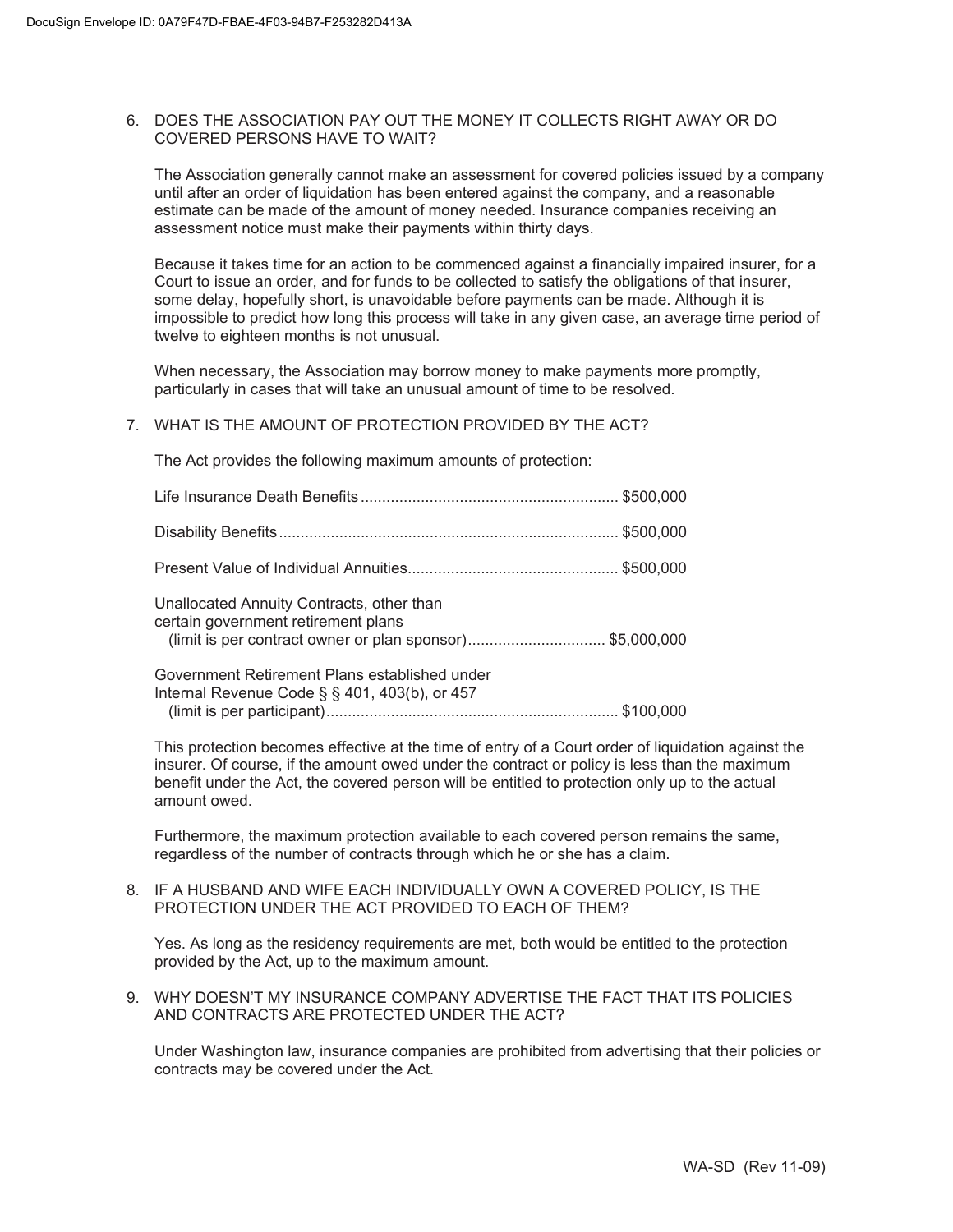You should not rely on coverage under the Act when selecting an insurance company.

#### 10. WHY HASN'T MY AGENT TOLD ME ABOUT THE GUARANTY ACT?

Your insurance agent is subject to the same prohibitions as your insurance company. As a representative of the company, an agent must exercise great care when soliciting business and consequently, will generally not discuss the subject of a guaranty act with clients.

## 11. WHO SHOULD I CONTACT IF I BELIEVE THERE HAS BEEN A VIOLATION OF THE ACT?

You should contact the Association if you believe your rights have been violated under the Act. If you are dissatisfied with the actions of the Association, you may also contact the Office of the Insurance Commissioner.

#### **CONCLUSION**

This brochure has been prepared by the Washington Life and Disability Insurance Guaranty Association. Its purpose is to inform the public in a general way of the protections that are available in this state on insurance policies and annuity contracts issued by companies authorized to do business in Washington. The Association does not, by this brochure, endorse any company or its products, but rather seeks to address some of the concerns that you may have regarding the security of insurance policies and annuity contracts

For more information or answers to specific questions you may contact the Washington Life and Disability Insurance Guaranty Association or the Office of the Insurance Commissioner, whose addresses and telephone numbers are shown in the Preface.

This brochure is prepared by and made available through the Washington Life and Disability Insurance Guaranty Association, which has granted member insurance companies permission to reproduce and distribute the brochure. It is the responsibility of the company, or any representative of a company, reproducing this brochure, to ensure that the use thereof does not violate applicable laws or regulations.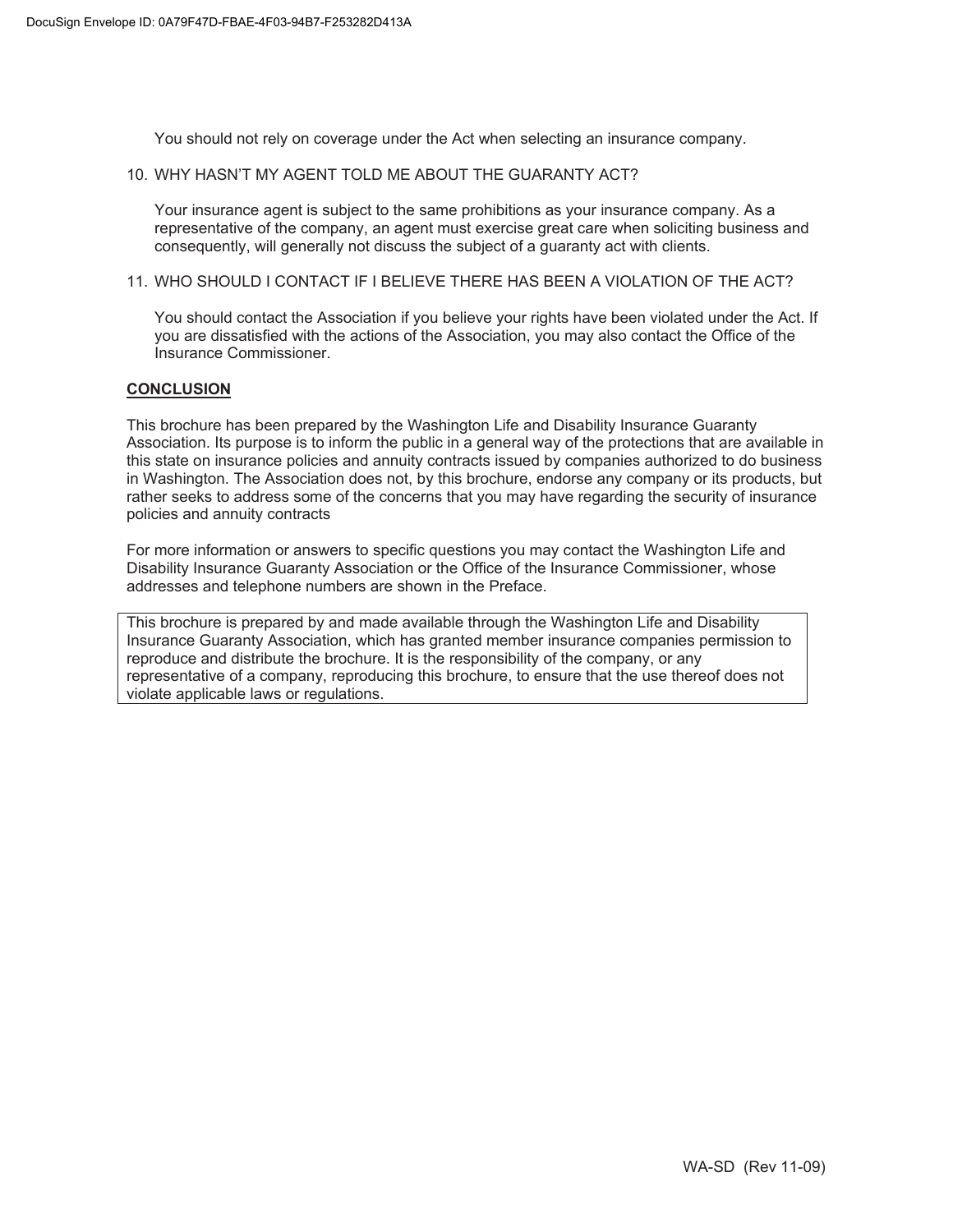#### **SUMMARY OF THE WEST VIRGINIA LIFE AND HEALTH INSURANCE GUARANTY ASSOCIATION ACT (Effective July 1, 2019)**

Residents of West Virginia who purchase life insurance, annuities or health insurance should know that the insurance companies licensed in this state to write these types of insurance are members of the West Virginia Life and Health Insurance Guaranty Association. The purpose of this Association is to assure that policy and contract owners, certificate holders and enrollees of covered policies and contracts will be protected, within limits, in the unlikely event that a member insurer becomes financially unable to meet its obligations. If this should happen, the Guaranty Association will assess its other member insurers for the money to pay the claims of covered persons who live in this state and, in some cases, to keep coverage in force. The valuable extra protection provided by these member insurers through the Guaranty Association is not unlimited, however, and, as noted in the box below, this protection is not a substitute for consumers' care in selecting companies that are well-managed and financially stable.

The West Virginia Life and Health Insurance Guaranty Association may not provide coverage for this policy or contract. If coverage is provided, it may be subject to substantial limitations or exclusions, and require continued residency in West Virginia. You should not rely on coverage by the West Virginia Life and Health Insurance Guaranty Association in selecting an insurance company or health maintenance organization or in selecting an insurance policy or contract. For a complete description of coverage, consult Article 26A, Chapter 33 of the West Virginia Code.

#### **Coverage is NOT provided for any portion OF YOUR CONTRACT that is not guaranteed by the insurer or for which you have assumed the risk.**

Insurance companies and health maintenance organizations or their agents are required by law to give or send you this notice.

*However, insurance companies, health maintenance organizations and their agents are prohibited by law from using the existence of the guaranty association to induce you to purchase any kind of insurance policy or health maintenance organization coverage.*

The Guaranty Association or the West Virginia Insurance Commission will respond to questions you may have which are not answered by this document. Policyholders with additional questions may contact:

> West Virginia Life and Health Insurance Guaranty Association P.O. Box 816 Huntington, West Virginia 25712

> > West Virginia Insurance Commissioner Consumer Services Division 900 Pennsylvania Avenue P.O. Box 50540 Charleston, West Virginia 25305-0540 (304) 558-3386 Toll Free 888-879-9842 TDD 1-800-435-7381

The state law that provides for this safety-net coverage is called the West Virginia Life and Health Insurance Guaranty Association Act. On the back of this page is a brief summary of this law's coverages, exclusions and limits. This summary does not cover all provisions of the law nor does it in any way change anyone's rights or obligations under the act or the rights or obligations of the Guaranty Association.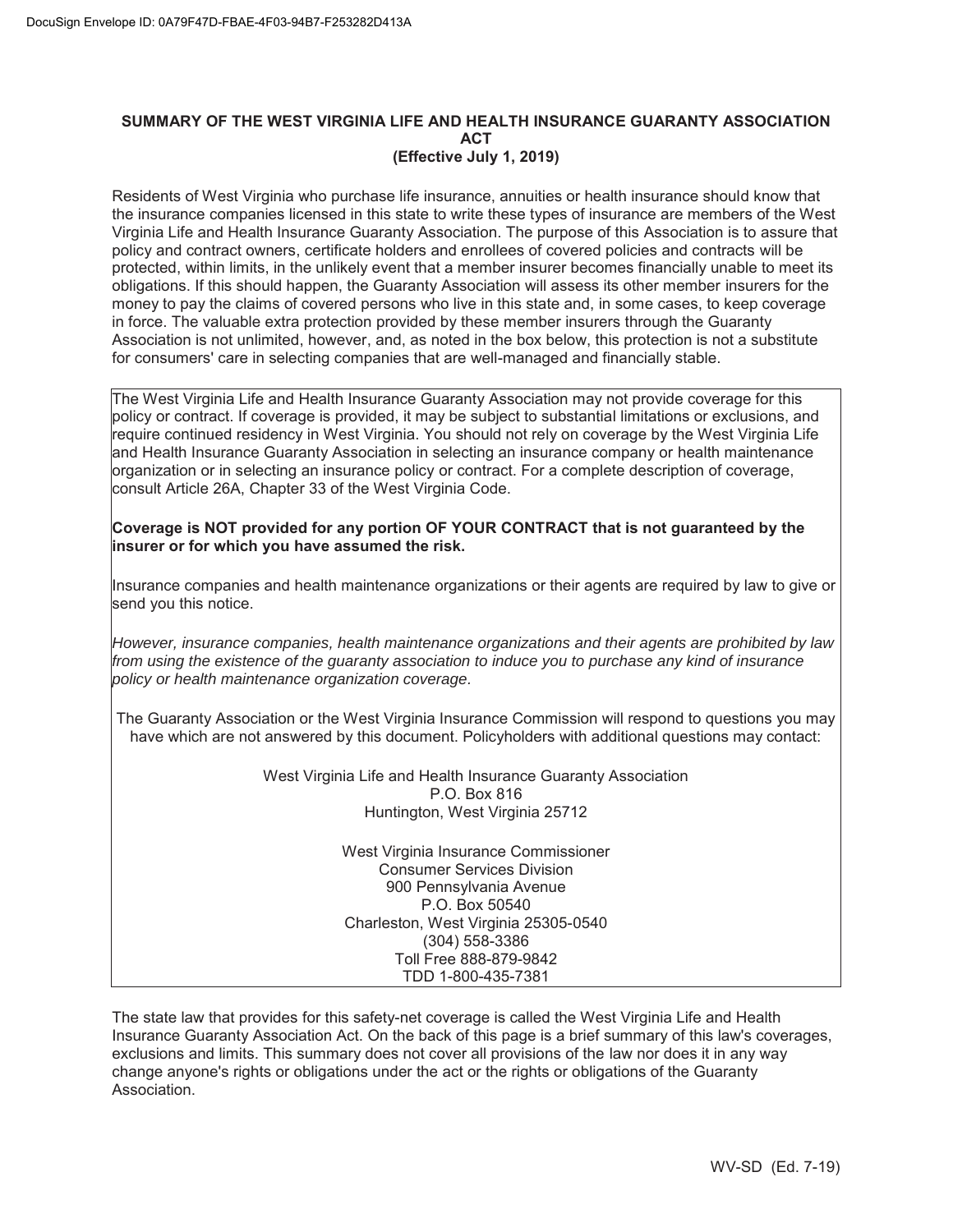#### **COVERAGE**

Generally, individuals will be protected by the West Virginia Life and Health Insurance Guaranty Association if they live in West Virginia and hold a life, health or annuity policy, plan or contract, or if they are insured under a group life, health or annuity policy, plan or contract, issued by a member insurer. Member insurer also includes non-profit service corporations (W. Va. Code § 33-24), health care corporations (W. Va. Code § 33-25) and health maintenance organizations (W.Va. Code § 33-25A). The beneficiaries, payees or assignees of insured persons are protected as well, even if they live in another state.

#### **EXCLUSIONS FROM COVERAGE**

However, persons holding such policies, plans or contracts are not protected by this Guaranty Association if:

- They are eligible for protection under the laws of another state (this may occur when the insolvent member insurer was incorporated in another state whose guaranty association protects insureds who live outside that state);
- The member insurer was not authorized to do business in this state;
- The policy, plan or contract was issued at a time when the member insurer was not licensed or authorized to do business in the state;
- Their policy, plan or contract was issued by a fraternal benefit society, mandatory state pooling plan, a mutual protective association or similar plan in which the policy, plan or contract holder is subject to future assessments, an insurance exchange, an organization that has a certificate or license limited to the issuance of charitable gift annuities or any entity similar to the above.

The Guaranty Association also does not provide coverage for:

- Any policy, plan or contract, or portion of a policy, plan or contract that is not guaranteed by the member insurer or for which the individual or contract holder has assumed the risk;
- Any policy of reinsurance (unless an assumption certificate was issued);
- Interest rate yields that exceed an average rate;
- Dividends:
- Credits given in connection with the administration of a policy, plan or contract by a group contractholder;
- Employer or association plans to the extent they are self-funded (that is, not insured by an insurance company, even if an insurance company administers them) or uninsured, including:
	- i. multiple employer welfare arrangement;
	- ii. minimum premium group insurance plan;
	- iii. stop loss group insurance plan; or
	- iv. administrative services only contract.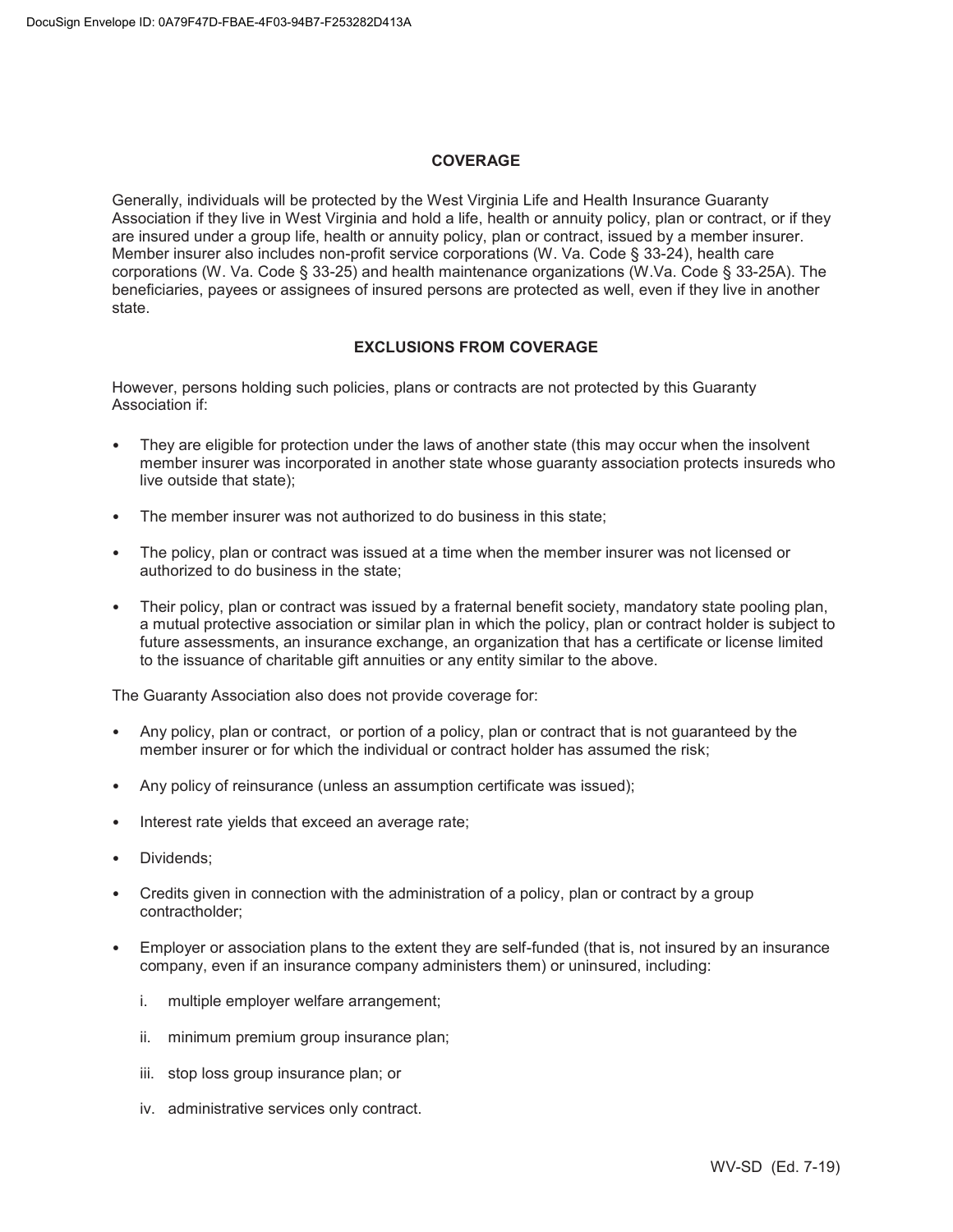- Any unallocated annuity contract issued to or in connection with a benefit plan protected under the federal pension quaranty corporation:
- Any portion of any unallocated contract that is not issued to or in connection with a specific employee, union or association's benefit plan or a governmental lottery;
- Any policy, plan or contract providing any hospital, medical, prescription drug or other health care benefits pursuant to Medicare Part C and D or Medicaid;
- An obligation that does not arise under the written terms of the policy, plan or contract, including claims based on marketing materials; claims based on side letters or riders not approved by the Commissioner; misrepresentations regarding policy benefits; extra contractual claims or claims for penalties or consequential or incidental damages;
- A contractual agreement that establishes the member insurer's obligation to provide a book value guaranty for defined contribution benefit plan participants by reference to a portfolio of assets that is owned by the benefit plan or trustee, which is not an affiliate of the insurer;
- Structured settlement annuity benefits, the rights to which have been transferred by the payee or beneficiary in a structured settlement factoring transaction.

# **LIMITS ON AMOUNT OF COVERAGE**

The act also limits the amount the Guaranty Association is obligated to pay out. The Guaranty Association cannot pay more than what the member insurer would owe under a policy, plan or contract. Also, for any one insured life, regardless of the number of policies, plans or contracts, the Guaranty Association will only pay:

- \$300,000 in life insurance benefits, but no more than \$100,000 in net cash surrender and net cash withdrawal values;
- \$300,000 for disability insurance;
- \$300,000 for long term care insurance;
- \$250,000 in the present value annuity benefits, including net cash surrender and net cash withdrawal values;
- \$500,000 for health benefit plans (W. Va. Code §33-26A-5(10)), and;
- \$100,000 for all other types of accident and sickness insurance coverages not defined as disability income insurance, long term care insurance, or health benefit plans.

Also for any one insured life, the Guaranty Association will only pay a maximum of \$300,000 - no matter how many policies and contracts there were with the same company – for all policies or contracts other than health benefit plans, in which case the aggregate limit shall not exceed \$500,000 with respect to any one individual.

Note to benefit plan trustees or other holders of unallocated annuities (GICs, DACs, etc.) covered by the Act: for unallocated annuities that fund governmental retirement plans under §§ 401(k), 403(b) or 457 of the Internal Revenue Code, the limit is \$250,000 in the present value of annuity benefits including net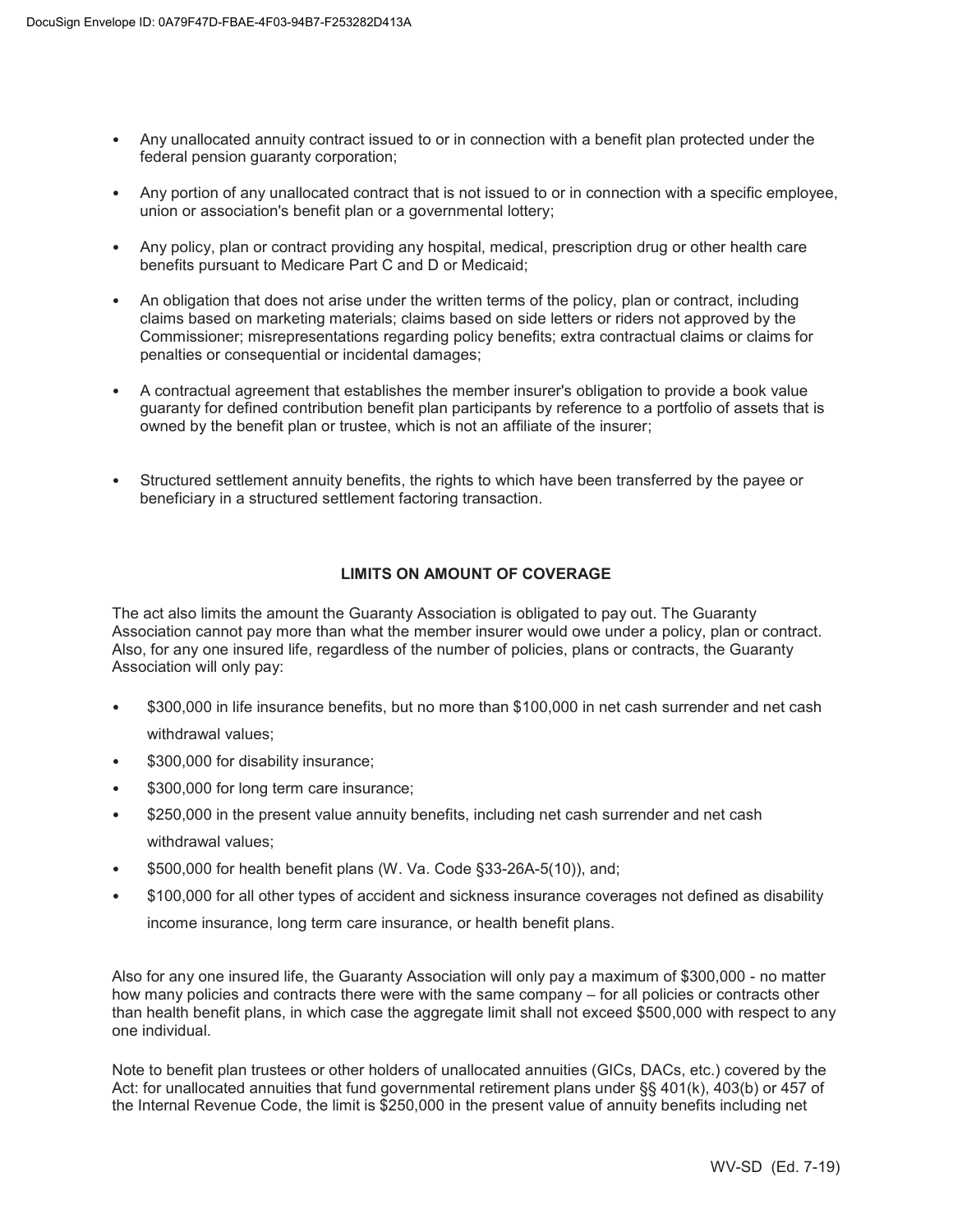cash surrender and net cash withdrawal values, per participating individual. In no event shall the Guaranty Association be liable to spend more than \$300,000 in the aggregate per individual. For covered unallocated annuities that fund other plans, a special limit of \$5,000,000 applies to each contract holder, regardless of the number of contracts held with the same company or number of persons covered. In all cases, of course, the contract limits also apply.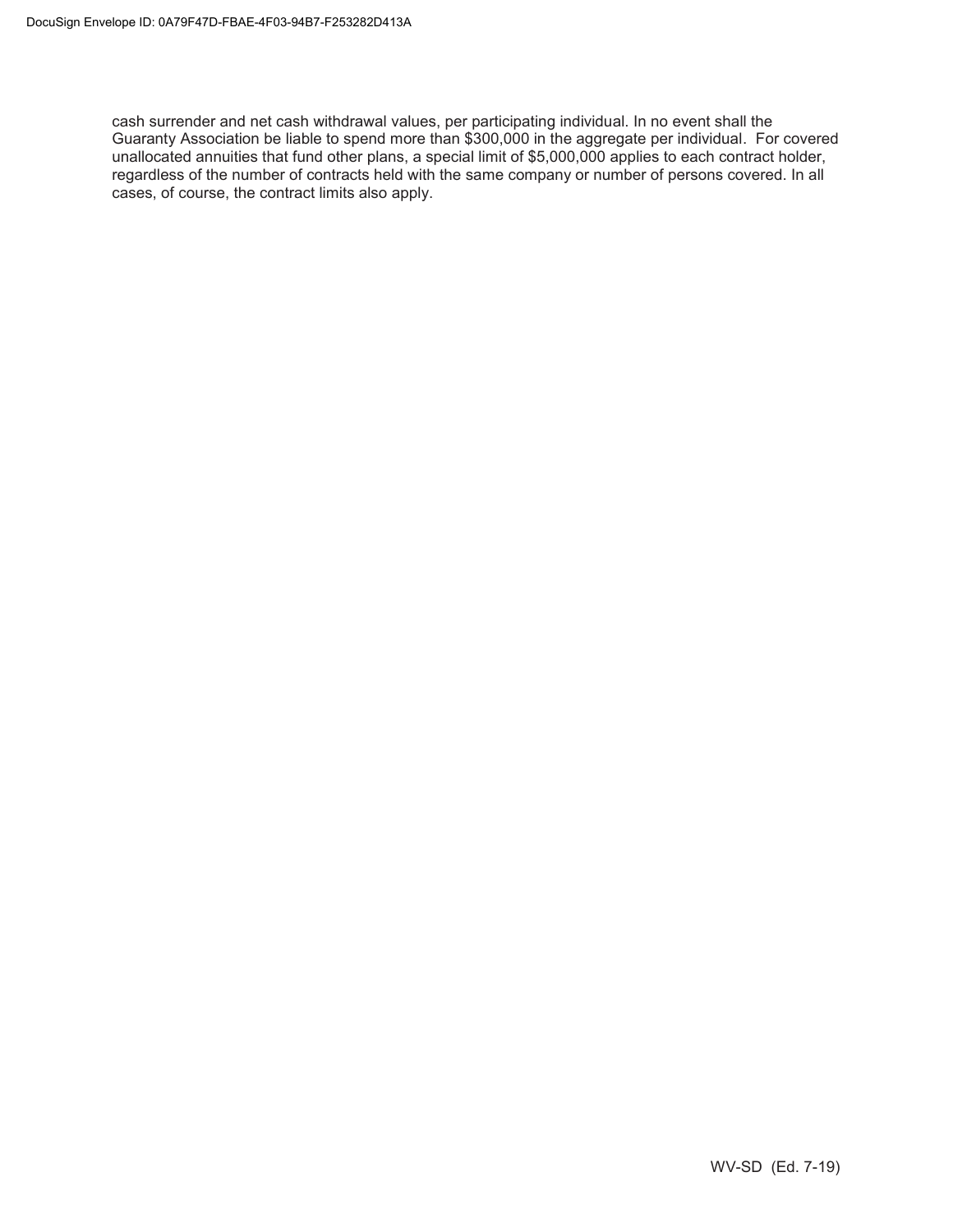#### **NOTICE OF PROTECTION PROVIDED BY WYOMING LIFE AND HEALTH INSURANCE GUARANTY ASSOCIATION**

This notice provides a **brief summary** of the Wyoming Life and Health Insurance Guaranty Association ("the Association") and the protection it provides for policyholders. This safety net was created under Wyoming law, which determines who and what is covered and the amounts of coverage.

The Association was established to provide protection in the unlikely event that your life, annuity or health insurance company or health maintenance organization becomes financially unable to meet its obligations and is taken over by its Insurance Department. If this should happen, the Association will typically arrange to continue coverage and pay claims, in accordance with Wyoming law, with funding from assessments paid by other insurance companies and health maintenance organizations.

The basic protections provided by the Association are:

- Life Insurance
	- \$300,000 in death benefits
	- \$100,000 in cash surrender or withdrawal values
- Health Insurance
	- \$300,000 in health benefit plans
	- \$300,000 in disability insurance benefits
	- \$300,000 in disability income insurance
	- \$300,000 in long-term care insurance benefits
	- \$100,000 in other types of health insurance benefits
- Annuities
	- \$250,000 in present value of benefits including net withdrawal and net cash values

The maximum amount of protection for each individual, regardless of the number of policies or contracts, is \$500,000.

**Note: Certain policies and contracts may not be covered or fully covered.** For example, coverage does not extend to any portion(s) of a policy or contract that the insurer or health maintenance organization does not guarantee, such as certain investment additions to the account value of a variable life insurance policy or a variable annuity contract. There are also various residency requirements and other limitations under Wyoming law.

# **EXCLUSIONS FROM COVERAGE**

Policy owners, contract owners, policy holders, certificate holders and enrollees are *not* protected by this Association if: